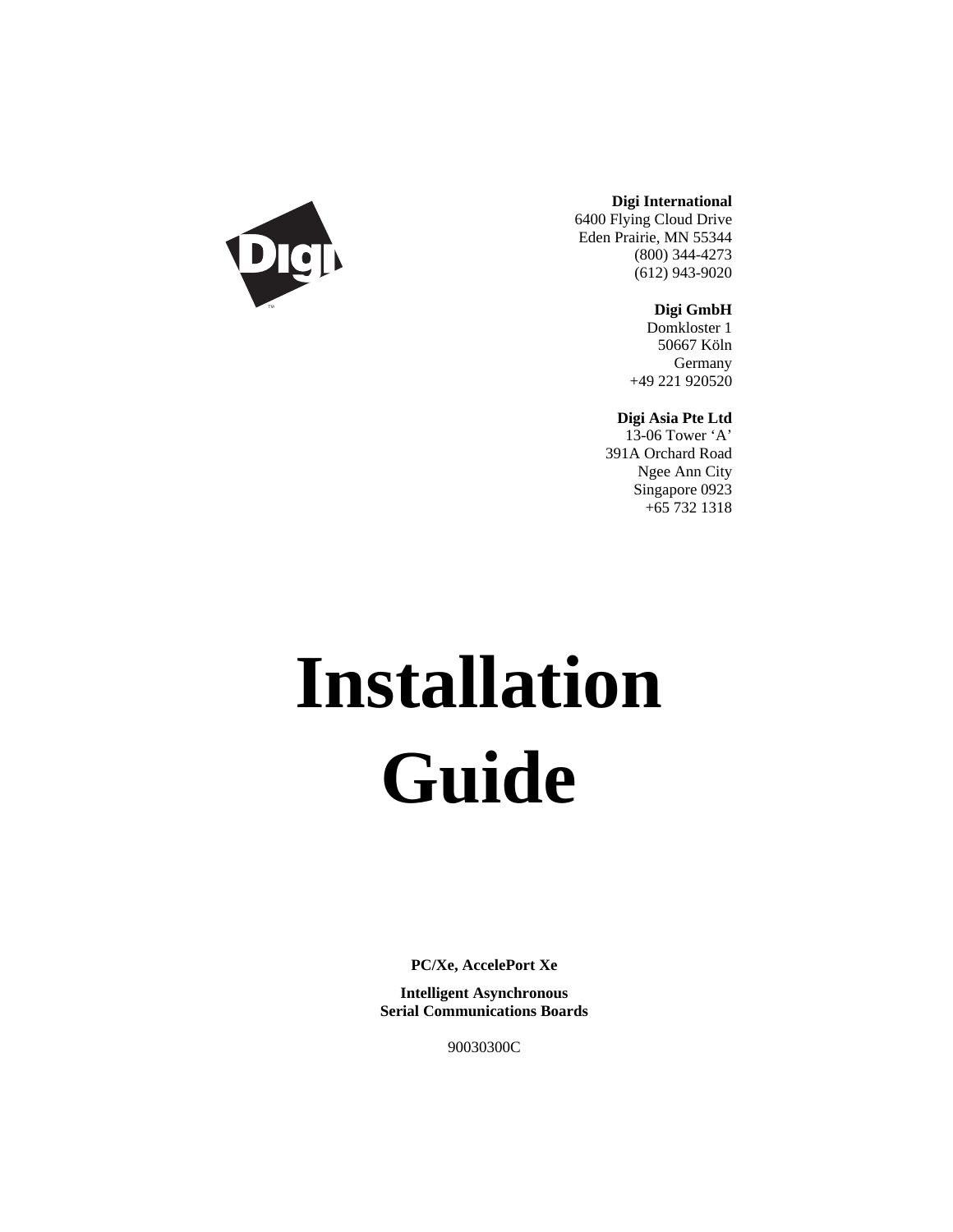**DigiWARE**™, **PC/Xe**™, **PC/2e**™, **PC/4e**™, **PC/8e**™, **AccelePort Xe**™, **AccelePort 2e**™, **AccelePort 4e**™, **AccelePort 8e**™ and the Digi logo are trademarks of Digi International Inc. All other brand and product names are the trademarks of their respective holders.

#### © Digi International Inc. 1995 All Rights Reserved

| Digi International Inc.<br>6400 Flying Cloud Drive<br>Eden Prairie, MN 55344 |                                                                              | Digi GmbH<br>Domkloster 1<br>50667 Köln<br>Germany |                                                                | Digi Asia Pte Ltd<br>13-06 Tower $\mathbf{A}$<br>391A Orchard Road<br>Ngee Ann City<br>Singapore 0923 |                                              |
|------------------------------------------------------------------------------|------------------------------------------------------------------------------|----------------------------------------------------|----------------------------------------------------------------|-------------------------------------------------------------------------------------------------------|----------------------------------------------|
| Phone<br><b>FAX</b><br><b>BBS</b>                                            | $(800)$ 344-4273<br>$(612)$ 943-9020<br>$(612)$ 943-5398<br>$(612)$ 943-0550 | <b>BBS</b>                                         | Phone +49 221 920520<br>$FAX +492219205210$<br>+49 221 9205211 | Phone<br><b>FAX</b><br><b>BBS</b>                                                                     | $+657321318$<br>$+657321312$<br>$+652927163$ |

Information in this document is subject to change without notice and does not represent a commitment on the part of Digi International.

Digi provides this document "as is", without warranty of any kind, either expressed or implied, including, but not limited to, the implied warranties of fitness or merchantability for a particular purpose. Digi may make improvements and/or changes in this manual or in the product(s) and/or the program(s) described in this manual at any time.

This product could include technical inaccuracies or typographical errors. Changes are periodically made to the information herein; these changes may be incorporated in new editions of the publication.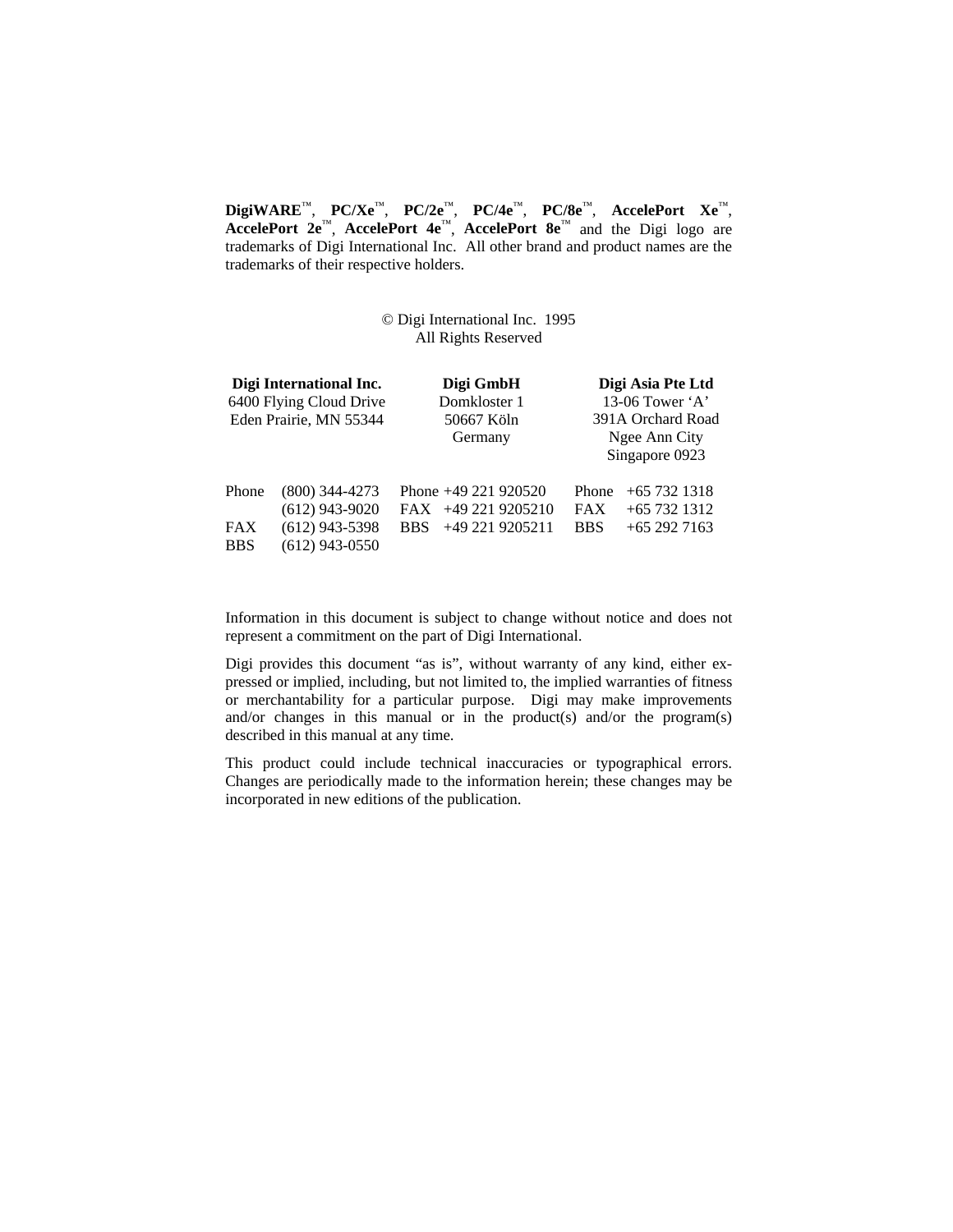## **Table of Contents**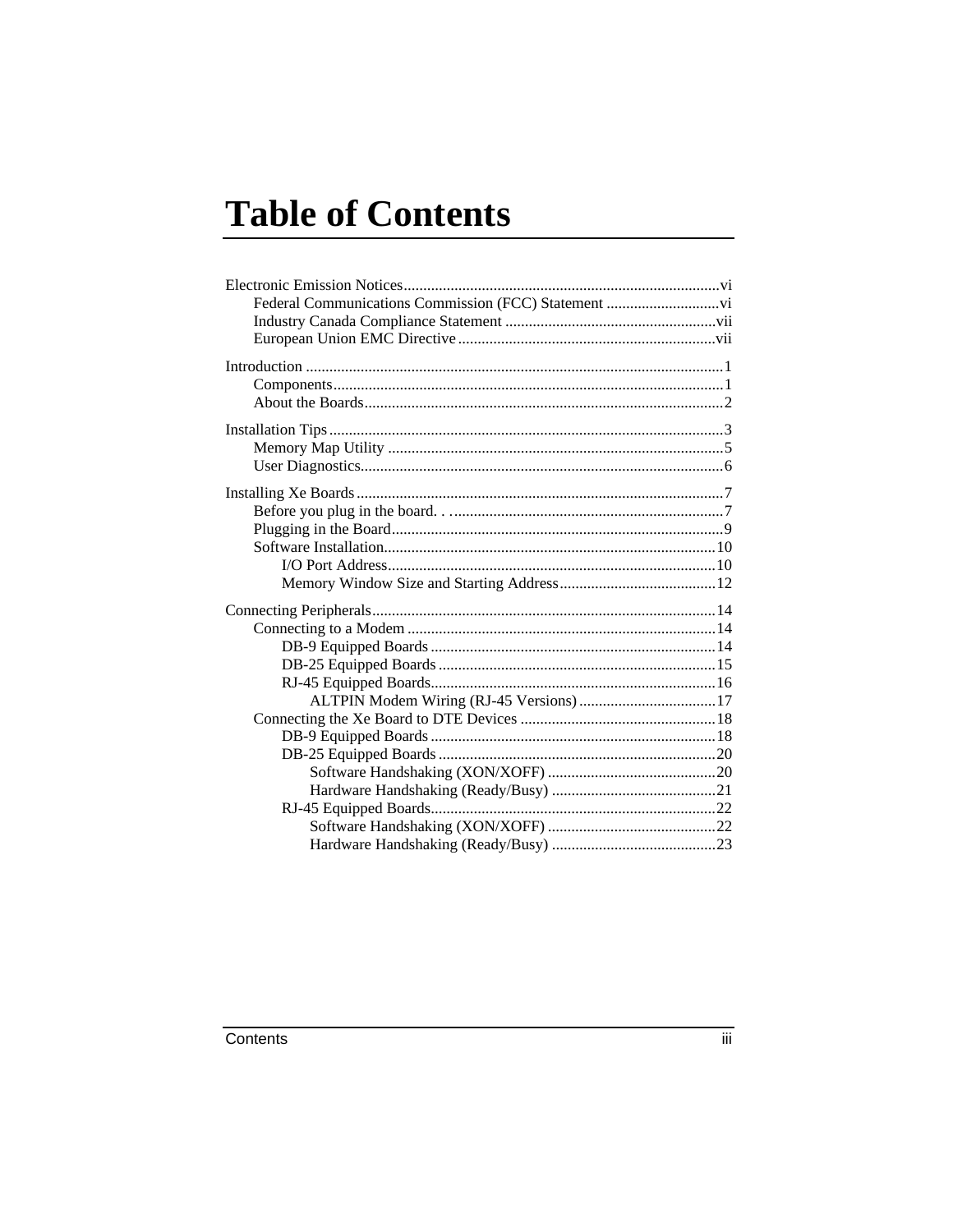| Quad and Octa Connector Boxes (DTE or DCE)27 |  |
|----------------------------------------------|--|
|                                              |  |
|                                              |  |
|                                              |  |
|                                              |  |
|                                              |  |
|                                              |  |
|                                              |  |
|                                              |  |
|                                              |  |
|                                              |  |
|                                              |  |
|                                              |  |
|                                              |  |
|                                              |  |
|                                              |  |
|                                              |  |
|                                              |  |
|                                              |  |
|                                              |  |
|                                              |  |
|                                              |  |
|                                              |  |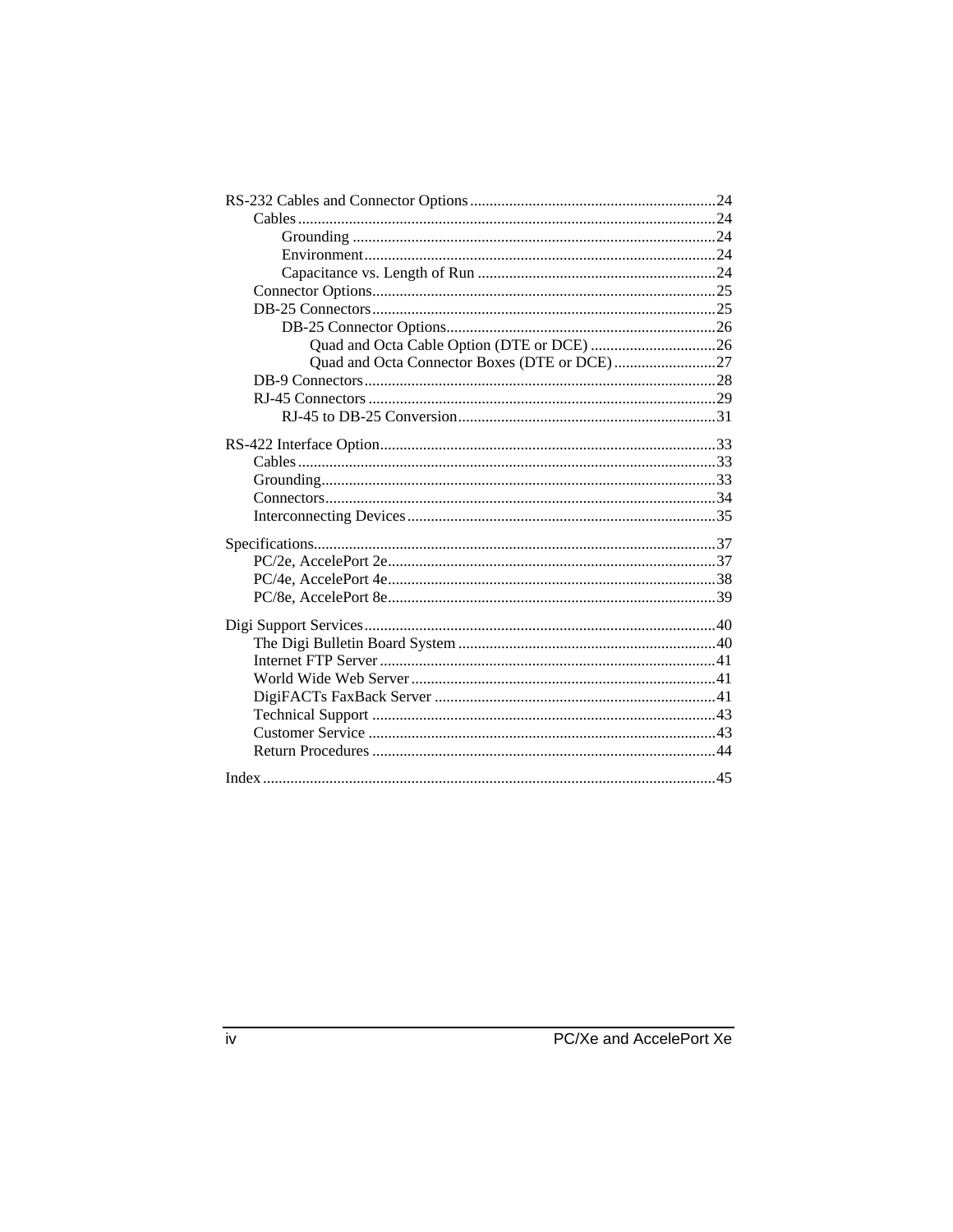## **List of Figures**

| Figure 1  |                                                         |  |
|-----------|---------------------------------------------------------|--|
| Figure 2  |                                                         |  |
| Figure 3  |                                                         |  |
| Figure 4  |                                                         |  |
| Figure 5  |                                                         |  |
| Figure 6  |                                                         |  |
| Figure 7  |                                                         |  |
| Figure 8  | 8-Wire Modem Cable for use with ALTPIN Configuration 17 |  |
| Figure 9  |                                                         |  |
| Figure 10 |                                                         |  |
| Figure 11 |                                                         |  |
| Figure 12 | Terminal/Printer Cable with DTR Handshaking (DB-25)21   |  |
| Figure 13 |                                                         |  |
| Figure 14 | Terminal/Printer Cable with DTR Handshaking (RJ-45)23   |  |
| Figure 15 |                                                         |  |
| Figure 16 |                                                         |  |
| Figure 17 |                                                         |  |
| Figure 18 |                                                         |  |
| Figure 19 | RS-422 Null Modem for Hardware Handshaking35            |  |
| Figure 20 | RS-422 Null Modem for Software Handshaking36            |  |
| Figure 21 |                                                         |  |

## **List of Tables**

| Table 1  |                                                     |  |
|----------|-----------------------------------------------------|--|
| Table 2  |                                                     |  |
| Table 3  |                                                     |  |
| Table 4  |                                                     |  |
| Table 5  |                                                     |  |
| Table 6  | DB-9 Quad and Octa Cable Options and Part Numbers28 |  |
| Table 7  |                                                     |  |
| Table 8  |                                                     |  |
| Table 9  |                                                     |  |
| Table 10 | DB-9 and DB-25 Connector Wiring for RS-422 Boards34 |  |
| Table 11 |                                                     |  |
|          |                                                     |  |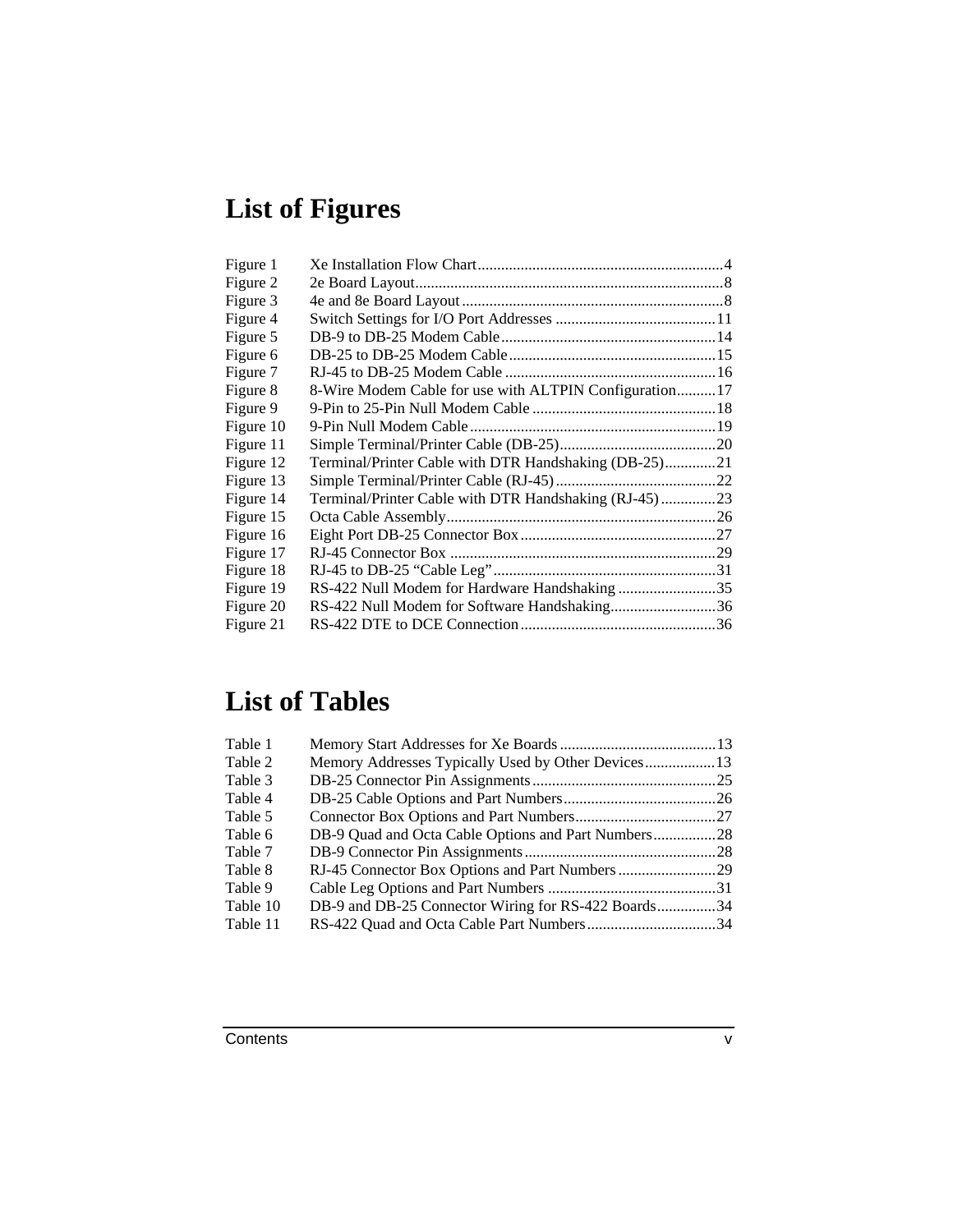## **Electronic Emission Notices**

## **Federal Communications Commission (FCC) Statement**

#### **Radio Frequency Interference (RFI) (FCC 15.105)**

This equipment has been tested and found to comply with the limits for Class B digital devices pursuant to Part 15 of the FCC Rules (certification pending for RS-422 models). These limits are designed to provide reasonable protection against harmful interference in a residential environment. This equipment generates, uses, and can radiate radio frequency energy, and if not installed and used in accordance with the instruction manual, may cause harmful interference to radio communications. However, there is no guarantee that interference will not occur in a particular installation. If this equipment does cause harmful interference to radio or television reception, which can be determined by turning the equipment off and on, the user is encouraged to try and correct the interference by one or more of the following measures:

- Reorient or relocate the receiving antenna.
- Increase the separation between the equipment and the receiver.
- Connect the equipment into an outlet on a circuit different from that to which the receiver is connected.
- Consult the dealer or an experienced radio/TV technician for help.

#### **Labeling Requirements (FCC 15.19)**

This device complies with Part 15 of FCC rules. Operation is subject to the following two conditions: (1) this device may not cause harmful interference, and (2) this device must accept any interference received, including interference that may cause undesired operation.

#### **Modifications (FCC 15.21)**

Changes or modifications to this equipment not expressly approved by the manufacturer may void the user's authority to operate this equipment.

#### **Cables (FCC 15.27)**

Shielded cables *must* be used to remain within the Class B limitations.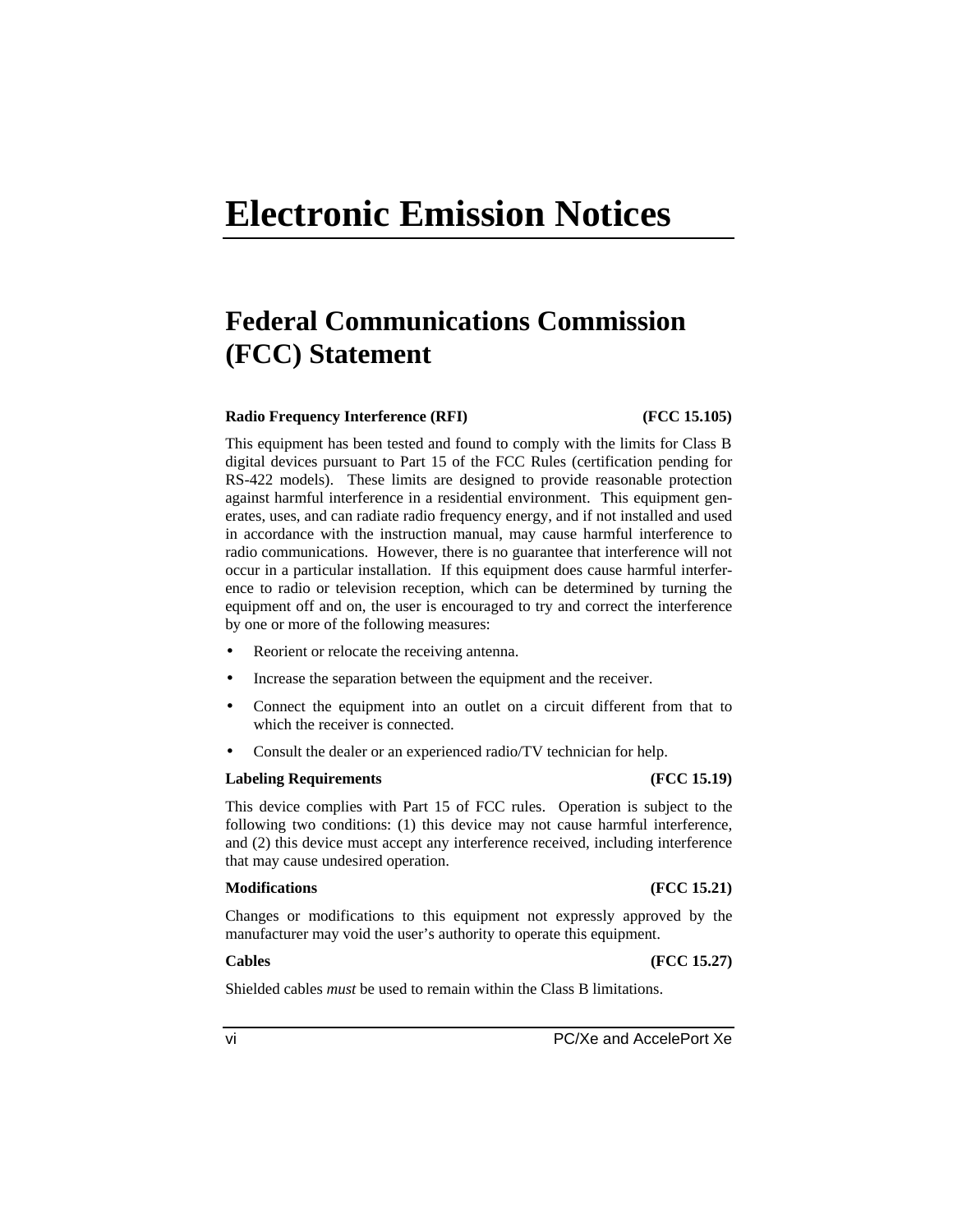## **Industry Canada Compliance Statement**

This Class B digital apparatus meets the requirements of the Canadian Interference-Causing Equipment Regulations.

Cet appareil numérique de la Classe B respecte toutes les exigences du Règlement sur le matériel brouilleur du Canada.

## **European Union EMC Directive**

This product has been tested and found to comply with the following European Union standards:

- EN 55022 Class B
- EN 50082-1
- prEN 50082-2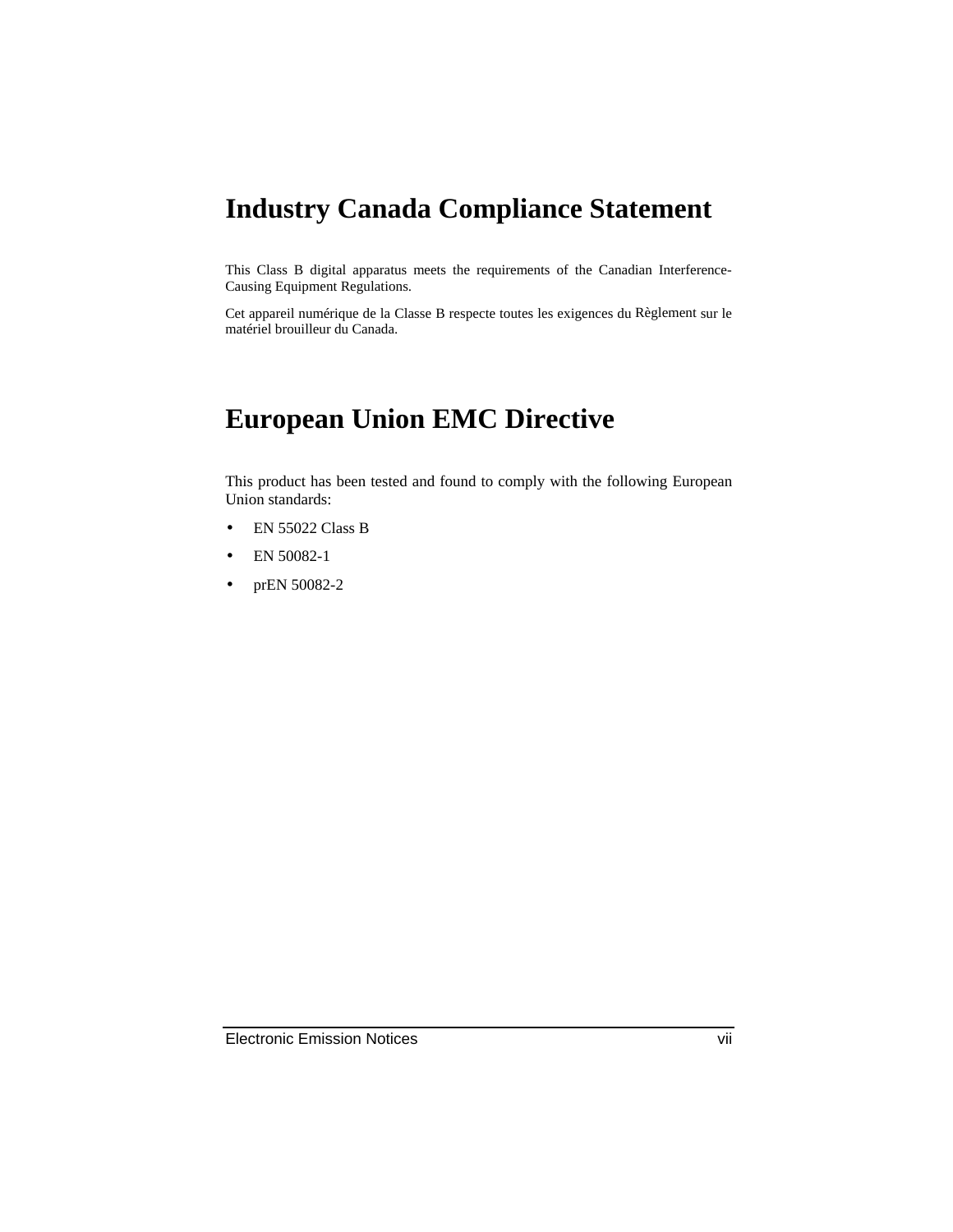**NOTES**

viii PC/Xe and AccelePort Xe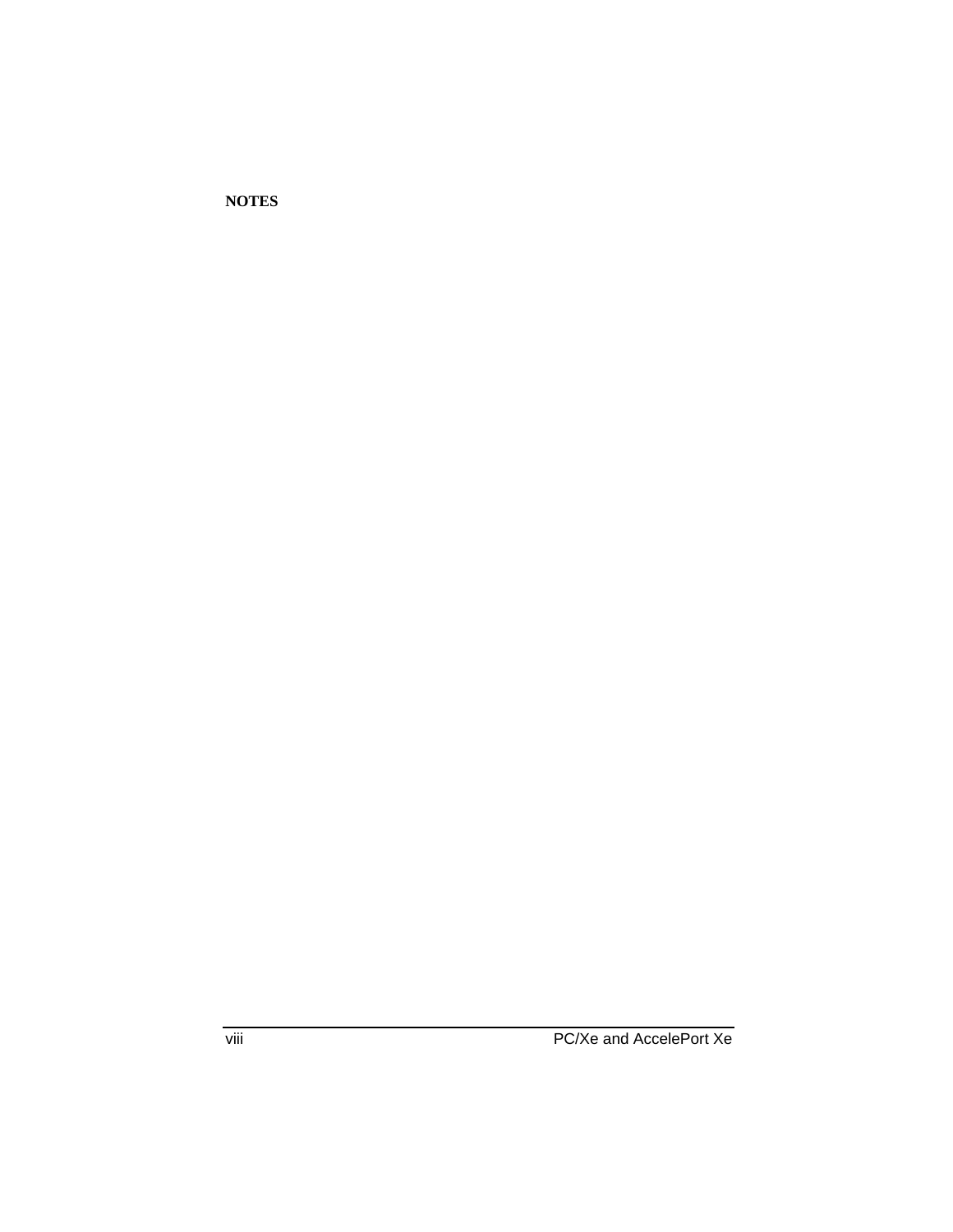## **Introduction**

This Installation Guide covers the installation and configuration of the Digi PC/2e, PC/4e and PC/8e, and the AccelePort 2e, AccelePort 4e and AccelePort 8e intelligent serial communications boards for ISA personal computers ("ISA" stands for Industry Standard Architecture, and includes IBM AT and compatible computers, and most 80286, 80386, 80486 and Pentium based computers).

In addition to the board itself (hardware), you will also need to install device driver software for your operating system, so that programs can communicate with the board. Device driver installation instructions are in separate manuals, included with the software diskette(s).



Digi 2e, 4e and 8e boards are collectively referred to as Xe boards. This includes both PC/Xe and AccelePort Xe boards, which are functionally identical.

## **Components**

The carton in which your Xe board was shipped should contain the following items:

- Digi Xe board
- *Installation Guide* (this book)
- One or more software packets containing device driver diskettes and manuals
- Connector assembly (four and eight port models only)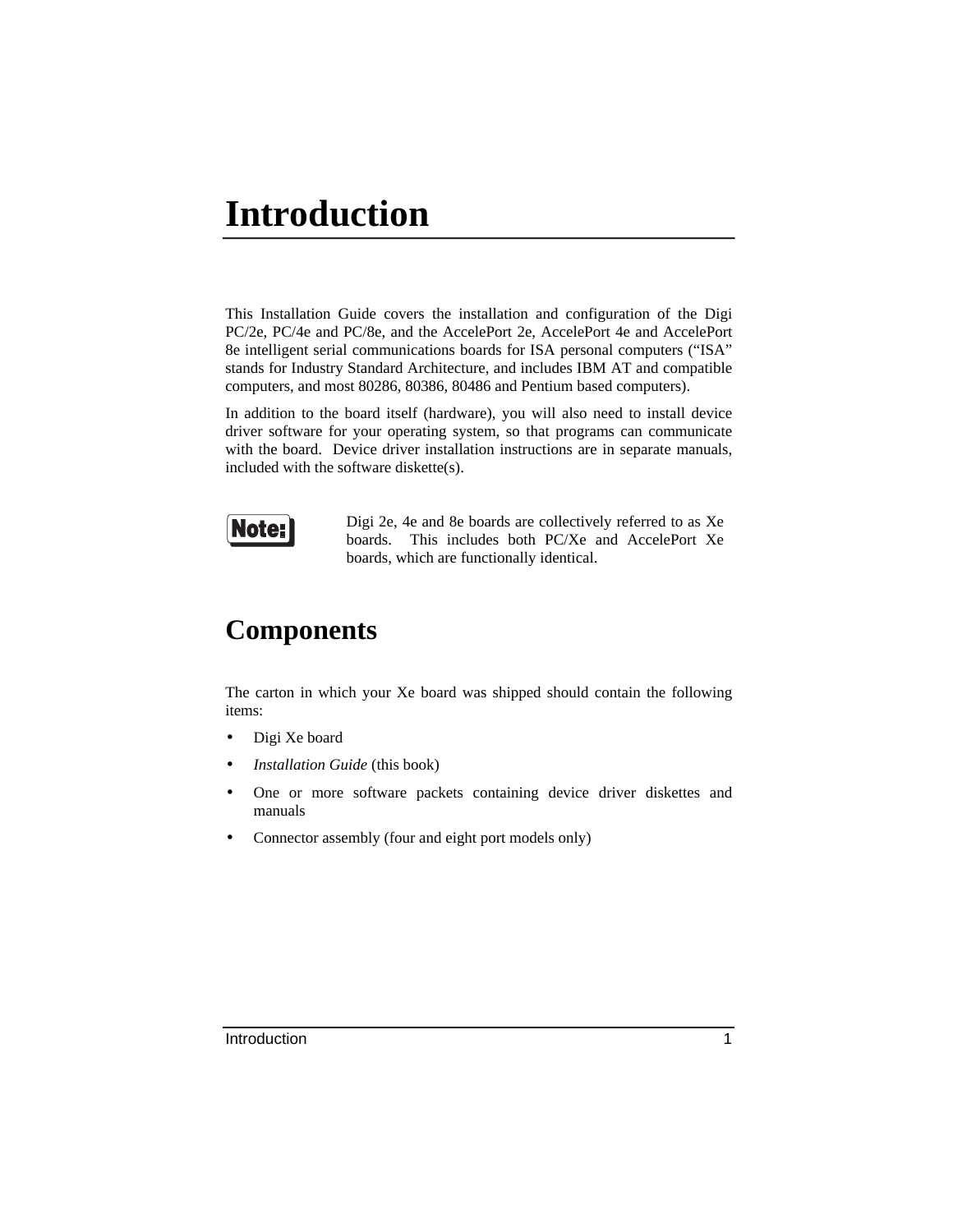## **About the Boards**

#### (*Technical information for those who are interested*)

Xe boards are multi channel intelligent serial communications boards for ISA computers.

4e and 8e boards are available in an optional RS-422 configuration which provides asynchronous serial data communication over differential lines. This permits cable lengths much longer than those supported by an RS-232 interface (up to 4000 feet), and has better noise immunity at high baud rates.

The heart of the Xe board is an 80186 microprocessor and 64K bytes of dual ported RAM, which relieves your computer of the burden of managing the serial ports. The computer can transfer large blocks of data directly to the memory on the board, then move on to other tasks while the board sends the data out the serial port one character at a time. Similarly, the board receives input data and stores it in buffers in its dual ported RAM, so the computer only needs to check periodically to see if data is available.

The dual ported RAM is memory which is accessible for read and write operations by both the board and the computer. To the computer, the dual ported RAM looks exactly like its own memory, and can be accessed by the same high speed memory referencing commands it uses for its internal memory. This means that a block of data that may take a number of seconds for the Xe board to receive or transmit to the outside world can be transferred between the board and the computer in mere microseconds.

The dual ported RAM is "mapped" into an unused area in the host computer's memory address space (typically somewhere between 0C0000h and 0EFFFFh the area traditionally reserved for expansion board BIOS ROMs and dual ported memory). The Xe board's memory is accessed through a 32K or 8K (software selectable) "window". The entire 64K is accessible by moving the window around. Using the 8K window allows you to fit the board into a smaller memory address space when it has to coexist with a number of other expansion boards, many of which also need memory address space in the 0C0000h-0EFFFFh area.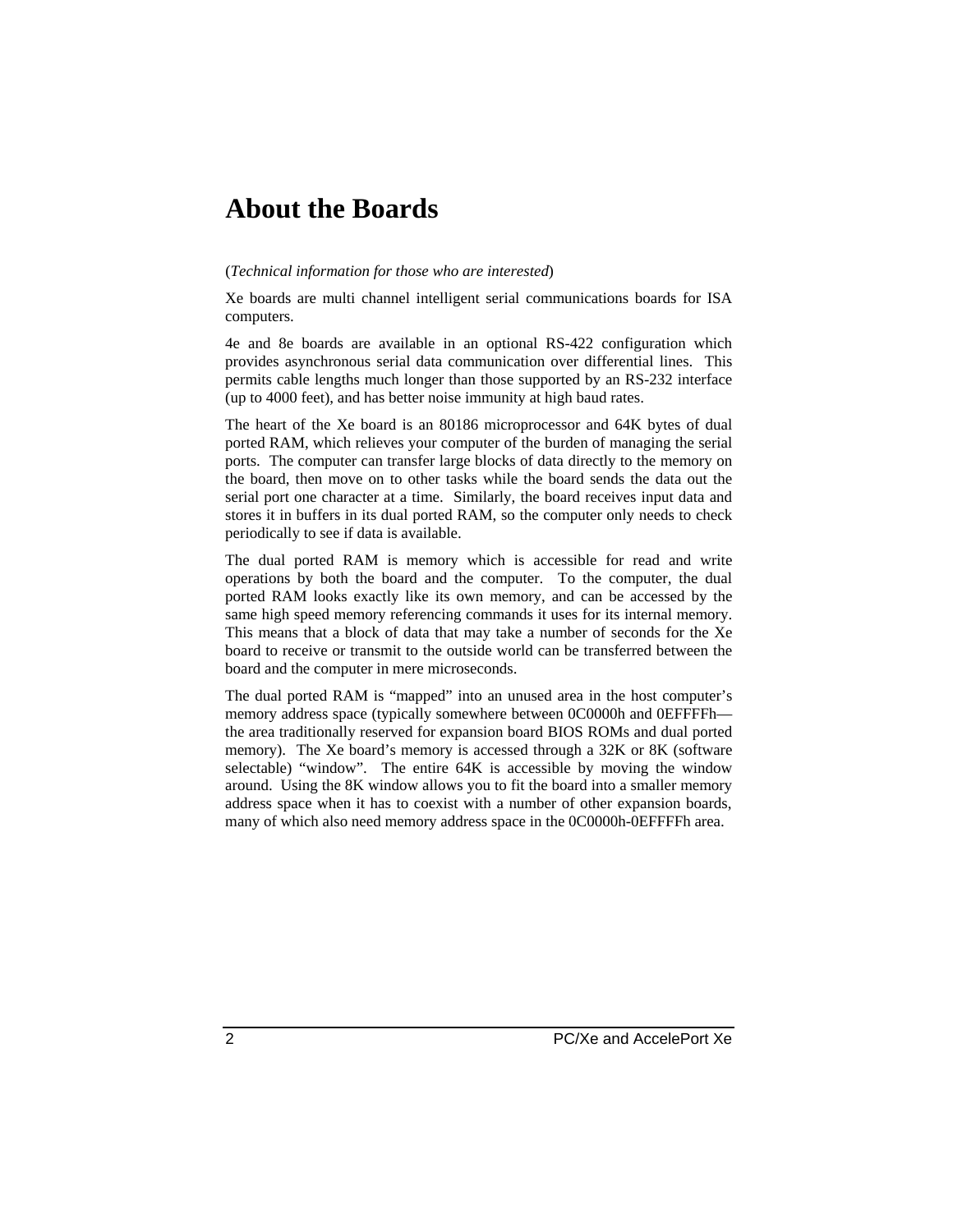## **Installation Tips**

This section provides information about the Digi memory mapping and diagnostic utilities.

Installing your Digi Xe board is easy; however, since the boards require unique I/O and memory addresses, you may experience conflicts with other devices in your system. To minimize installation difficulties, two utilities have been provided: DIGIMMAP.EXE, a program which will help you find a block of available memory address space in your computer (needed for the board's dual ported memory), and UD-CISC.EXE, a diagnostic program which will verify that the board is functioning correctly, and help you to identify any hardware problems with the board. Both of these utilities are in the \DIAGS directory of the DOS, AIO, OS/2 and Windows diskette which is included with your board.

The flow chart on the following page shows a good sequence to follow when installing your board. Following this procedure will minimize installation difficulties and minimize the need for calls to Technical Support.



Please run the memory map utility and diagnostics before calling Technical Support for assistance.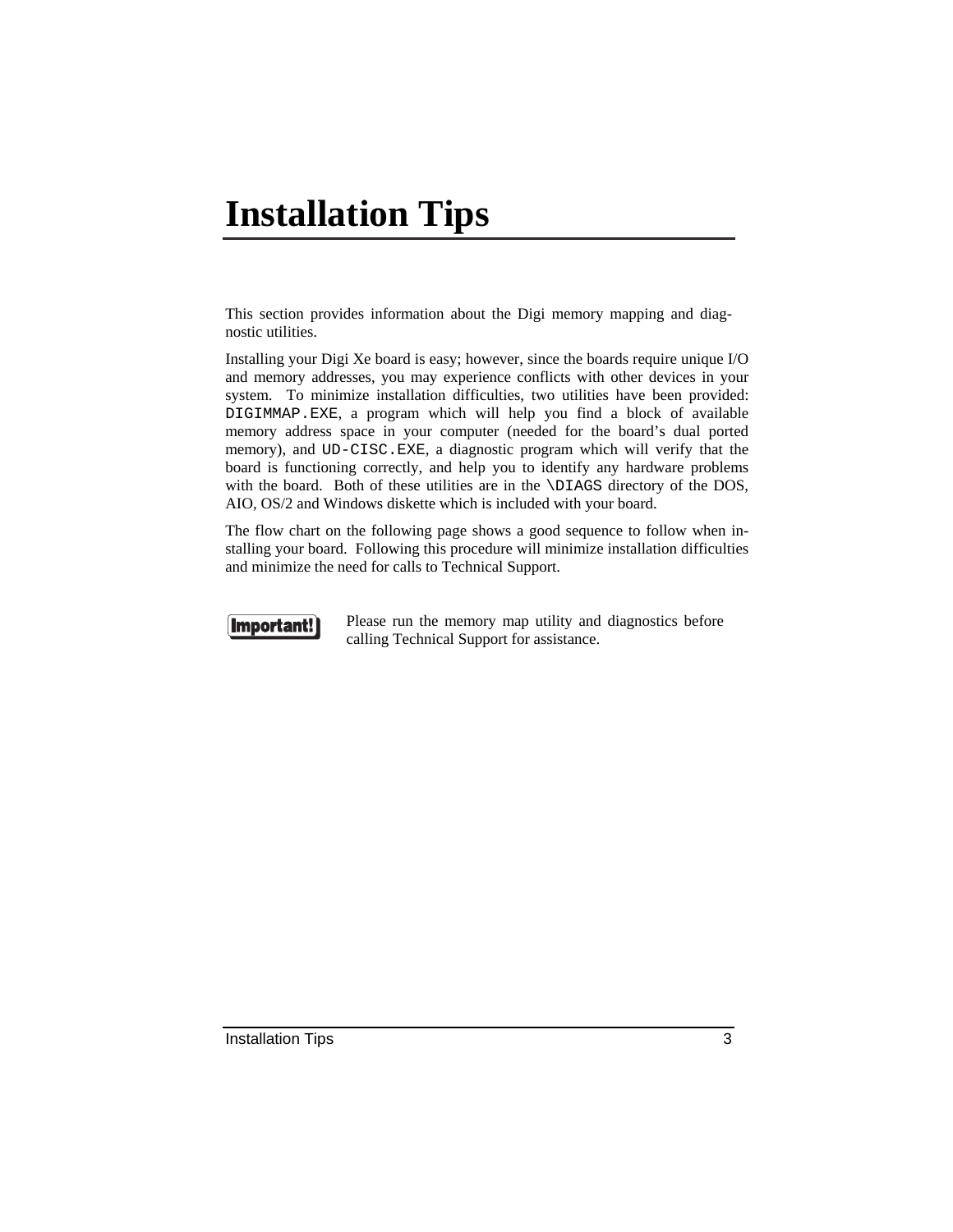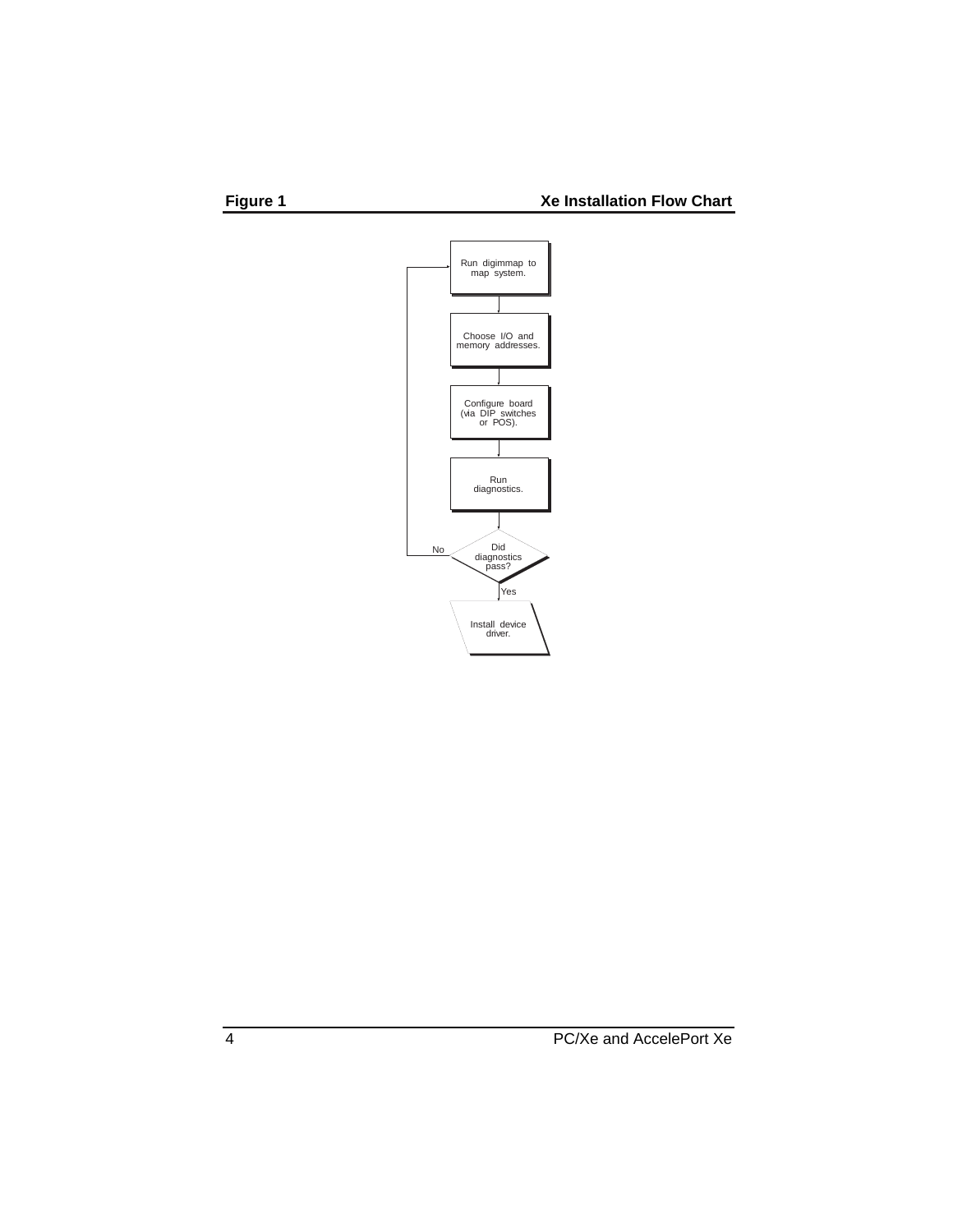## **Memory Map Utility**

The memory map utility, DIGIMMAP.EXE, is an MS-DOS based executable program that is designed to aid in the installation of Digi hardware by detailing locations in memory that are available for the Digi product.

To run DIGIMMAP.EXE, follow this procedure:

- **1.** Boot your system normally. This should cause any adapters in your system to be initialized.
- **2.** Place a bootable DOS formatted diskette in drive A (or your boot drive, if different from drive A). This diskette must have no TSRs or memory managers present, or DIGIMMAP may give erroneous results (hint: rename CONFIG.SYS and AUTOEXEC.BAT, if present, so they are not executed during bootup).
- **3.** Press the <Ctrl>, <Alt> and <Delete> keys simultaneously to reboot your machine. DO NOT press the RESET button or cycle power to reboot; resetting the machine may turn off any adapters that were activated in Step 1.
- **4.** Now place the DOS, AIO, OS/2 and Windows diskette in the diskette drive and enter: A:\DIAGS\DIGIMMAP (assuming that you put the diskette in drive A).
- **5.** After reading the initial screen, press  $\langle E \rangle$  to execute the utility.
- **6.** The left hand column will contain a list of 8K starting addresses which appear to be available. Write down several of these addresses (some devices can fool the memory mapper by turning their memory off, making the area appear to be available). A good order for trying addresses is:
	- 1. Addresses beginning with "**D**" (D0000h-DE000h)
	- 2. Addresses beginning with "**C**" (C0000h-CE000h)
	- 3. Addresses beginning with "**E**" (E0000h-EE000h)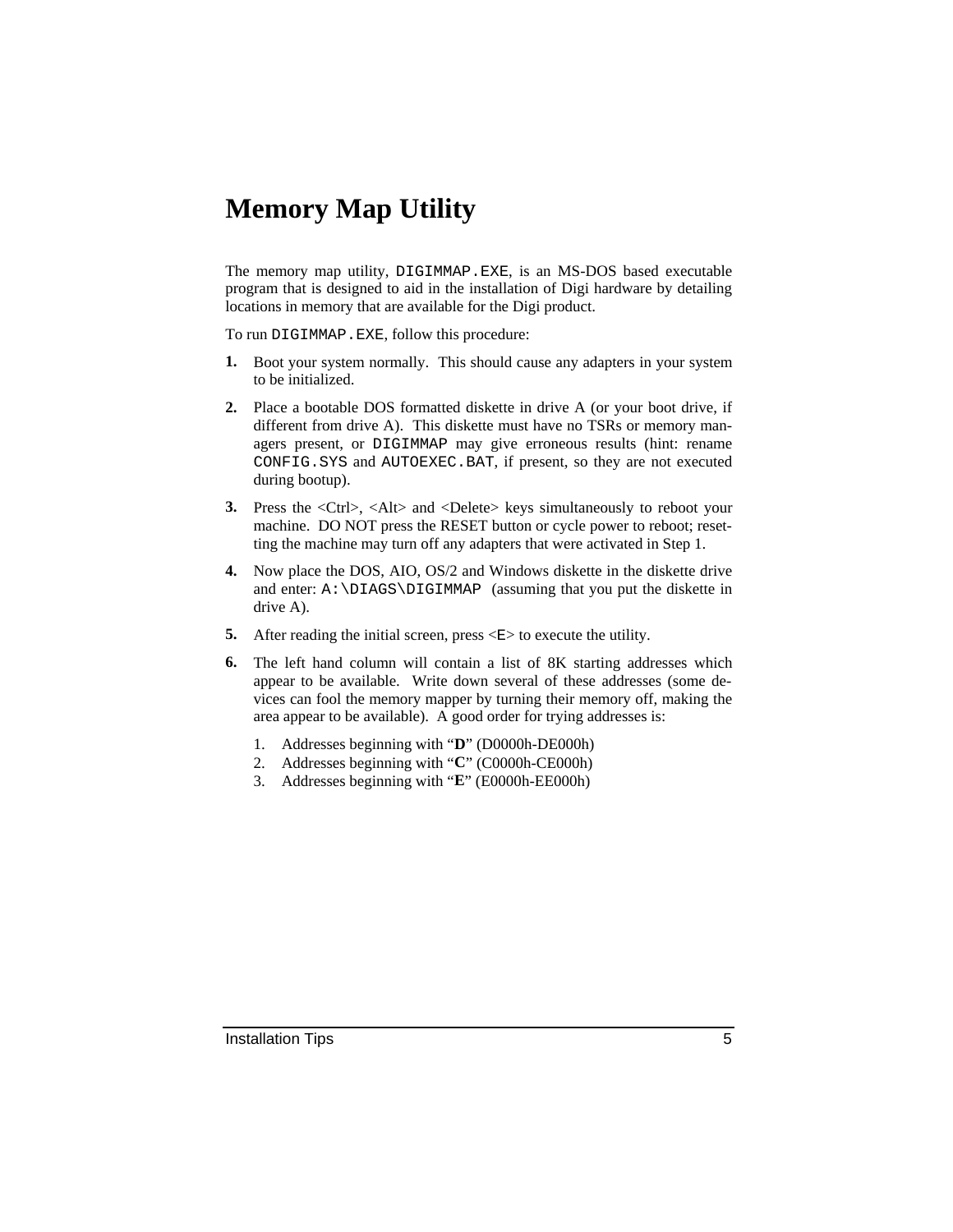## **User Diagnostics**

The \DIAGS directory on the DOS, AIO, OS/2 and Windows diskette contains a user diagnostic program called UD-CISC.EXE.

- **1.** Place the DOS, AIO, OS/2 and Windows diskette in the diskette drive and enter A:\DIAGS\UD-CISC (assuming that you put the diskette in drive A).
- **2.** When asked for a board family, press <A>.
- **3.** Now you need to enter at least two parameters: the board's I/O address (as set on the DIP switches; see page 11) and the Host Base Address (the starting address of the board's dual ported memory—use the memory map utility DIGIMMAP.EXE to find a good address to use).

Depending on the version of the diagnostic program, the other parameters may already be filled in with default values; if they are not, enter the following values:

| Window Size:            | 8К                                         |
|-------------------------|--------------------------------------------|
| IRQ:                    | <b>Disabled</b>                            |
| Machine Environment:    | <b>ISA</b>                                 |
| Port:                   |                                            |
| RS232/422:              | <b>232</b> (enter "422" for RS-422 boards) |
| Loopback:               | N <sub>0</sub>                             |
| <b>Continuous Test:</b> | Yes                                        |
| Stop on first:          | Yes                                        |

- **4.** Now press  $\leq E$  to start the tests. The tests will be run consecutively, and pass/fail status will be indicated on the right hand side of your screen.
- **5.** If all the tests pass, the board is functioning correctly and you are ready to install the device driver software. Make a note of the Host Base Address and I/O address before exiting the diagnostic program (you will need to specify these when you install the device driver software).
- **6.** If failures occur, the most likely cause is a memory conflict. Try a different Host Base Address and execute the diagnostics again. If you get a Hardware Reset Error, try a different I/O address (be sure to set the DIP switches for the new address).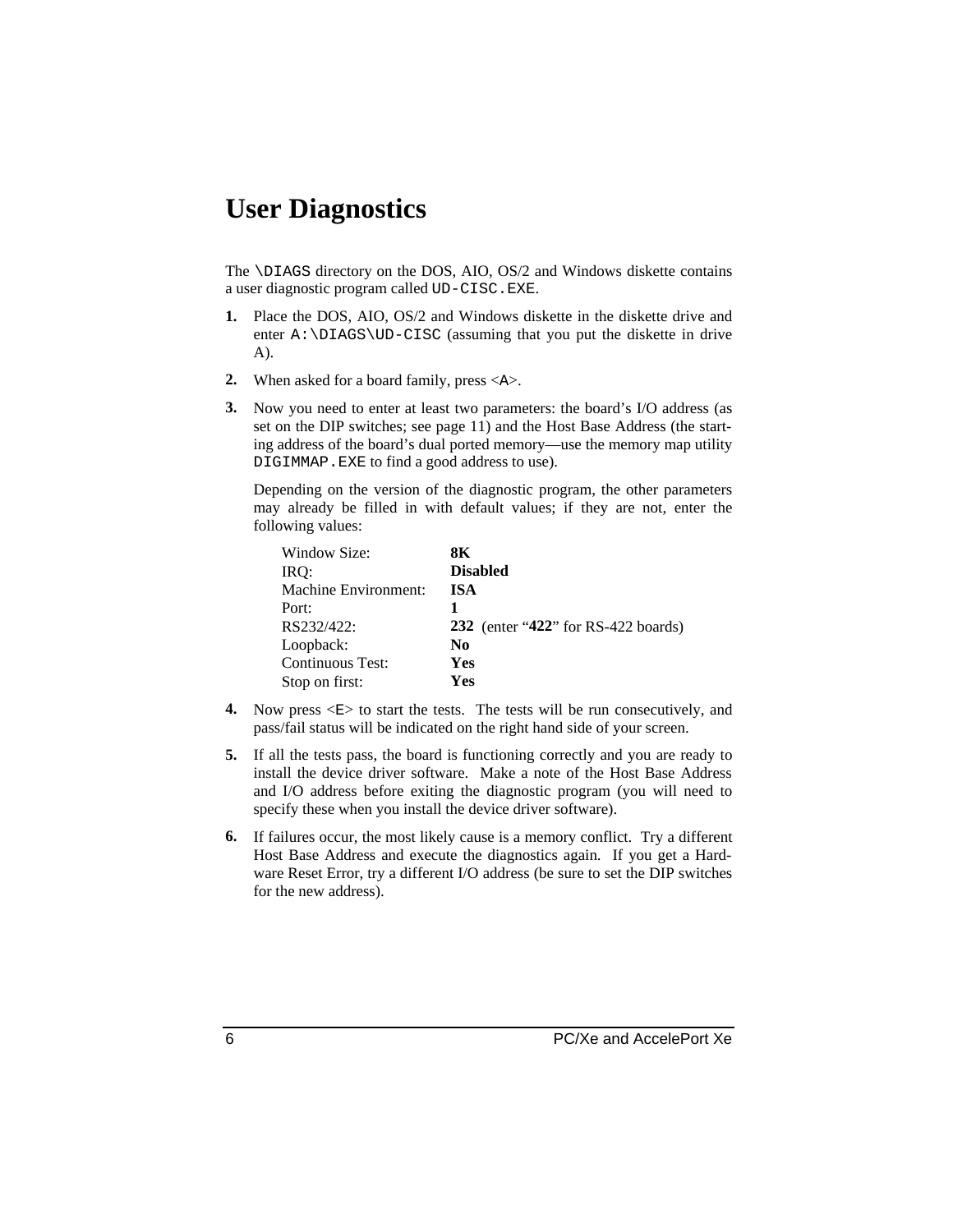## **Installing Xe Boards**

This section provides instructions for installing and configuring Xe boards in ISA computers. These include IBM AT and compatible computers, and 80386/80486/Pentium based computers that employ the ISA (Industry Standard Architecture) bus.

## **Before you plug in the board. . .**

Write down the serial number of the board in the space provided. You will need it if you have to contact Digi regarding the board.

We recommend that you initially set all four DIP switches to the ON position (towards the circuit board). If necessary, you can change them later without removing the board.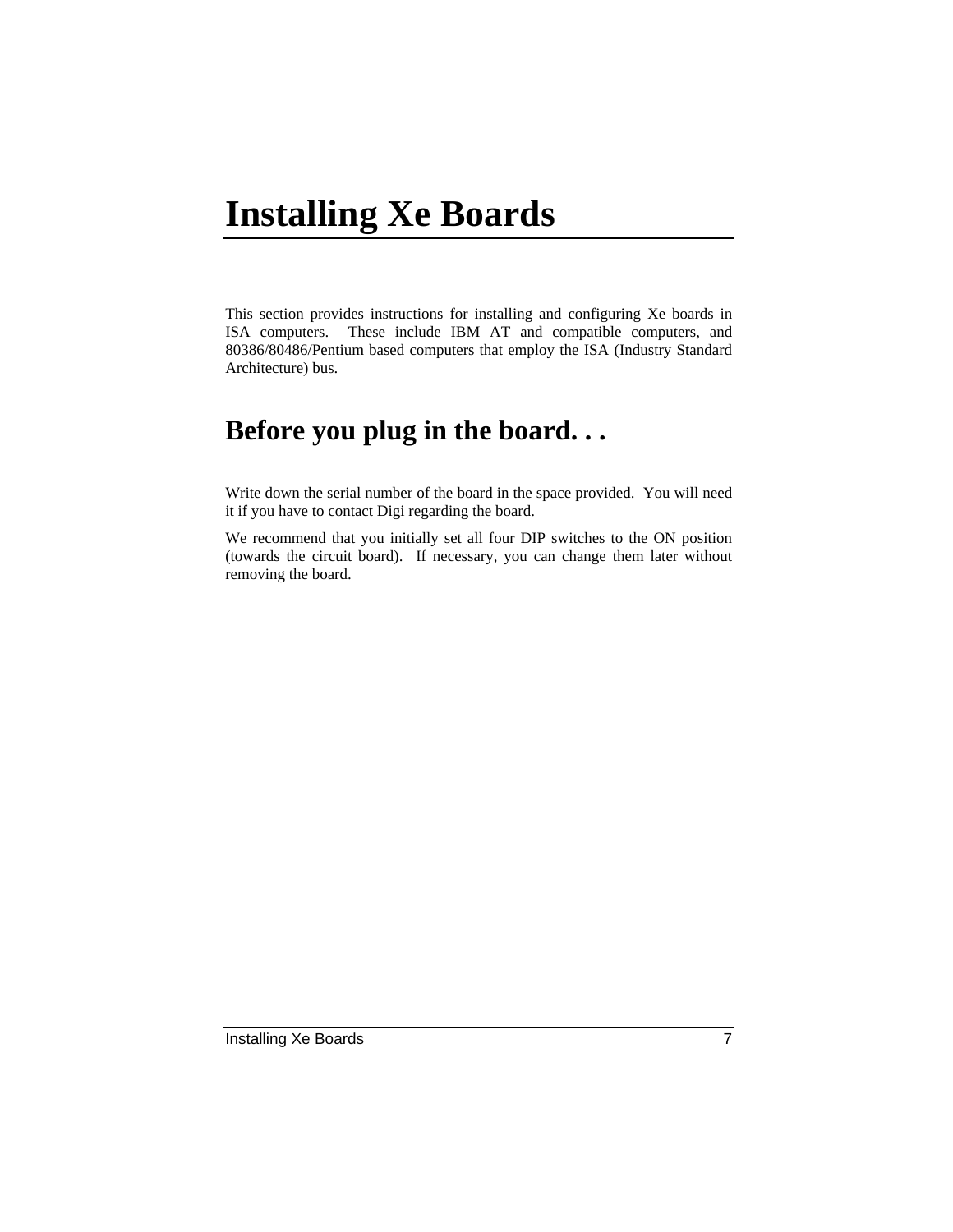



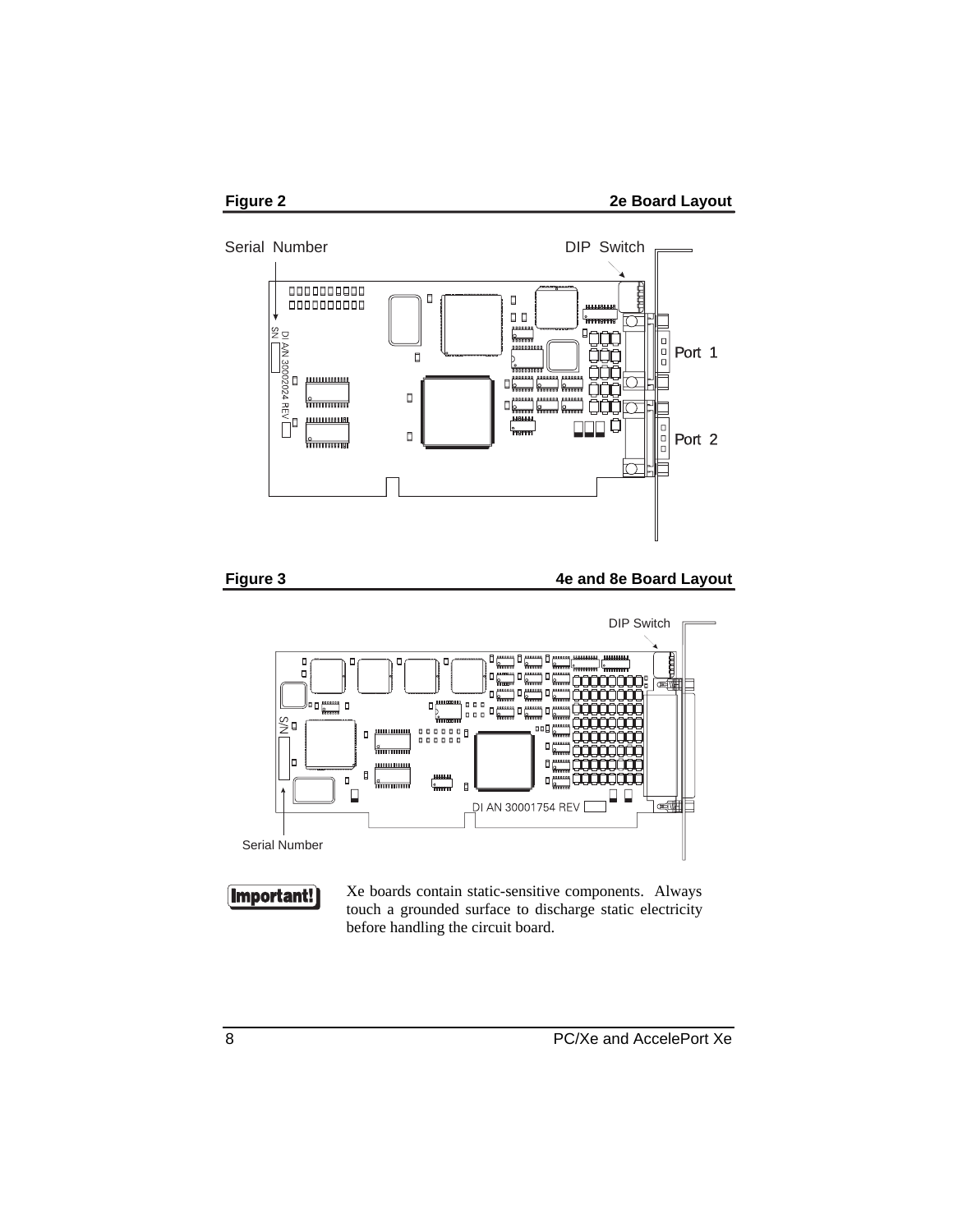## **Plugging in the Board**

Now you are ready to install the Xe board in your computer. Follow these steps:

- **1.** Turn off your computer's power and remove the cover (refer to your computer's manual for instructions on cover removal and option board installation and cautions).
- **2.** Locate an available 16-bit slot in your computer and remove the slot plate.
- **3.** Plug the Xe board into the slot and screw the endplate to the computer chassis (use the screw you removed from the slot plate). The endplate must to be screwed in to the computer chassis to remain in compliance with Part 15 of the FCC rules.
- **4.** Replace your computer's cover.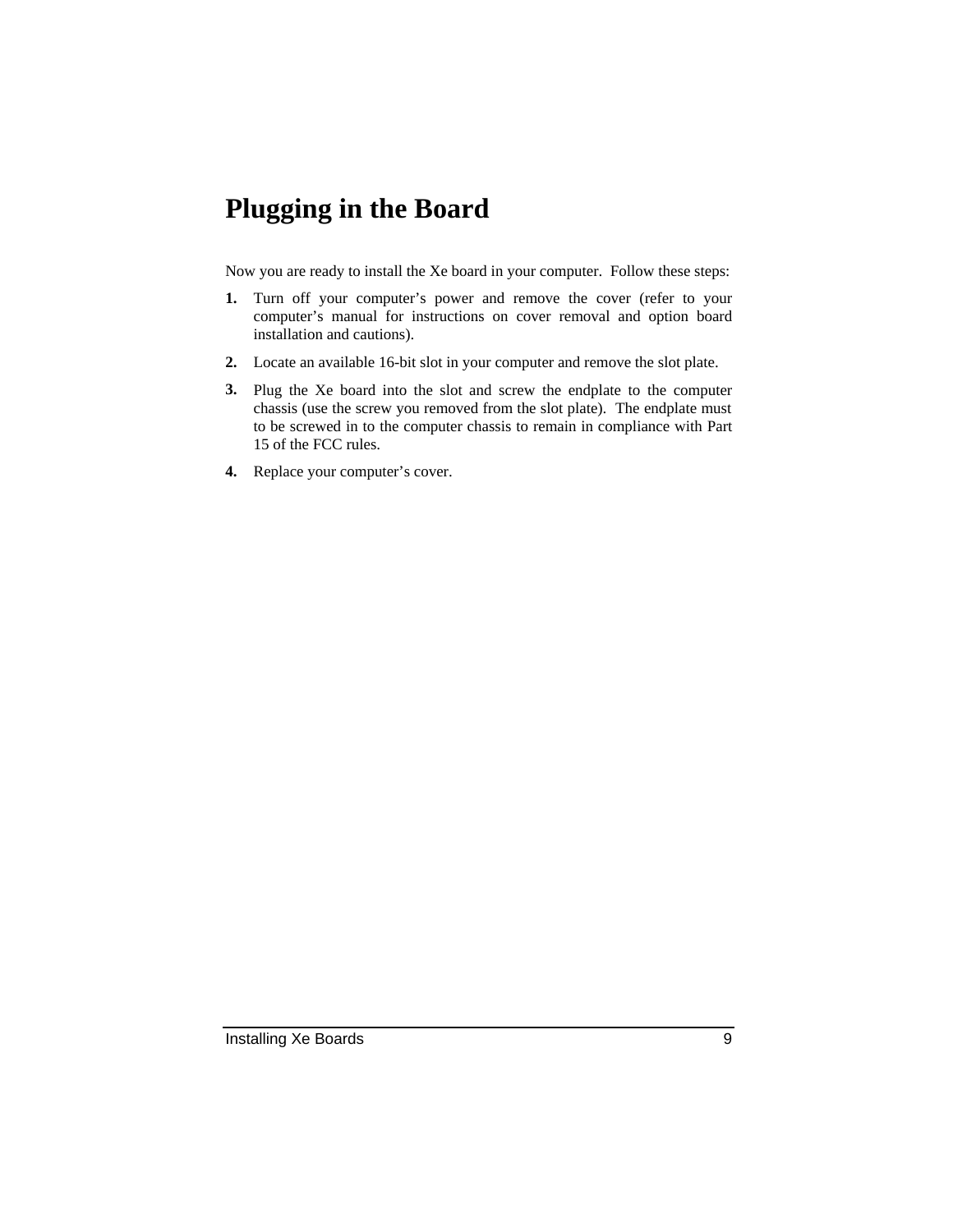## **Software Installation**

#### Important!

**This board requires Digi BIOS revision 4.0 or greater, (which is part of the software shipped with the board).**

**If you have previously installed device driver software for Xe boards, that software may need to be updated to run with new Xe boards. Check the revision level on the software packet(s) included with your board and compare with your installed software. Make sure that the latest revision is installed on your system, and that the BIOS revision is at least 4.0.**

(Important!

Before installing device drivers, be sure to run the memory map utility to find available memory addresses, and run the user diagnostics to verify that the board is functioning correctly. See Installation Tips, beginning on page 3, for instructions.

The actual procedures for installing the device driver software for the Xe board are covered in a separate manual, included with the software diskette. There are, however, a couple of points that should be made here to make the software installation go more smoothly.

### **I/O Port Address**

When configuring the device driver software, one of the first things you will be asked for is the I/O address of the Xe board.

The Xe board has four 8-bit I/O registers which the computer uses to configure the board (for example, this is how the computer sets the starting address and size of the board's dual ported memory window). The four registers occupy consecutive I/O addresses, the first of which is defined by setting switches 1-3 on DIP switch DS1. In the initial setup, on page 7, we had you set the switches to the ON position. This sets the first I/O address of the board to **320h** (320h-323h will be used), which is a good address to try first if this is the only Digi intelligent serial board in your computer.

If you are installing multiple Xe boards, each board must have its own I/O addresses. The Xe board can be set to seven different I/O address ranges, so it should be easy to find addresses that aren't already in use. The switch settings for the different I/O address ranges are shown in Figure 4 on the next page.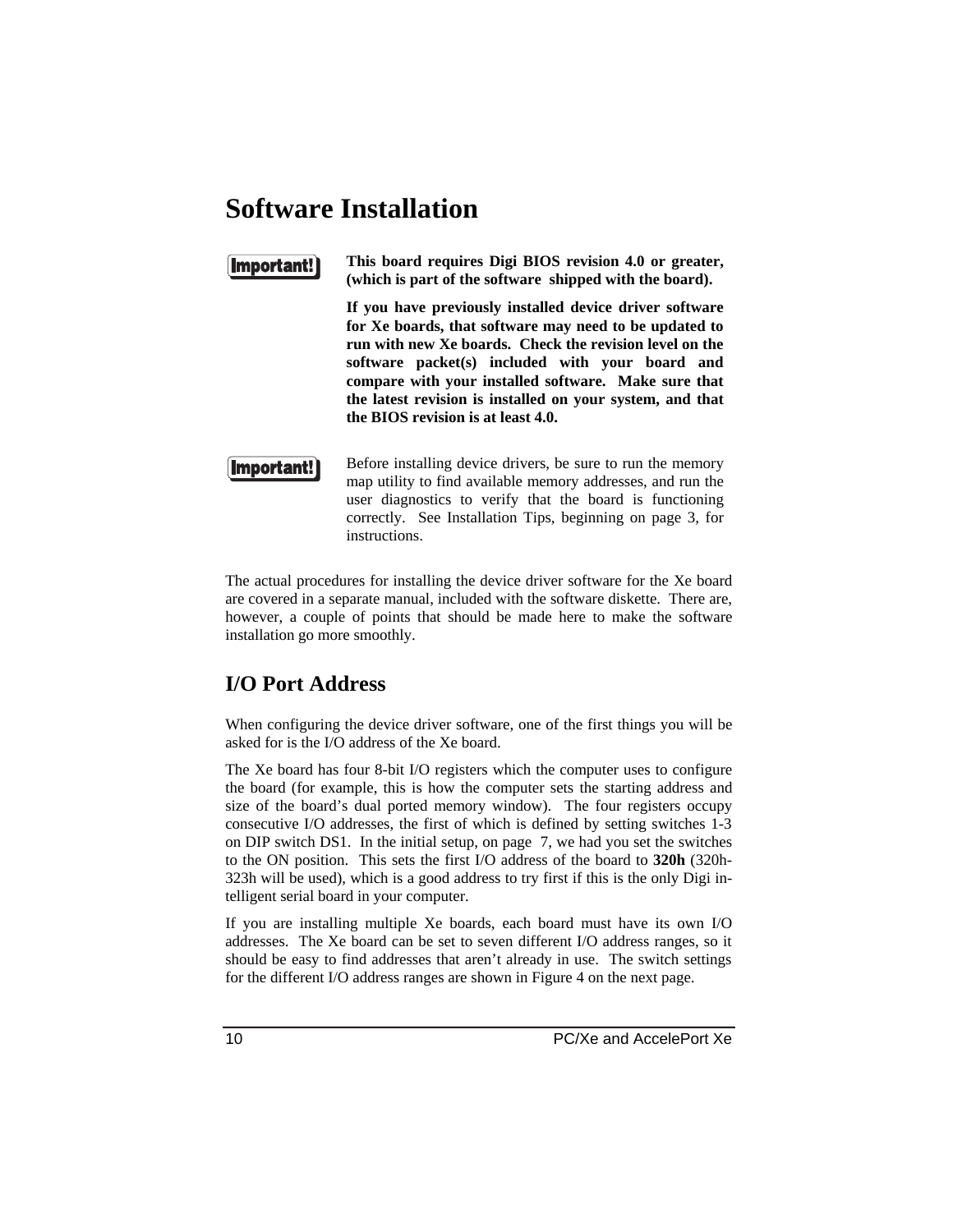



The fourth switch should always be in the ON position (towards the circuit board).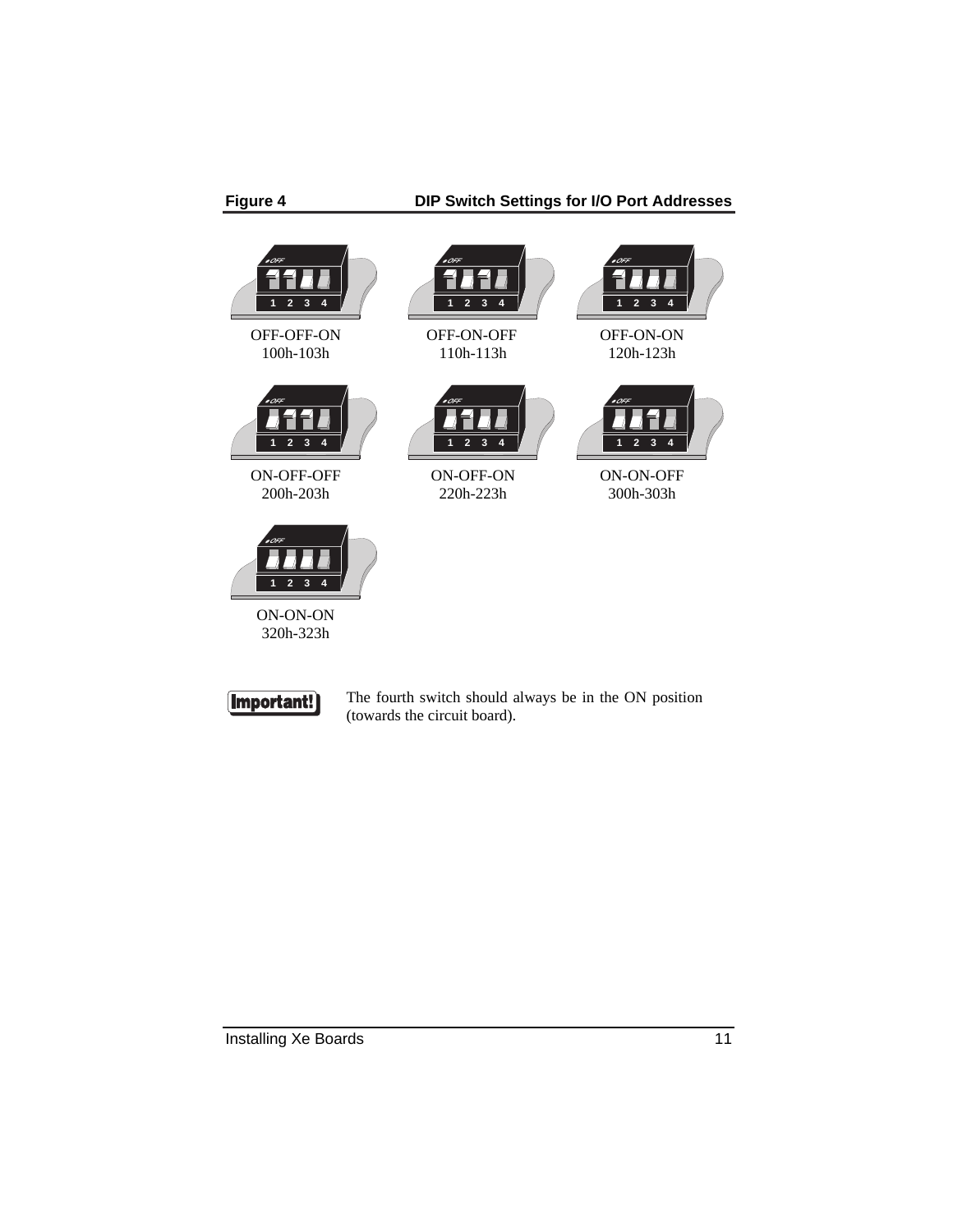#### **Memory Window Size and Starting Address**

The memory window size and starting address are programmed into the board by the device driver. No switches or jumpers are required to change these parameters.

The Xe board requires at least 8K bytes of unused memory address space in your computer. This is typically allocated from the area between 0C0000h and 0EFFFFh in your computer's memory map (it can, however, be mapped into any free region in the first sixteen megabytes of address space, depending on your operating system).

When deciding on a memory start address, keep in mind that the Xe board may have to coexist with a number of other devices which also require memory address space. You may have to try a number of different starting addresses before you find a free area. The starting addresses for 8K windows between 0C0000h and 0EFFFFh are listed in Table 1.

**NOTE—If you are installing two or more Xe boards, they may all share the same starting address.**

**As an additional aid, the device driver diskette that comes with the Xe board has a program,** DIGIMMAP.EXE**, in the** \DIAGS **directory, which can help you find an open memory address range.**

If you don't know what areas in this region are free, you'll have to use trial and error to find an available 8K window. A good sequence to try is 0D0000h first, then 0D8000h, 0D4000h, 0C8000h and 0CC000h. If these don't work, try some of the addresses in the 0E0000h-0EE000h range (if your computer has Extended BIOS functions, this area may not be available). If your system has monochrome graphics (e.g. Hercules), you may be able to use addresses in the 0A0000h-0AFFFFh range. If your system has 512K of base memory (memory below 1 megabyte), instead of the usual 640K, you may be able to use addresses between 080000h and 09FFFFh.

12 PC/Xe and AccelePort Xe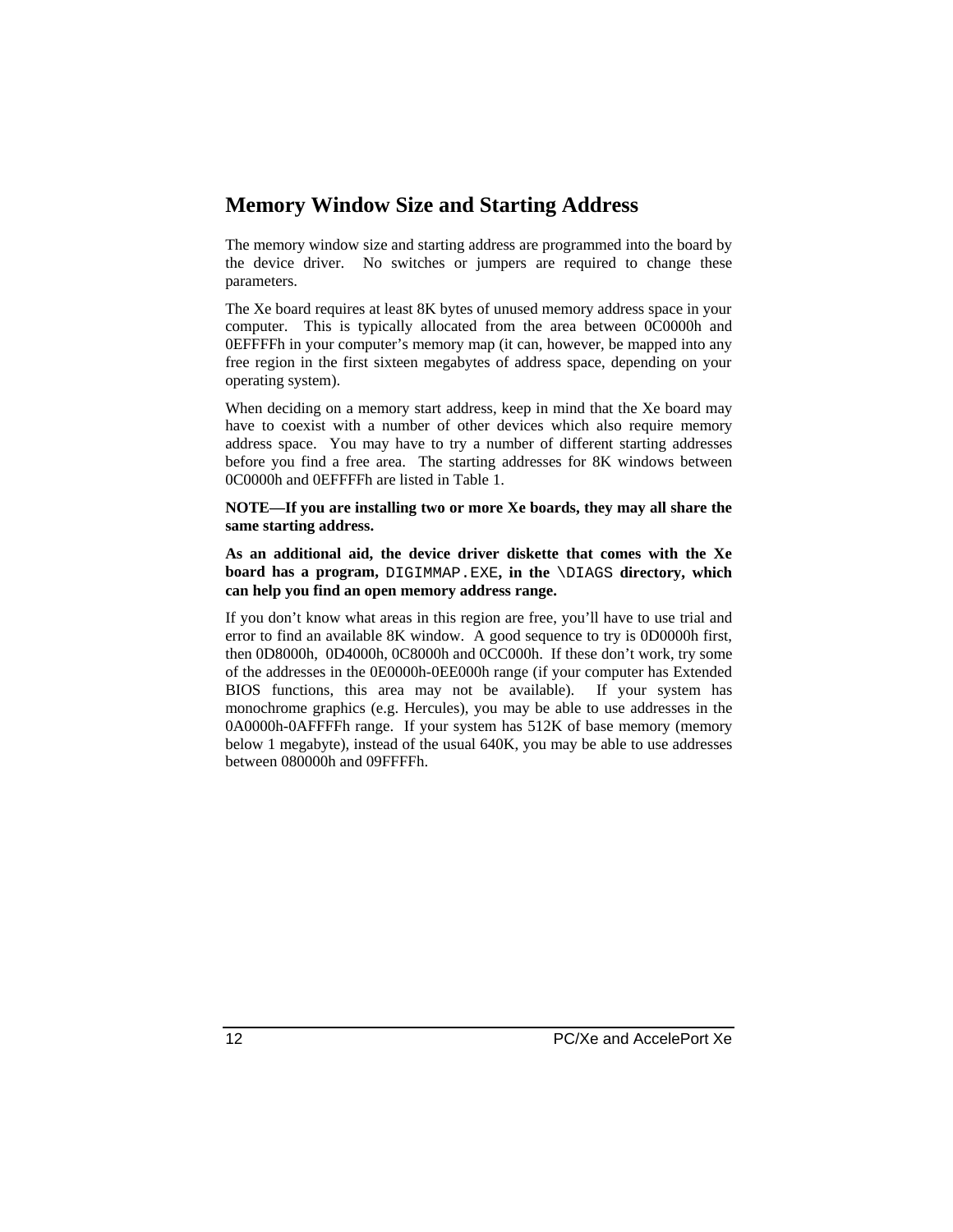#### **Table 1 Memory Start Addresses for Xe Boards**

| 0C0000h | 0C8000h           | 0D0000h | 0D8000h | 0E0000h | 0E8000h |
|---------|-------------------|---------|---------|---------|---------|
| 0C2000h | $0$ CA $0$ 00 $h$ | 0D2000h | 0DA000h | 0E2000h | 0EA000h |
| 0C4000h | 0CC000h           | 0D4000h | 0DC000h | 0E4000h | 0EC000h |
| 0C6000h | 0CE000h           | 0D6000h | 0DE000h | 0E6000h | 0EE000h |

### **Table 2 Memory Addresses Typically Used by Other Devices**

| <b>Device</b>          | <b>Addresses</b>                                  |  |  |
|------------------------|---------------------------------------------------|--|--|
| VGA                    | A0000-C7FFF                                       |  |  |
| <b>Shadow RAM</b>      | Possibly anywhere. Check system BIOS setup.       |  |  |
| <b>SCSI</b> Controller | DC000-DA000. Check controller documentation.      |  |  |
| Network Interface      | Check network interface controller documentation. |  |  |
|                        |                                                   |  |  |
| ٠                      |                                                   |  |  |
|                        |                                                   |  |  |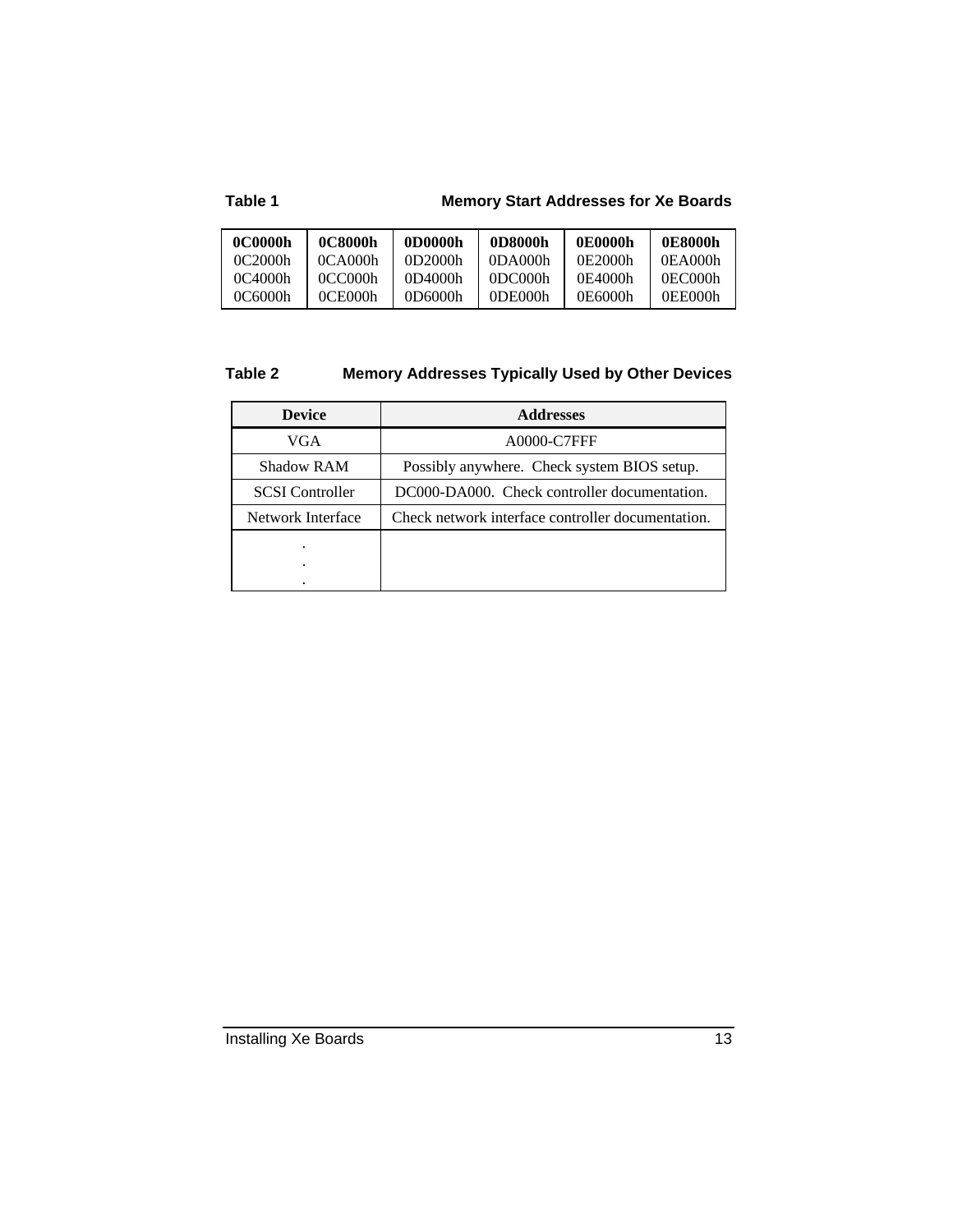## **Connecting Peripherals**

## **Connecting to a Modem**

### **DB-9 Equipped Boards**

To connect a DB-9 equipped board (2e boards, or 4e and 8e boards with DB-9 fanout cable assemblies) to a modem, use standard PC modem cables, available from most electronics stores and computer dealers. The wiring diagram for a 9 pin to 25-pin modem cable is shown in Figure 5.

**Figure 5 DB-9 to DB-25 Modem Cable**





Shielded cable must be used to remain in compliance with Part 15 of FCC rules.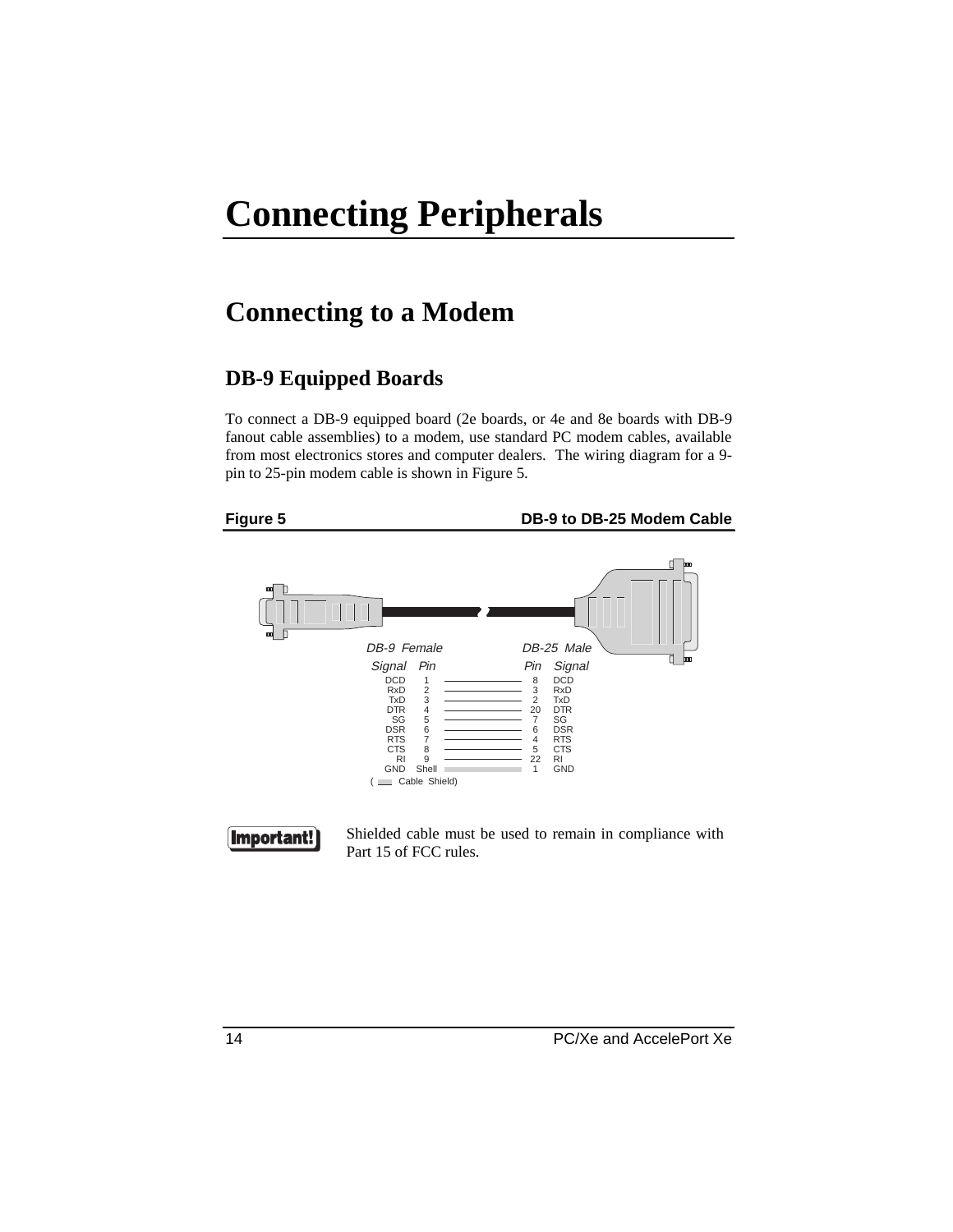### **DB-25 Equipped Boards**



To connect a DB-25 equipped Xe (four and eight port versions) board to a modem, use a standard "straight-through" cable (see Figure 6) to connect the modem to one of the DB-25 connectors on the fan out cable or connector box.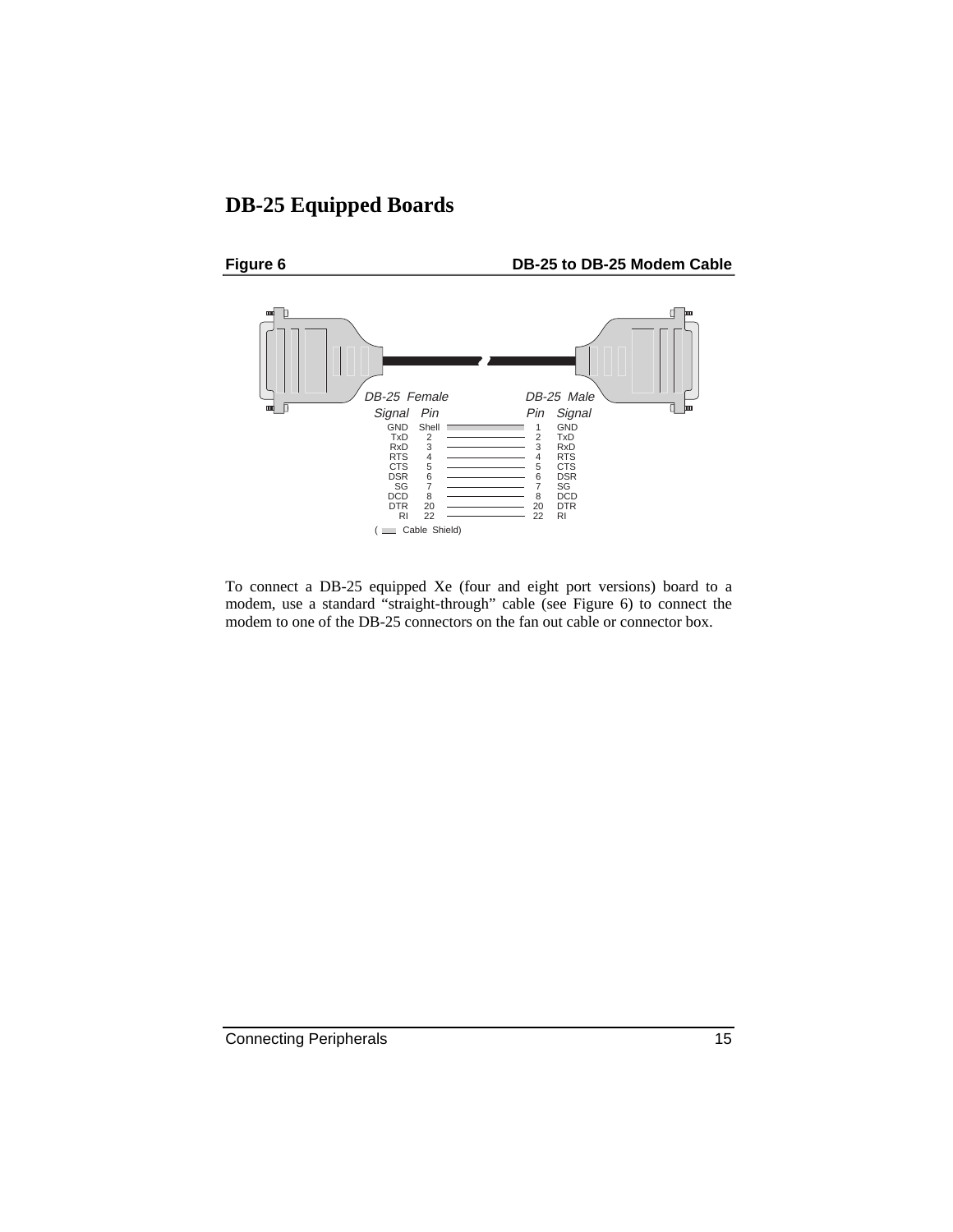#### **RJ-45 Equipped Boards**

The simplest way to connect a modem to a board with RJ-45 connectors is to use RJ-45 to DB-25 "Cable Legs", available from Digi (see page 31 for a description and part numbers). These adapters use 10-pin RJ-45 plugs, and therefore provide full modem support (Ring Indicator and Data Carrier Detect are only available on 10-pin RJ-45 connectors).



#### **Figure 7 RJ-45 to DB-25 Modem Cable (10 Wire)**



If you wish to build your own modem cable, follow the diagram in Figure 7.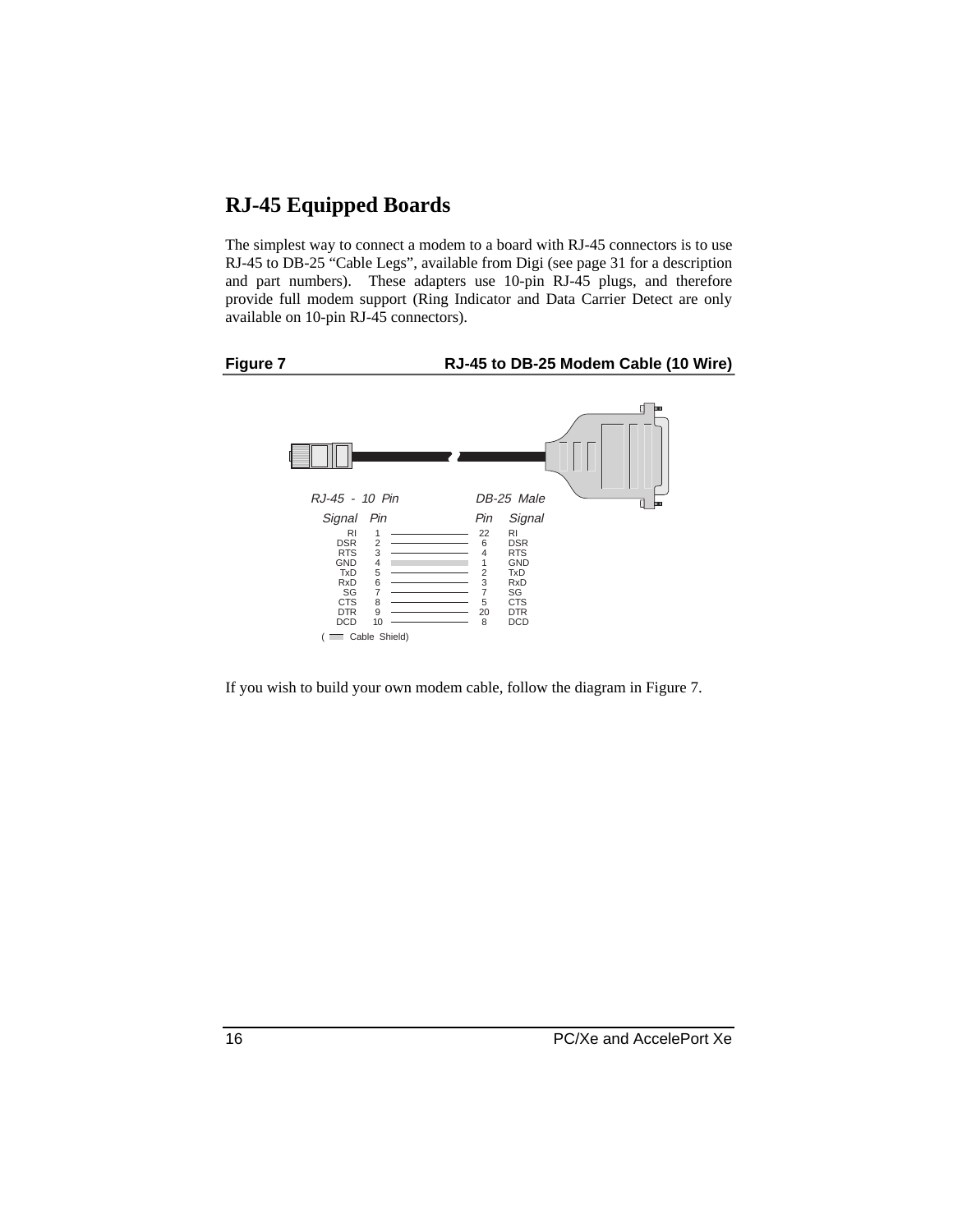#### *ALTPIN Modem Wiring (RJ-45 Versions)*

10-pin RJ-45 plugs may be difficult to obtain in the retail market; therefore, most Digi device driver software incorporates an optional feature called ALTPIN, which swaps the logical functions of DSR (Data Set Ready) with DCD (Data Carrier Detect). When ALTPIN is enabled (see your device driver software reference manual for instructions), DCD becomes available on pin 1 of an 8-pin RJ-45 connector (equivalent to pin 2 of a 10-pin connector).

#### **Figure 8 8-Wire Modem Cable for use with ALTPIN Configuration**



If you wish to build an 8-wire modem cable for an RJ-45 equipped board, use an 8-pin RJ-45 plug wired as shown in Figure 8.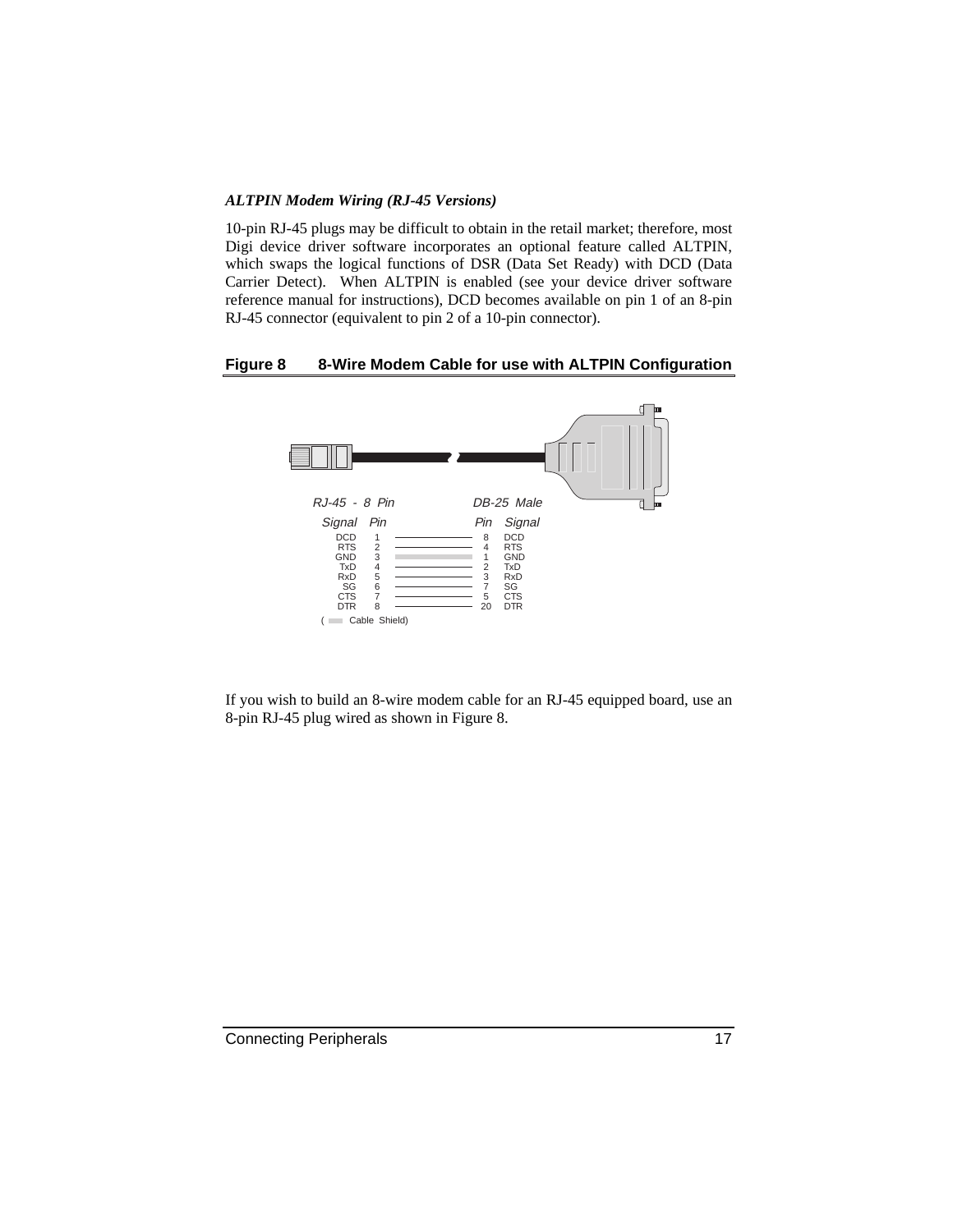## **Connecting the Xe Board to DTE Devices**

A DTE device is a terminal, serial printer, another computer's serial port, etc. To connect the Xe board (which is also a DTE device) to another DTE device, you need a *null modem* cable or adapter.

### **DB-9 Equipped Boards**

Use a standard PC printer cable, or build a cable as shown in Figures 9 or 10.





Shielded cable must be used to remain in compliance with Part 15 of FCC rules.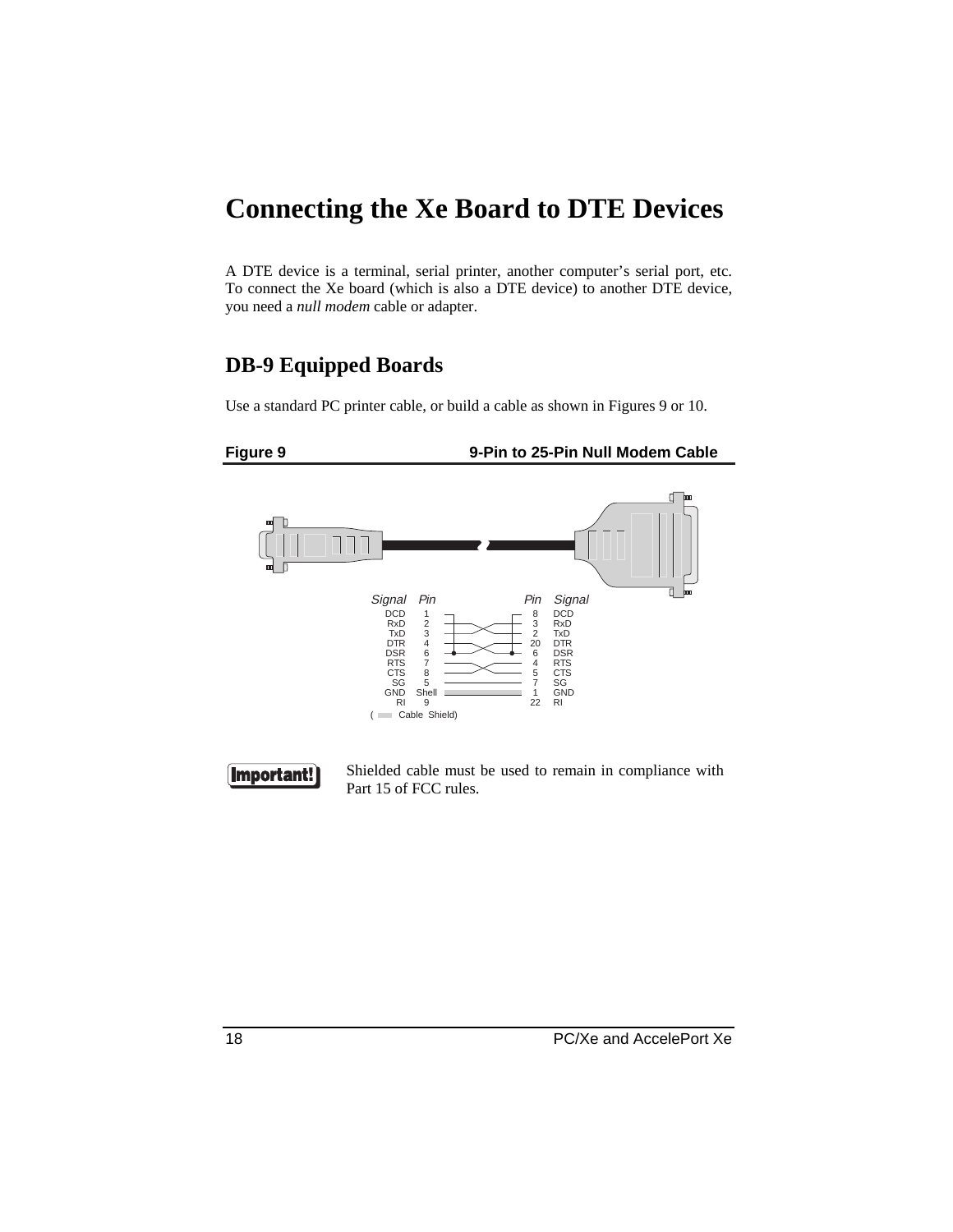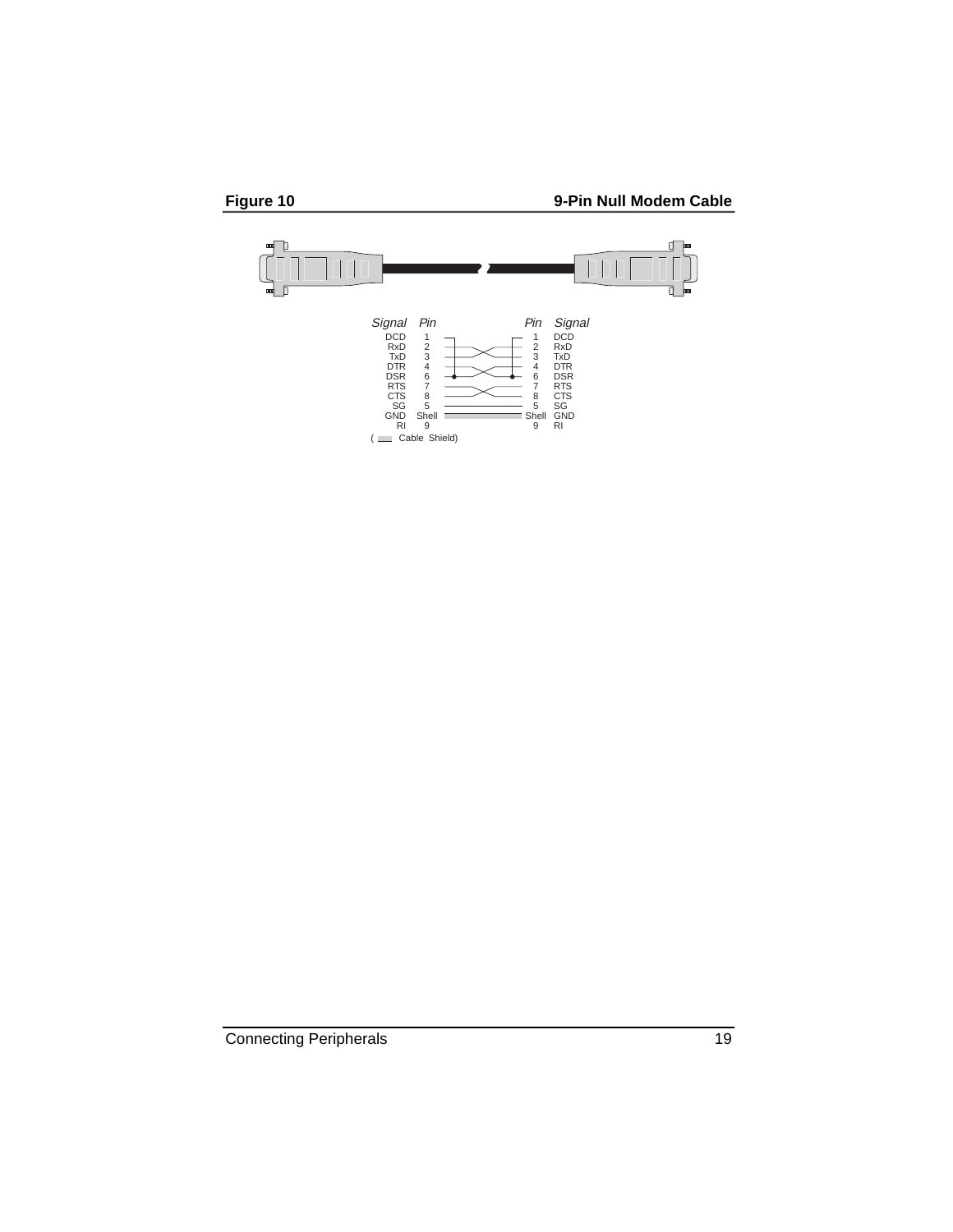#### **DB-25 Equipped Boards**

#### *Software Handshaking (XON/XOFF)*

In most cases, serial terminals and printers need only a "three-wire" connection to the Xe board. All Digi device driver software supports XON/XOFF (software) handshaking, so the only signal lines necessary are Transmitted Data (TxD), Received Data (RxD) and Signal Ground (SG). It may be necessary to disable DCD (Data Carrier Detect) sensing through a software command—see your Digi device driver software manual for instructions. Cables must be shielded to remain in compliance with FCC certification requirements, and the shield should be connected to Chassis Ground (GND) at both ends of the cable run.

A simple cable for connecting a terminal or a printer to a DB-25 equipped Xe board is shown in Figure 11.

#### **Figure 11 Simple Terminal/Printer Cable (DB-25)**



The cable shown in Figure 11 is a three-wire null modem cable—that is, Transmitted Data on one end of the cable is connected to Received Data at the other end, and vice versa.

The male DB-25 end can be plugged directly into most serial terminals and printers without any adapters. The female DB-25 end plugs directly into one of the DB-25 connectors on the fan out cable or connector box assembly.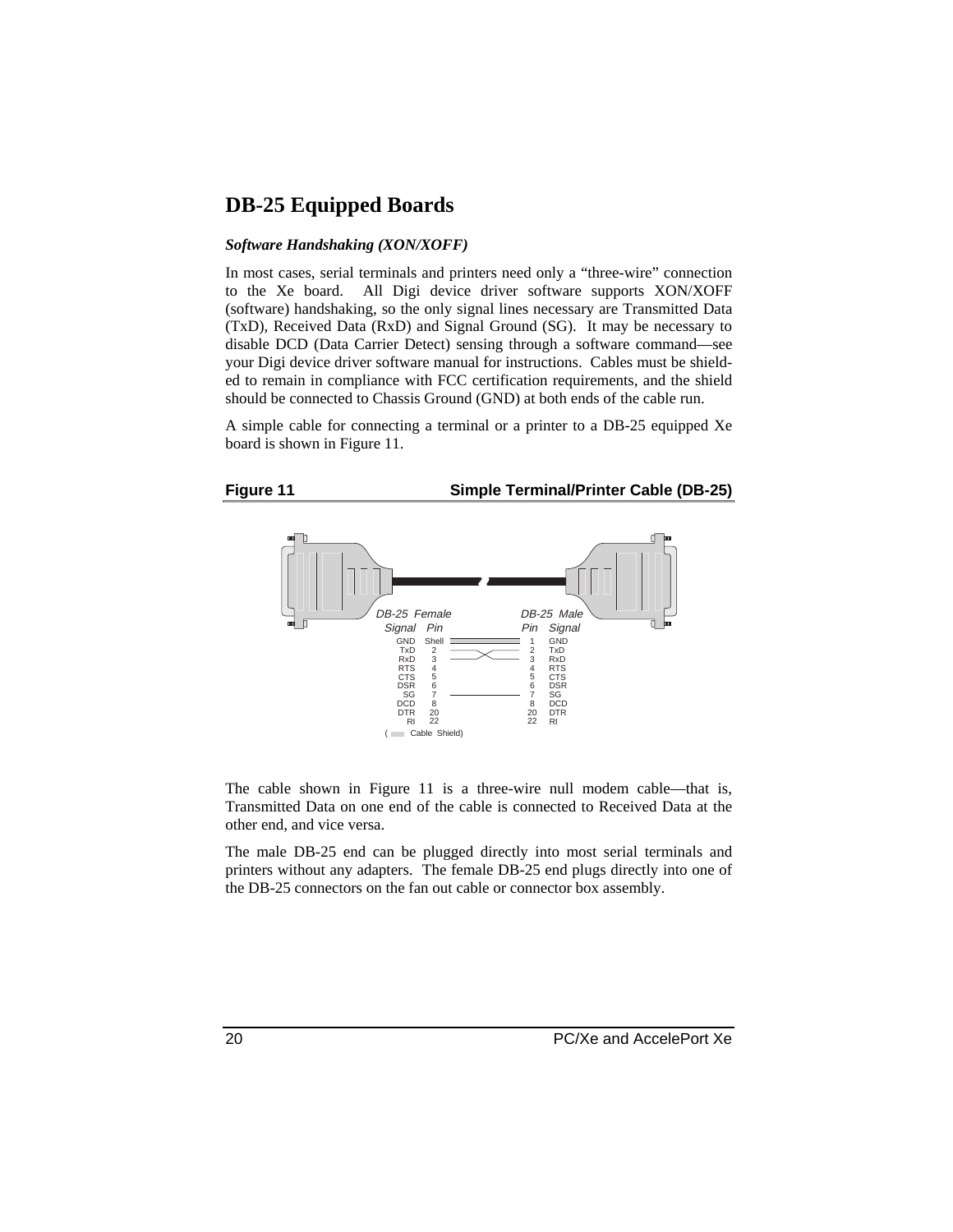#### *Hardware Handshaking (Ready/Busy)*



**Figure 12 Terminal/Printer Cable with DTR Handshaking (DB-25)**

Most terminals and printers use Data Terminal Ready (DTR) for Ready/Busy hardware handshaking. The cable shown in Figure 12 supports this method.



Some Okidata printers use a control signal on pin 11, called Supervisory Send Data (SSD) instead of DTR. In this case, simply connect CTS on the female DB-25 side to pin 11 of the male DB-25, instead of pin 20.

Other printer manufacturers may use different methods of flow control. Consult your printer's documentation for specific wiring requirements.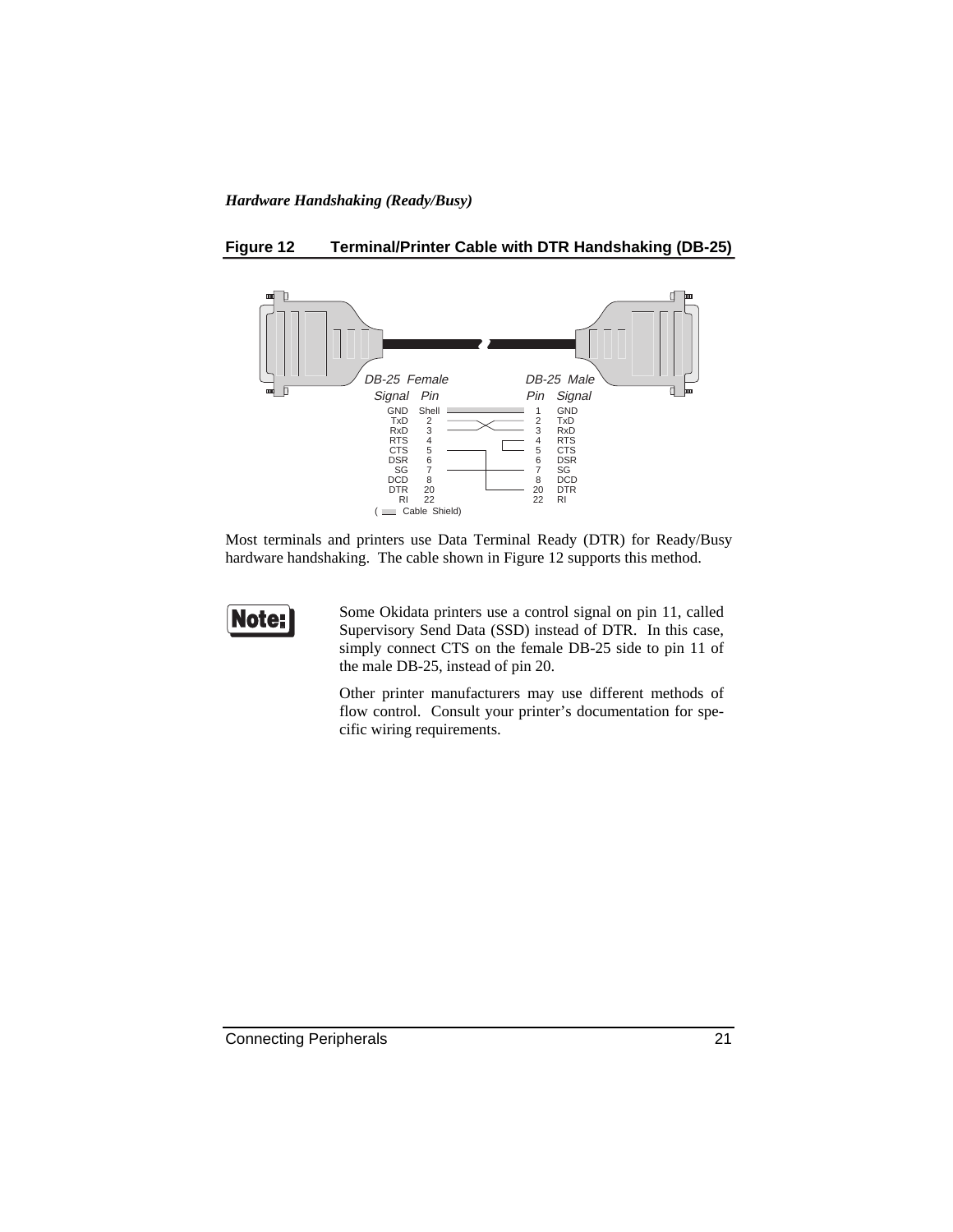#### **RJ-45 Equipped Boards**

#### *Software Handshaking (XON/XOFF)*

In most cases, serial terminals and printers need only a "three-wire" connection to the Xe board. All Digi device driver software supports XON/XOFF (software) handshaking, so the only signal lines necessary are Transmitted Data (TxD), Received Data (RxD) and Signal Ground (SG). It may be necessary to disable DCD (Data Carrier Detect) sensing through a software command—see your Digi device driver software manual for instructions. Cables must be shielded to remain in compliance with FCC certification requirements, and the shield should be connected to Chassis Ground (GND) at both ends of the cable run.

A simple cable for connecting a terminal or a printer to an RJ-45 equipped Xe board is shown in Figure 13.

#### **Figure 13 Simple Terminal/Printer Cable (RJ-45)**



The cable shown is a three-wire null modem cable—that is, Transmitted Data on one end of the cable is connected to Received Data at the other end, and vice versa.

The male DB-25 end can be plugged directly into most serial terminals and printers without any adapters. The RJ-11 plug fits into the center of the RJ-45 jack.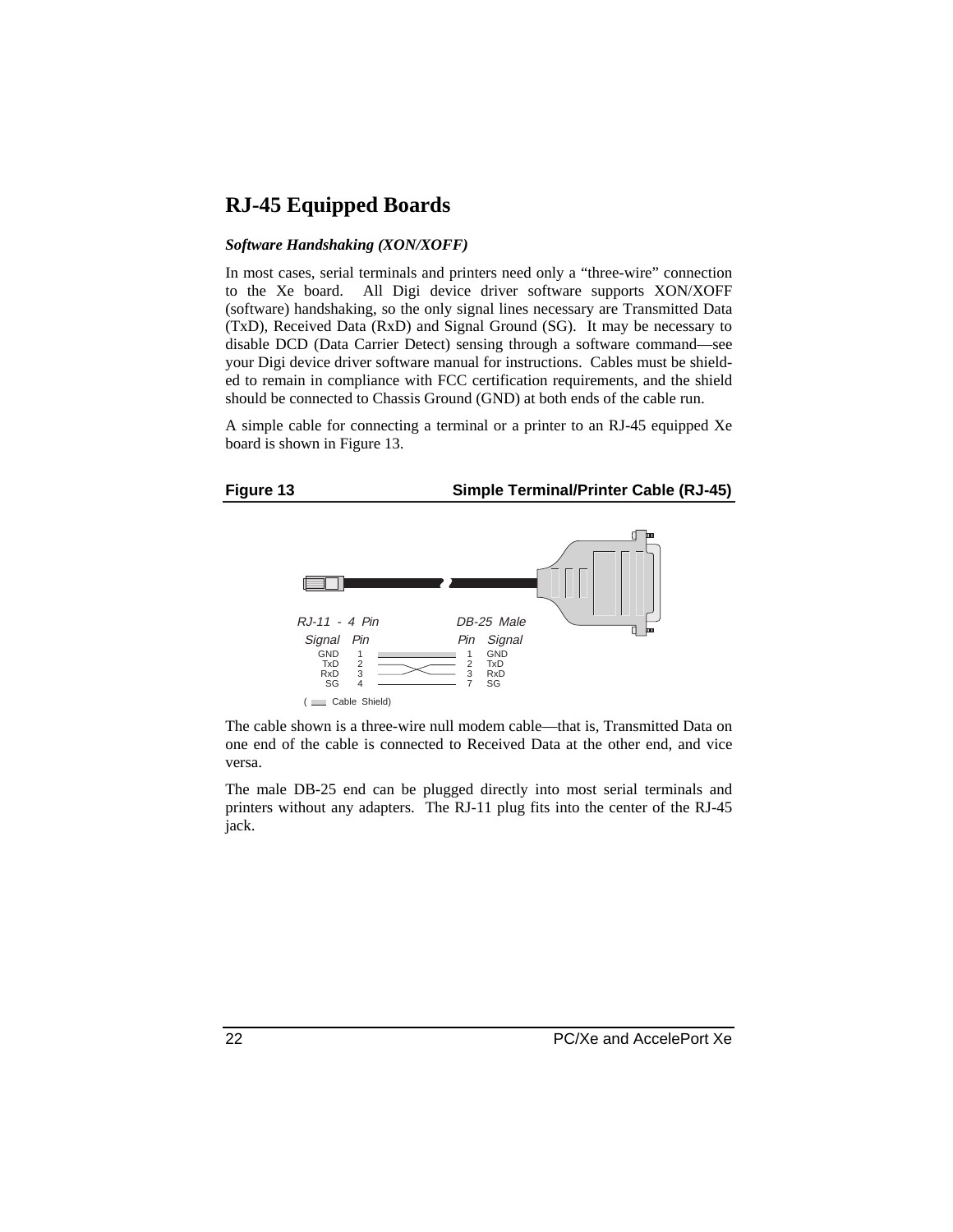#### *Hardware Handshaking (Ready/Busy)*

#### **Figure 14 Terminal/Printer Cable with DTR Handshaking (RJ-45)**



Note:

Some Okidata printers use a control signal on pin 11, called Supervisory Send Data (SSD) instead of DTR. In this case, simply connect CTS on the RJ-45 side to pin 11 of the DB-25, instead of pin 20.

Other printer manufacturers may use different methods of flow control. Consult your printer's documentation for specific wiring requirements.

Most terminals and printers use Data Terminal Ready (DTR) for Ready/Busy hardware handshaking. The cable shown in Figure 14 supports this method.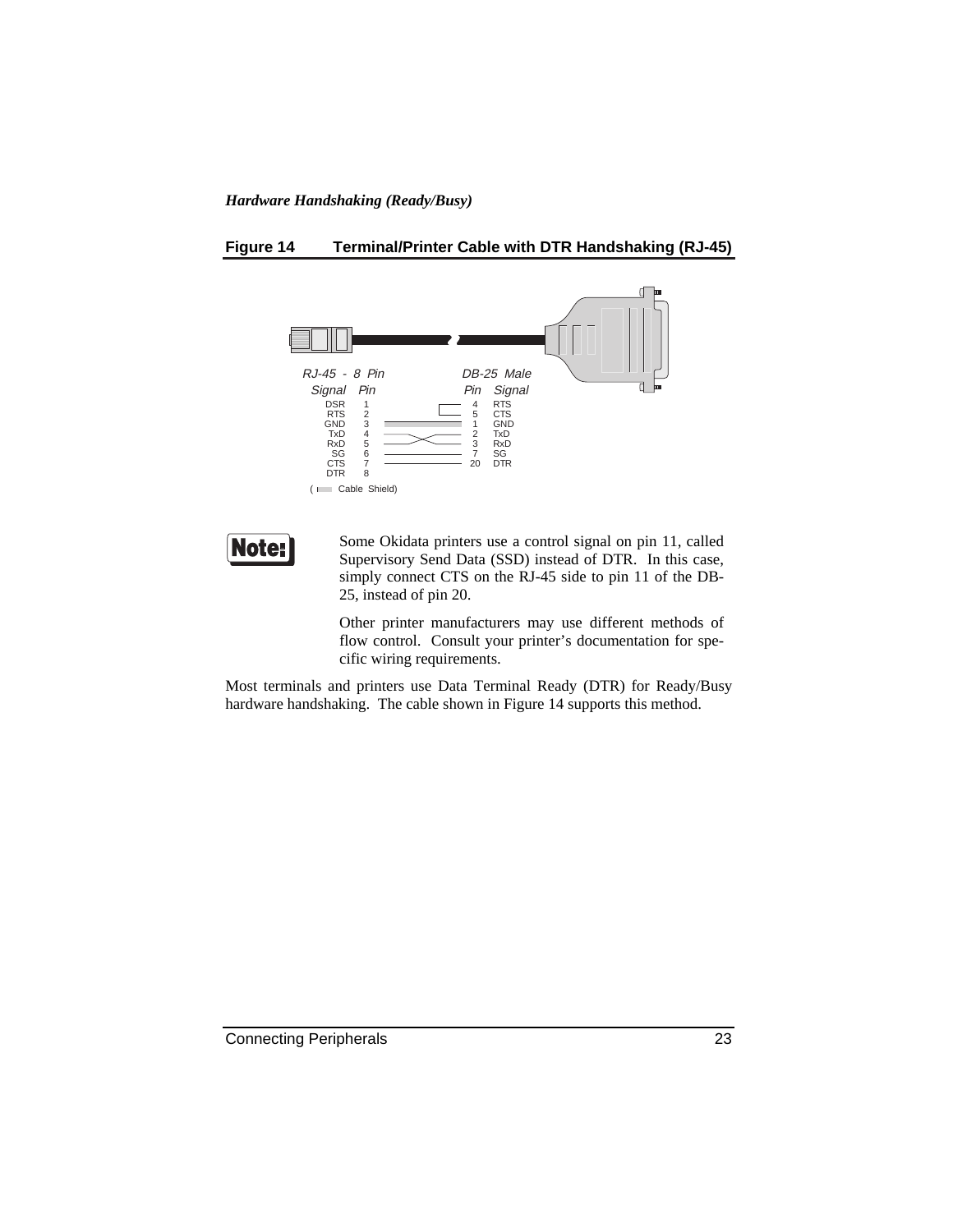## **RS-232 Cables and Connector Options**

## **Cables**

RS-232 serial interface cables should be shielded, low capacitance cables, ideally designed specifically for serial data transmission.

#### **Grounding**

The shield should be grounded at both ends of the cable. Chassis Ground, available on the shell of Digi's DB-25 and DB-9 connectors, and pin 4 of our 10-pin RJ-45 connector, is ideal for this purpose.

#### **Environment**

While good shielding provides reasonable protection against "noise" (Electro-Magnetic Interference, or EMI), cables should still be routed away from noise sources wherever possible. Avoid laying cables in close proximity to transformers, generators, motors, fluorescent lights, etc.

#### **Capacitance vs. Length of Run**

The total capacitance of a cable affects the integrity of transmitted data. As a rule of thumb, the *total* capacitance of a cable (including the connectors) should not exceed 2500 pF. Serial interface cable is usually rated in pico Farads per foot. Therefore, if a cable has a capacitance of 50 pF/ft, and the connectors are 100 pF each, the maximum recommended cable length is 46 feet. If the cable is rated at 12.5 pF/ft, the maximum recommended cable length is 184 feet, and 5 pF/ft cable can be run up to 460 feet.

In situations where low-capacitance cable is unavailable, or very long cable runs are required, "short-haul" modems, available from suppliers such as Black Box, can be used to increase the effective range of the RS-232 interface. Short-haul modems are similar to standard modems, except that they are connected directly to each other via a cable instead of going through a telephone circuit.

*NOTE—Use only externally-powered short-haul modems with Digi products.*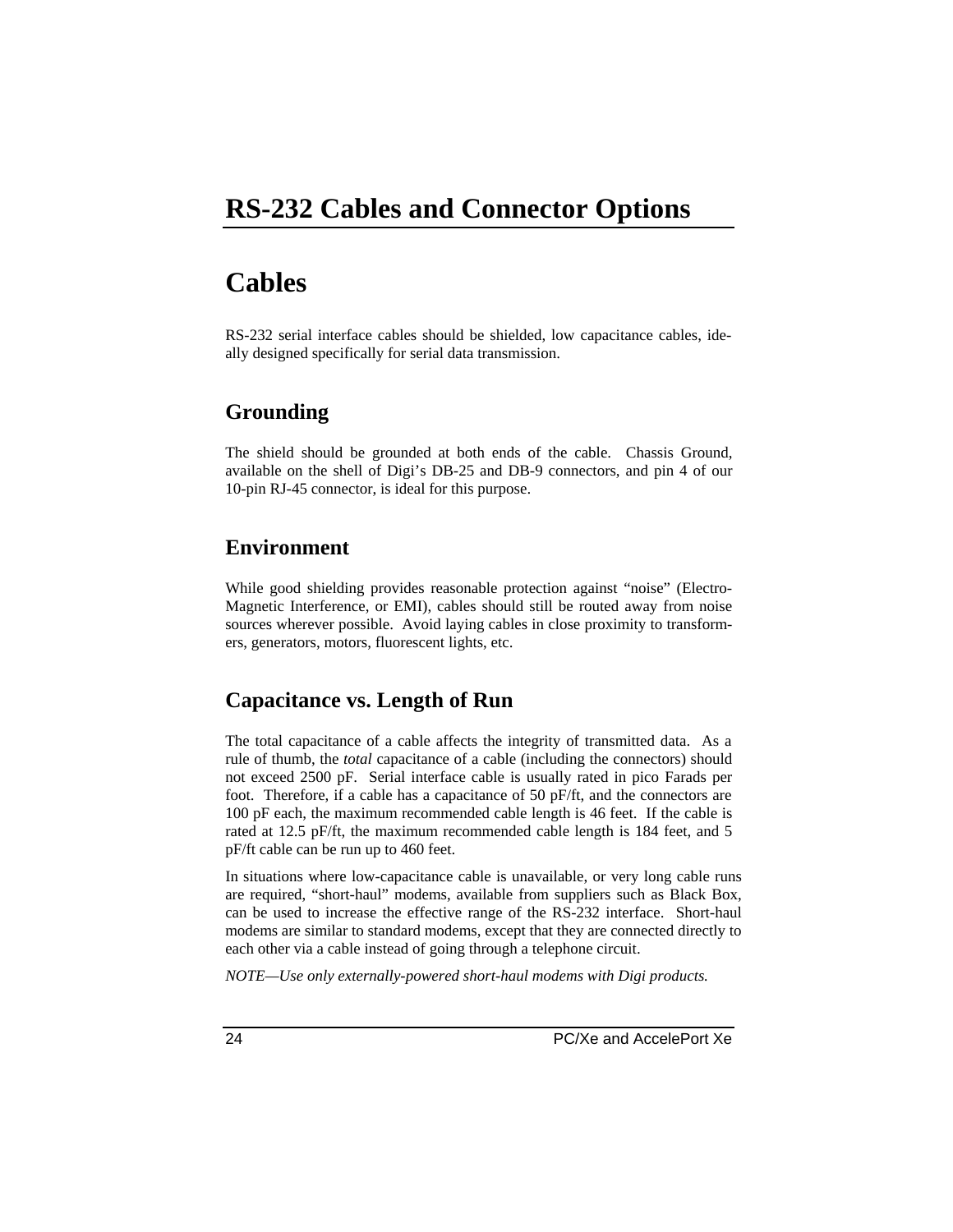## **Connector Options**

A variety of connector types is available. 4e and 8e boards can be set up with DB-25 connectors (male or female, DTE or DCE wiring), DB-9 connectors (male or female, DTE wiring) or 10-pin RJ-45 jacks.

*NOTE: 2e boards are available only with DB-9 connectors.*

The following pages give the part numbers and wiring information for the various connector types.

## **DB-25 Connectors**

#### **Table 3 DB-25 Connector Pin Assignments**

| <b>Signal</b> | <b>Description</b>      | <b>DTE Use</b> | <b>DCE Use</b> | Pin#  |
|---------------|-------------------------|----------------|----------------|-------|
| <b>GND</b>    | Chassis Ground          | N/A            | N/A            | Shell |
| TxD           | <b>Transmitted Data</b> | Output         | Input          | 2     |
| RxD           | Received Data           | Input          | Output         | 3     |
| <b>RTS</b>    | Request to Send         | Output         | Input          | 4     |
| <b>CTS</b>    | Clear to Send           | Input          | Output         | 5     |
| <b>DSR</b>    | Data Set Ready          | Input          | Output         | 6     |
| SG            | Signal Ground           | reference      | reference      | 7     |
| <b>DCD</b>    | Data Carrier Detect     | Input          | Output         | 8     |
| <b>DTR</b>    | Data Terminal Ready     | Output         | Input          | 20    |
| <sub>RI</sub> | Ring Indicator          | Input          | Output         | 22    |

4e and 8e boards can be configured with DB-25 connectors in any of four configurations: DTE male, DTE female, DCE male or DCE female. The pin assignments for the DB-25 connectors follow the usual conventions for RS-232 wiring.

It should be noted that the DCE configuration is equivalent to a DTE connector plus a fully-wired null modem adapter. Thus, DCD (Data Carrier Detect) and DSR (Data Set Ready) are wired together internally and carry the DTE equivalent of DTR (Data Terminal Ready). *For this reason, DCE cables* cannot *be used with modems*.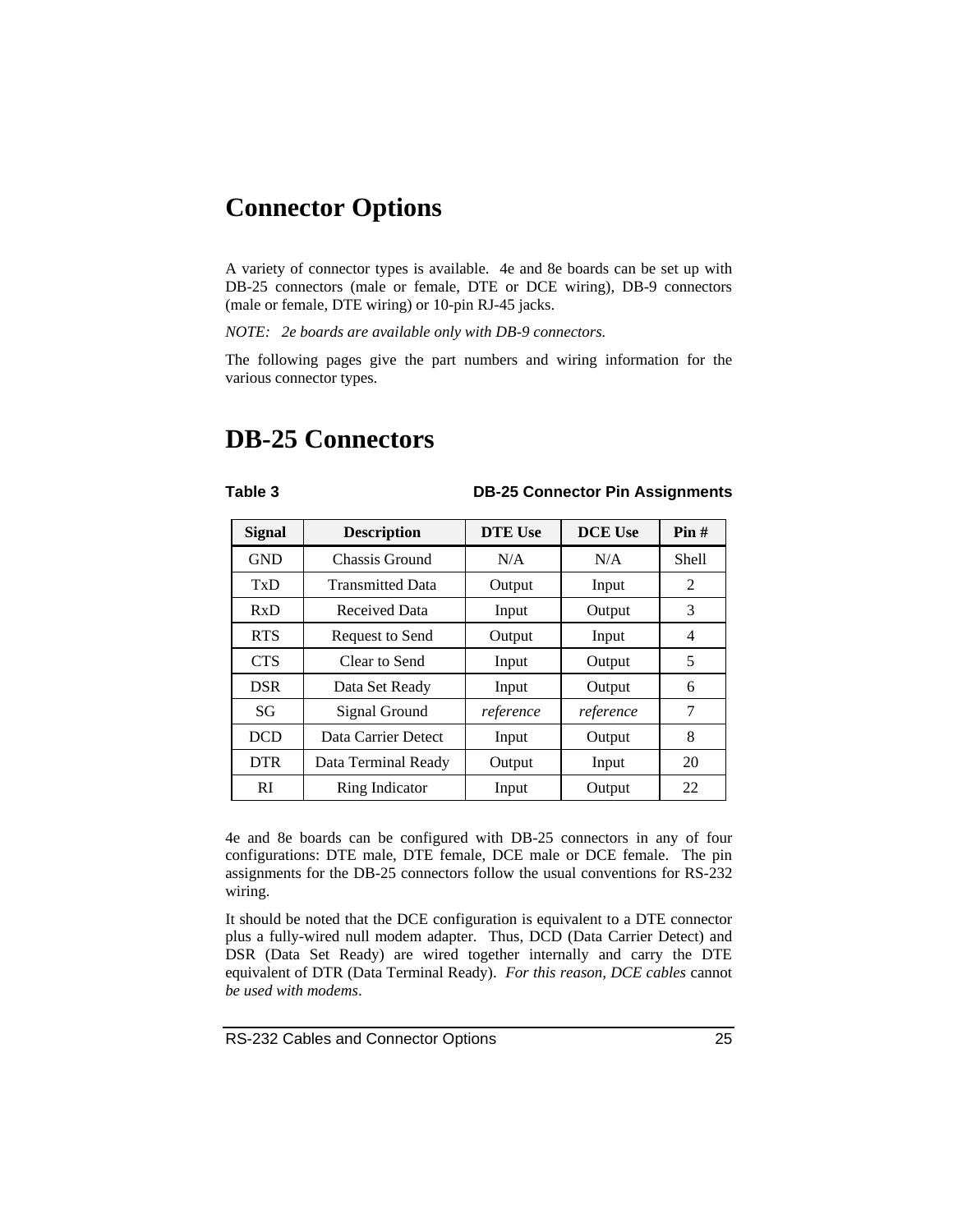### **DB-25 Connector Options**

DB-25 connectors are available in two styles: a quad or octa cable assembly, or a connector box assembly. Either style may be ordered with male or female DB-25 connectors, configured as DTE or DCE devices.

*Quad and Octa Cable Option (DTE or DCE)*



**Figure 15** Octa-Cable Assembly



**Table 4 DB-25 Cable Options and Part Numbers**

|                     | <b>DTE Quad</b> | <b>DCE</b> Ouad | <b>DTE</b> Octa | <b>DCE</b> Octa |
|---------------------|-----------------|-----------------|-----------------|-----------------|
| <b>DB-25 Male</b>   | 76000008        | 76000007        | 76000021        | 76000020        |
| <b>DB-25 Female</b> | 76000006        | 76000005        | 76000019        | 76000018        |

Figure 15 shows the eight-port cable assembly, and Table 4 gives the part numbers of the available configurations.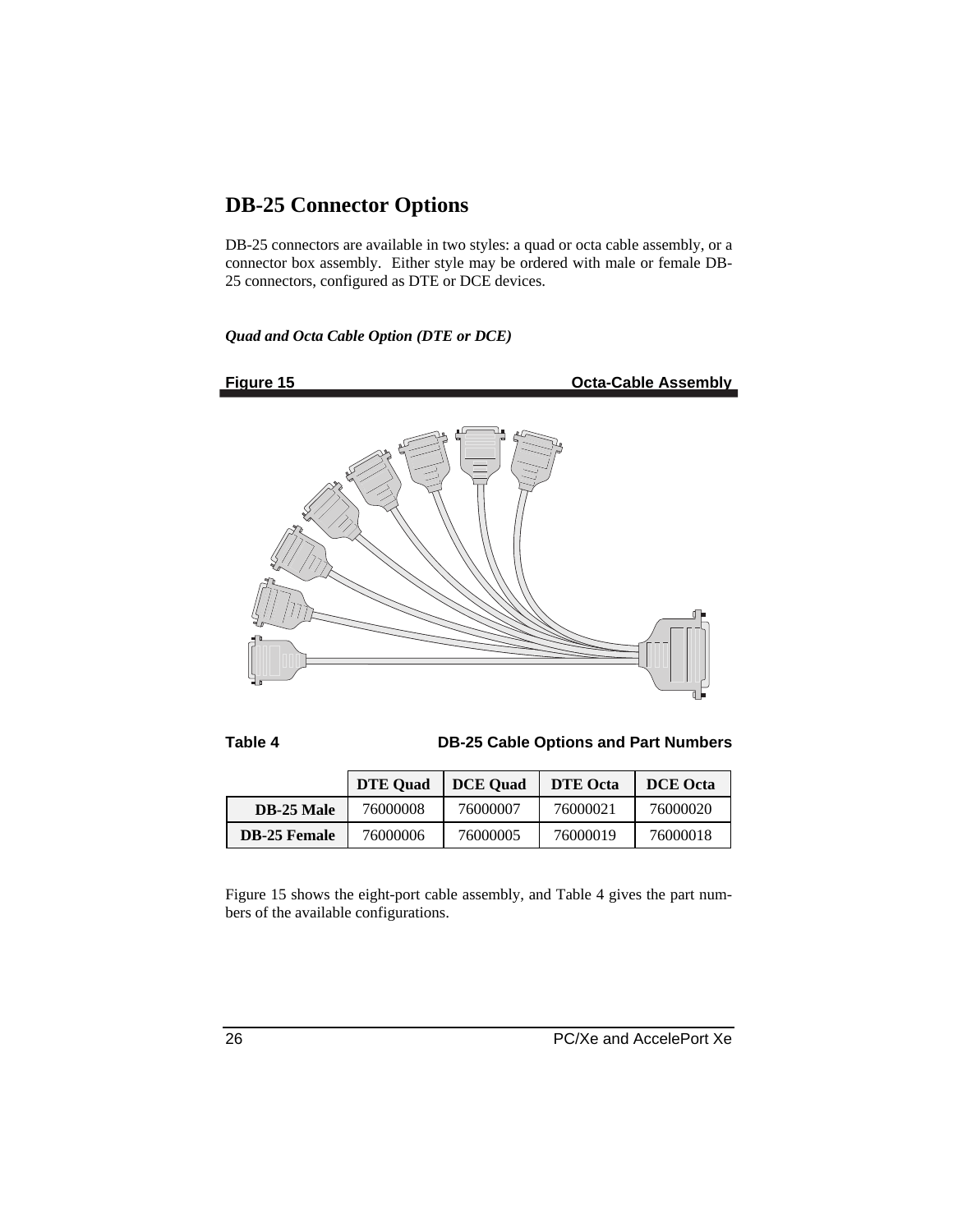#### *Quad and Octa Connector Boxes (DTE or DCE)*

#### **Figure 16 Eight-Port DB-25 Connector Box**



Figure 16 shows the eight-port DB-25 connector box option. A four-port box is also available.

#### **Table 5 Connector Box Options and Part Numbers**

|                     | <b>DTE Ouad</b> | <b>DCE Ouad</b> | <b>DTE Octa</b> | <b>DCE</b> Octa |
|---------------------|-----------------|-----------------|-----------------|-----------------|
| <b>DB-25 Male</b>   | 7600030         | 7600028         | 7600031         | 7600029         |
| <b>DB-25 Female</b> | 7600026         | 7600024         | 7600027         | 7600025         |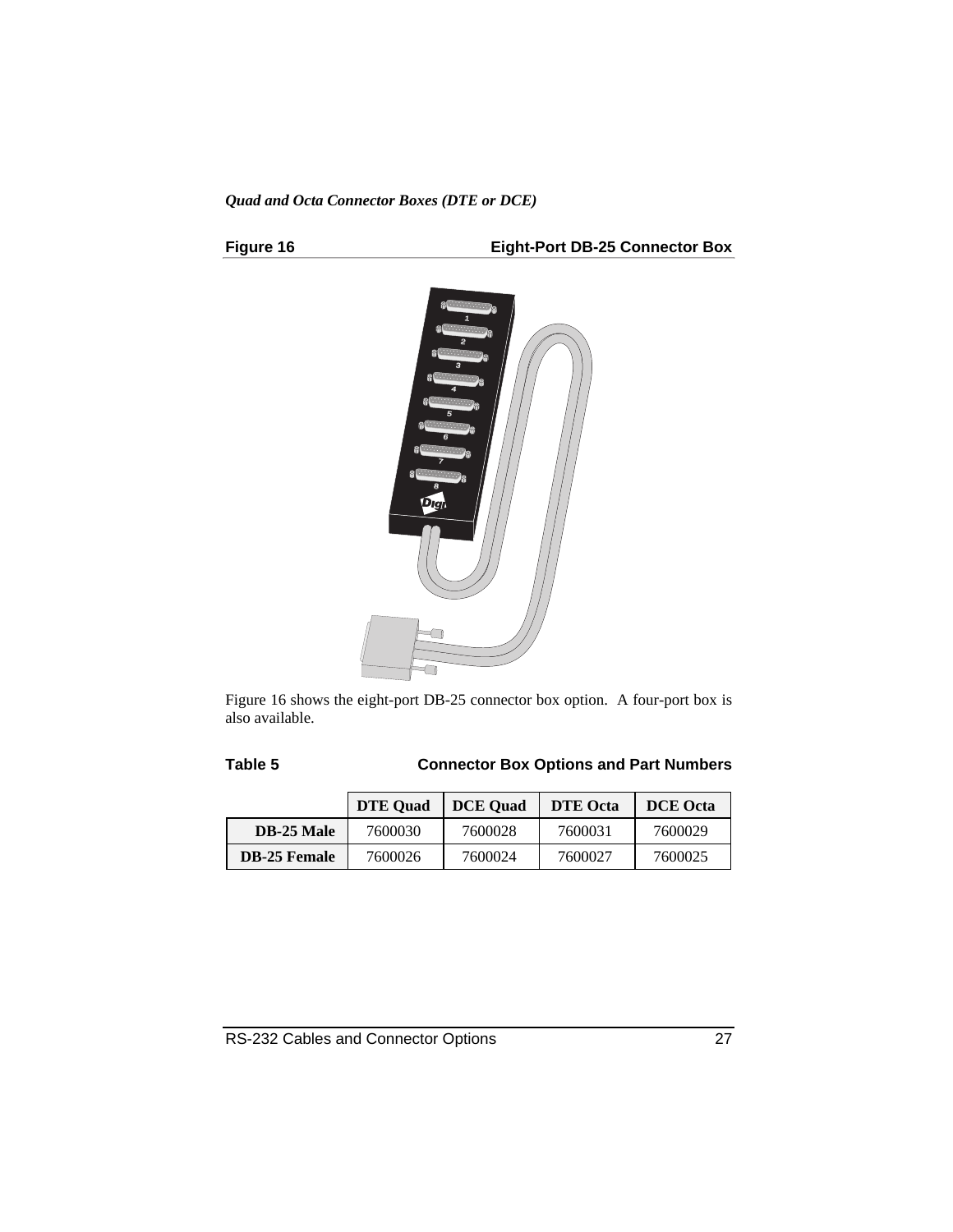## **DB-9 Connectors**

4e and 8e boards can be configured with male or female DB-9 connectors (DTE wiring only). 2e boards are available only with male DB-9 connectors.

DB-9 connectors are available only in the "fan-out" cable configuration (see Figure 15, on page 26).

#### **Table 6 DB-9 Quad and Octa Cable Options and Part Numbers**

|                    | <b>DTE Ouad</b> | <b>DTE</b> Octa |
|--------------------|-----------------|-----------------|
| <b>DB-9 Male</b>   | 7600003         | 7600015         |
| <b>DB-9 Female</b> | 7600001         | 7600013         |

#### **Table 7 DB-9 Connector Pin Assignments**

| <b>Signal</b> | <b>Description</b>      | <b>Direction</b> | Pin#  |
|---------------|-------------------------|------------------|-------|
| <b>GND</b>    | Chassis Ground          | N/A              | Shell |
| <b>DCD</b>    | Data Carrier Detect     | Input            | 1     |
| RxD           | Received Data           | Input            | 2     |
| TxD           | <b>Transmitted Data</b> | Output           | 3     |
| <b>DTR</b>    | Data Terminal Ready     | Output           | 4     |
| SG            | Signal Ground           | reference        | 5     |
| <b>DSR</b>    | Data Set Ready          | Input            | 6     |
| <b>RTS</b>    | <b>Request to Send</b>  | Output           | 7     |
| <b>CTS</b>    | Clear to Send           | Input            | 8     |
| <sub>RI</sub> | Ring Indicator          | Input            | 9     |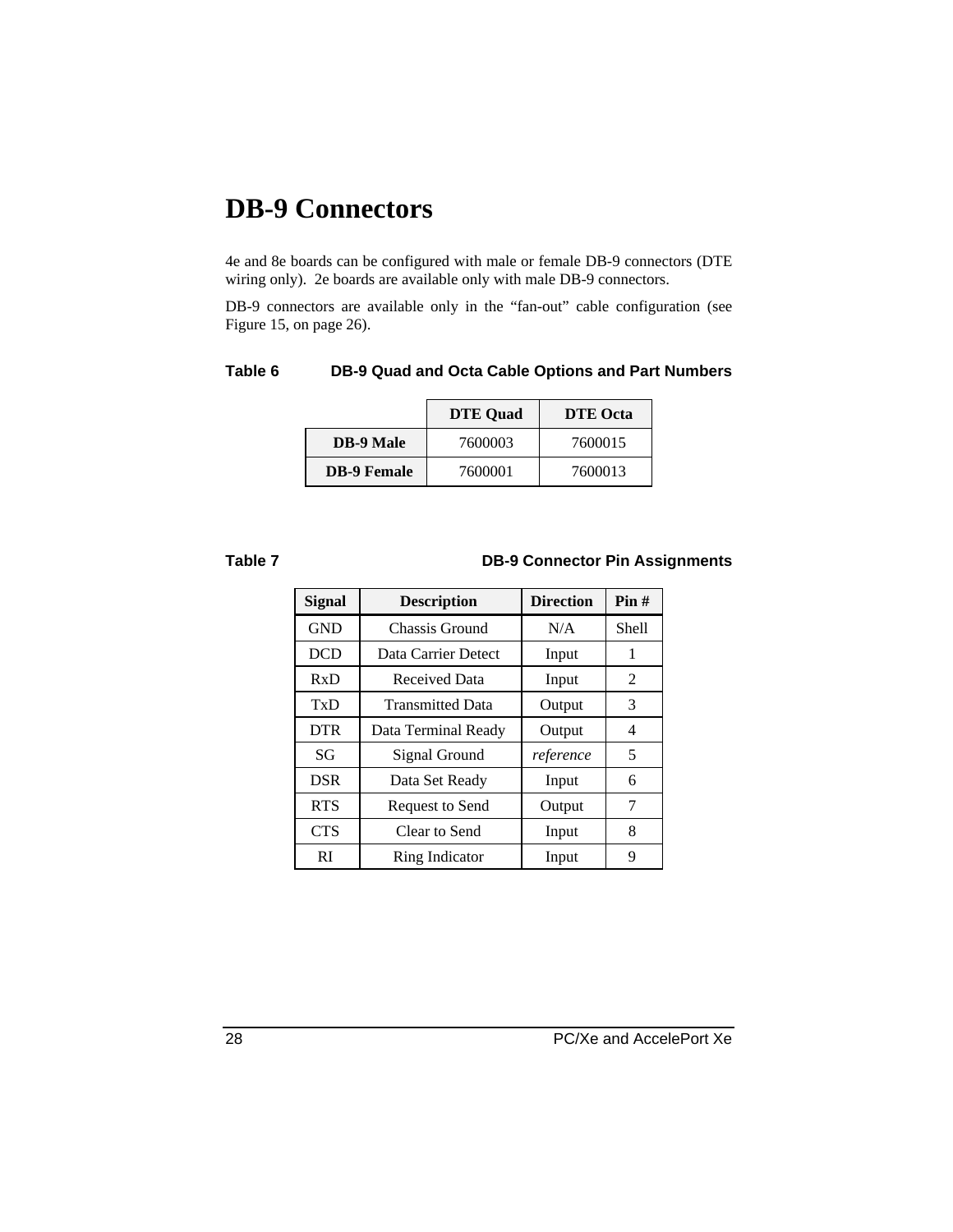## **RJ-45 Connectors**

**Figure 17 Eight-Port RJ-45 Connector Box**



#### **Table 8 RJ-45 Connector Box Options**

|               | <b>Ouad</b> | Octa     |
|---------------|-------------|----------|
| <b>R.I-45</b> | 76000038    | 76000033 |

4e and 8e boards can be configured with 10-pin RJ-45 modular jacks. These accept plastic snap-in plugs like the ones used for connecting telephones. They are less bulky and more convenient to use than the DB-25, but have not undergone the standardization rigors that have been applied to the larger DB-25 connectors. Figure 17 shows the eight-port RJ-45 connector block, and Table 8 gives the associated part numbers.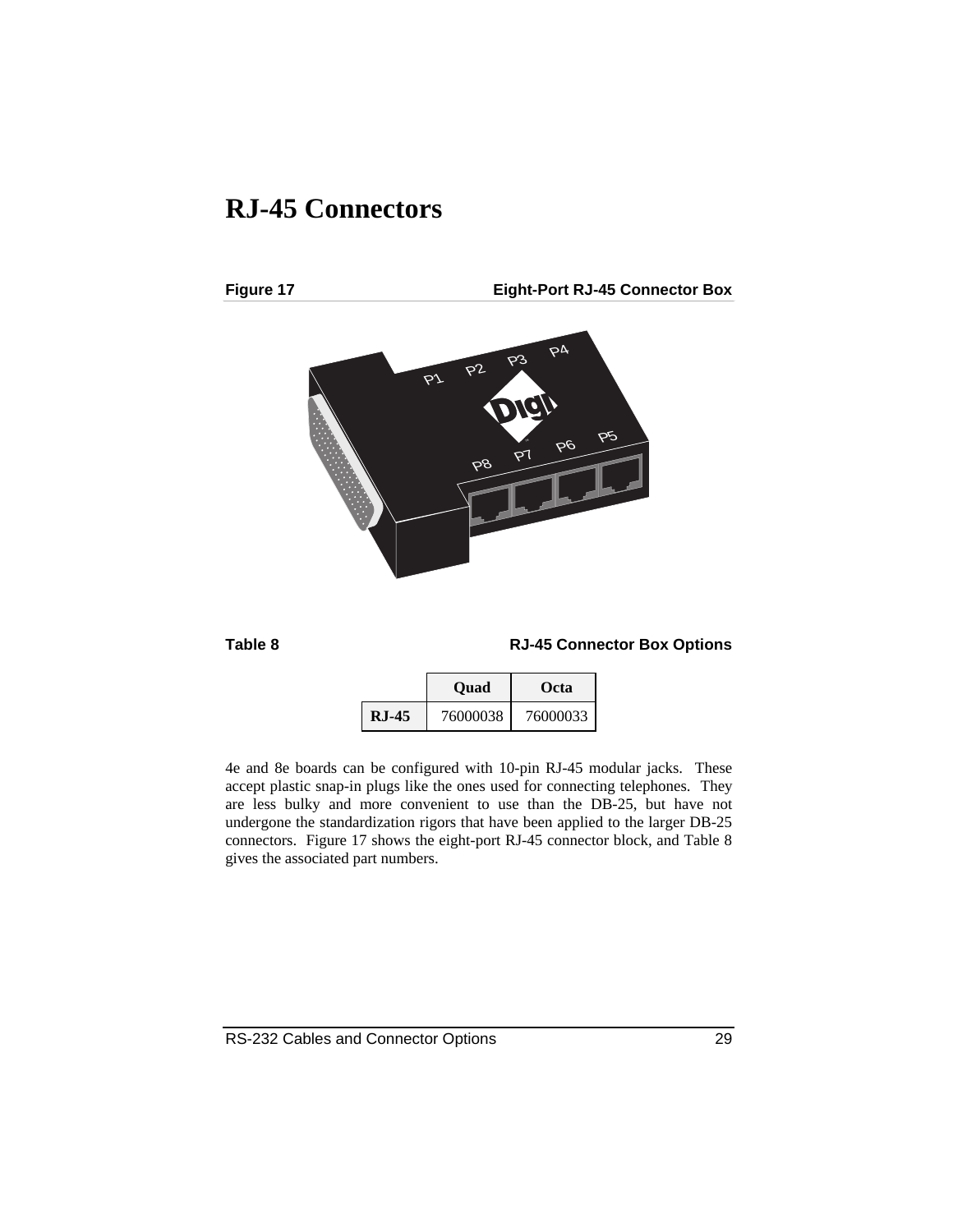There are four types of modular plugs that can be used with Digi's RJ-45 10-pin jack. These are the 4 or 6-pin RJ-11 plugs, and the 8 or 10-pin RJ-45 plugs.

The 8 and 10-pin RJ-45 plugs are the same physical size, but the 10-pin version has one additional wire at each end of the row of contacts. Thus pins 1-8 of an 8-pin RJ-45 directly correspond to pins 2-9 of a 10-pin RJ-45 connector.

Similarly, the two RJ-11 plugs have the same physical dimensions, but the 6-pin version has an extra pin at each end. The RJ-11 plugs are physically smaller than RJ-45 plugs, but are designed so that they fit into the *center* of an RJ-45 jack. In this way, the four pins closest to the center of any size connector will always carry the same signals as the middle four pins of any other connector. The contacts of a 6-pin RJ-11 connector correspond directly to the middle six pins of an 8 or 10-pin RJ-45 connector, and so on.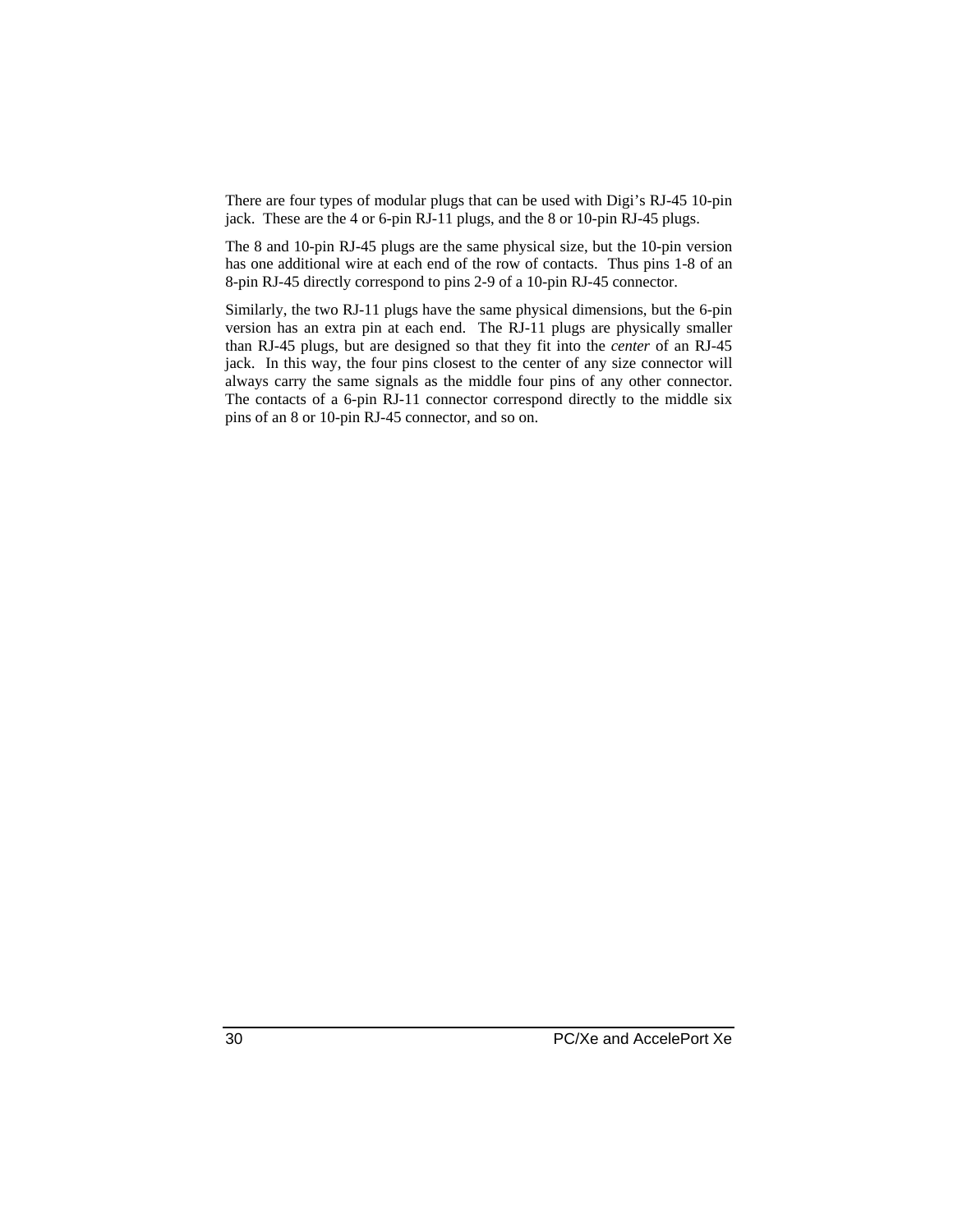### **RJ-45 to DB-25 Conversion**



**Table 9 Cable Leg Options and Part Numbers**

|                       | <b>DB-25 Male</b> | <b>DB-25 Female</b> | <b>DB-9 Male</b> |
|-----------------------|-------------------|---------------------|------------------|
| 24 Inch Cables        | 6102024           | 6103024             | 6107024          |
| <b>48 Inch Cables</b> | 6102048           | 6103048             | N/A              |

Since most RS-232 devices are equipped with DB-25 connectors, it is necessary to buy or build an adapter to transfer the signals to a DB-25 plug. The most simple and direct approach is to purchase ready-made "Cable Legs" from a Digi dealer or distributor. These are made with a full 10-pin RJ-45 plug (which can be difficult to obtain in the retail market), connected via a two or four foot cable to a DTE-configured DB-25 plug.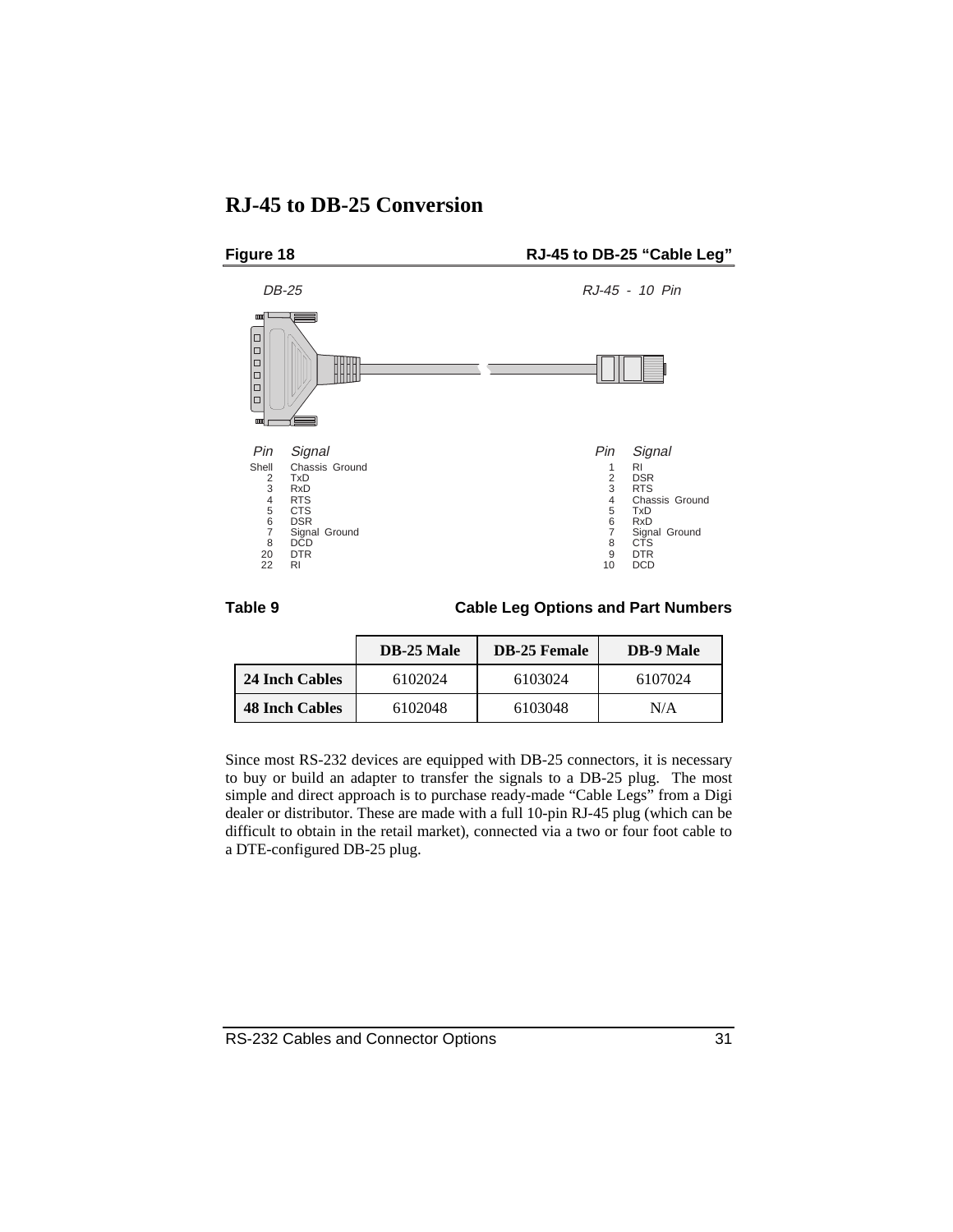The pin configuration of the DB-25 connector on the Cable Leg is identical to that of the DB-25 connectors on Digi's standard DTE octa cable, and provides full modem control.

If you don't need full modem control, you can use one of the many commercially available RJ-45 to DB-25 adapters. These have both an 8-pin RJ-45 jack and a DB-25 plug in a housing no larger than that found on a standard DB-25 plug. The plug and jack are connected within the housing by jumpers which may be installed by the user in any desired configuration.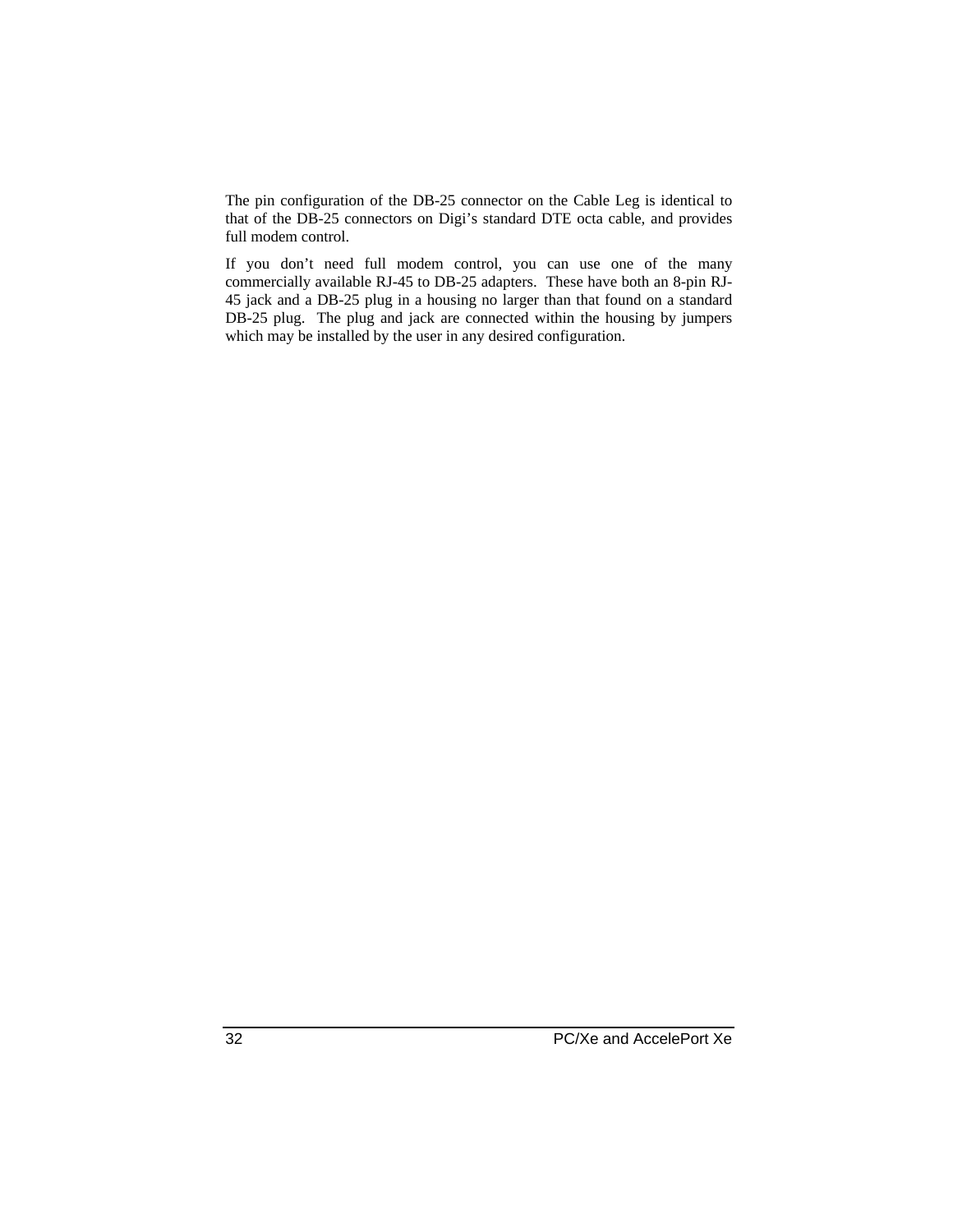## **RS-422 Interface Option**

PC/4e and PC/8e boards are available in an optional RS-422 configuration which provides asynchronous serial data communication over differential lines. This permits cable lengths much longer than those supported by an RS-232 interface (up to 4000 feet), and has better noise immunity at high baud rates. The RS-422 interface supports two input pairs (RxD and CTS), and two output pairs (TxD and RTS). PC/Xe boards are furnished with a "fan-out" cable assembly terminated in male or female DB-9 or DB-25 connectors.

## **Cables**

RS-422 interface cables should be shielded twisted-pair cables. Each signal requires two leads (one twisted pair of wires) to complete a balanced voltage digital circuit. The shield should be connected to the Chassis Ground of the devices at *both* ends of the interface cable. Chassis Ground is available on the metal shell of the Digi DB-9 and DB-25 connectors (the DB-25 connector also has Chassis Ground on pin 1).

## **Grounding**

To insure the integrity of data transfers and control signals, a ground path must be provided between the devices to be connected via the RS-422 interface. This should be connected to the Chassis Ground of each device. Digi recommends using the cable shield for this purpose.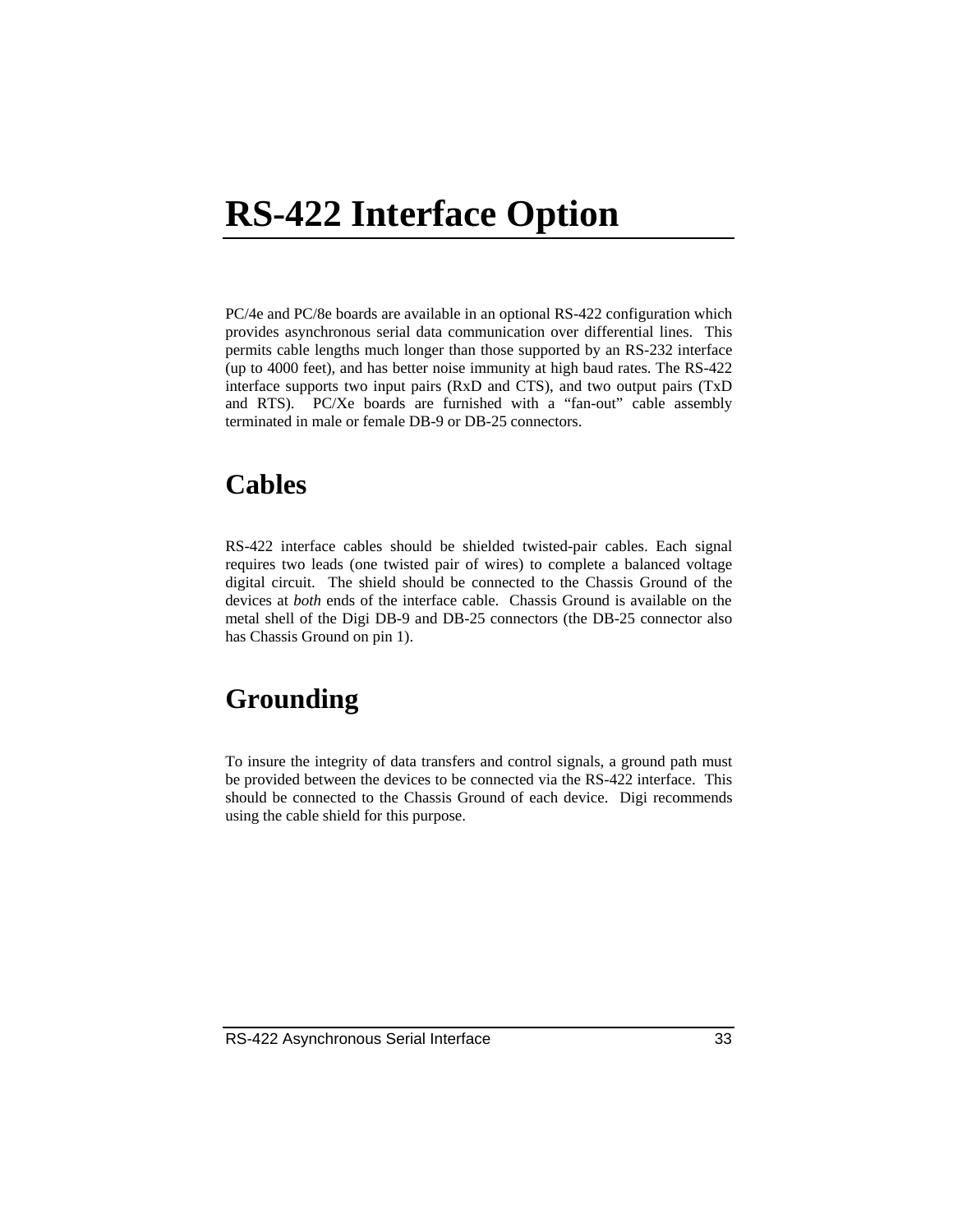## **Connectors**

The following table shows the pin configurations for the RS-422 versions of the DB-9 and DB-25 connectors.

| <b>Signal</b> | <b>Description</b>     | DB-9 Pin       | $DB-25$ Pin    |
|---------------|------------------------|----------------|----------------|
| $TxD+$        | Transmitted Data $(+)$ | 8              | 2              |
| TxD-          | Transmitted Data (-)   | 9              | 14             |
| $RxD+$        | Received Data $(+)$    | 6              | 3              |
| $RxD-$        | Received Data (-)      | 7              | 16             |
| $RTS+$        | Request To Send $(+)$  | $\mathfrak{D}$ | 4              |
| RTS-          | Request To Send (-)    | 3              | 19             |
| $CTS+$        | Clear To Send $(+)$    | 4              | 5              |
| CTS-          | Clear To Send (-)      | 5              | 13             |
| <b>GND</b>    | Chassis Ground         | Shell          | $1, 7$ , Shell |

#### **Table 10 DB-9 and DB-25 Connector Wiring for RS-422 Boards**

#### **Table 11 RS-422 Quad and Octa Cable Part Numbers**

|                    | <b>DTE</b> Quad | <b>DTE</b> Octa |
|--------------------|-----------------|-----------------|
| DB-25 Male         | 60000517        | 60000516        |
| <b>DB-9 Male</b>   | 60000238        | 60000237        |
| <b>DB-9 Female</b> | 60000216        | 60000215        |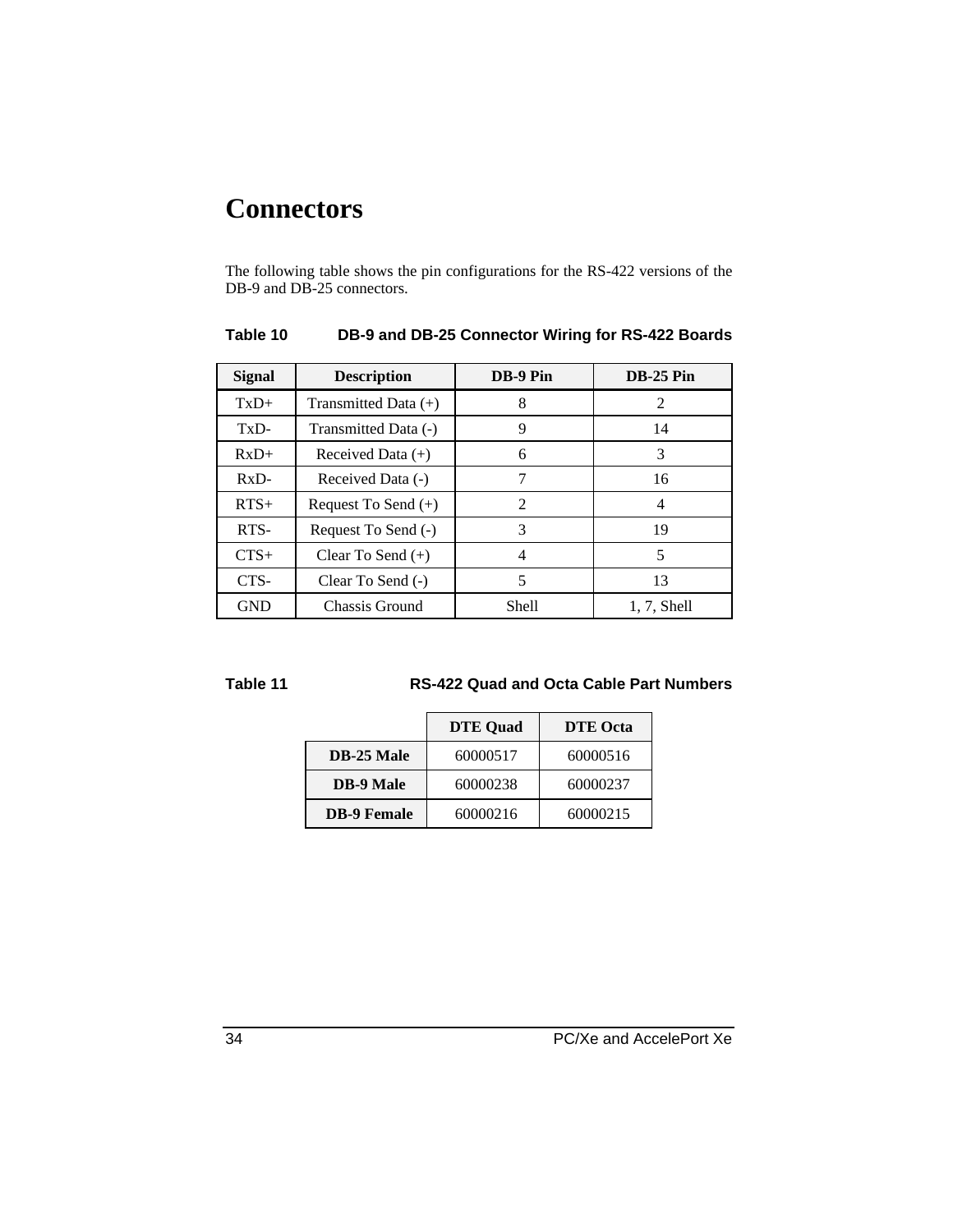## **Interconnecting Devices**

The RS-422 interface provides four signals: Transmitted Data (TxD), Received Data (RxD), Request To Send (RTS) and Clear To Send (CTS). The functions of these signals is identical to their RS-232 counterparts.

Note that two wires are required for each signal, a positive lead ("+"), and a negative lead ("-"). *The "+" leads at one end of the cable must be connected to the "+" leads at the other end, and the "-" leads at one end must be connected to the "-" leads at the other end. Incorrect wiring could result in damage to the connected devices.*

Figure 19 shows a null modem connection for hardware handshaking. Figures 20 and 21 on the following page show a null modem connection for software handshaking, and a DTE to DCE connection. See Table 10 for the pin numbers which correspond to the Digi DB-9 and DB-25 connectors, and refer to your peripheral's documentation for that device's pin numbers.



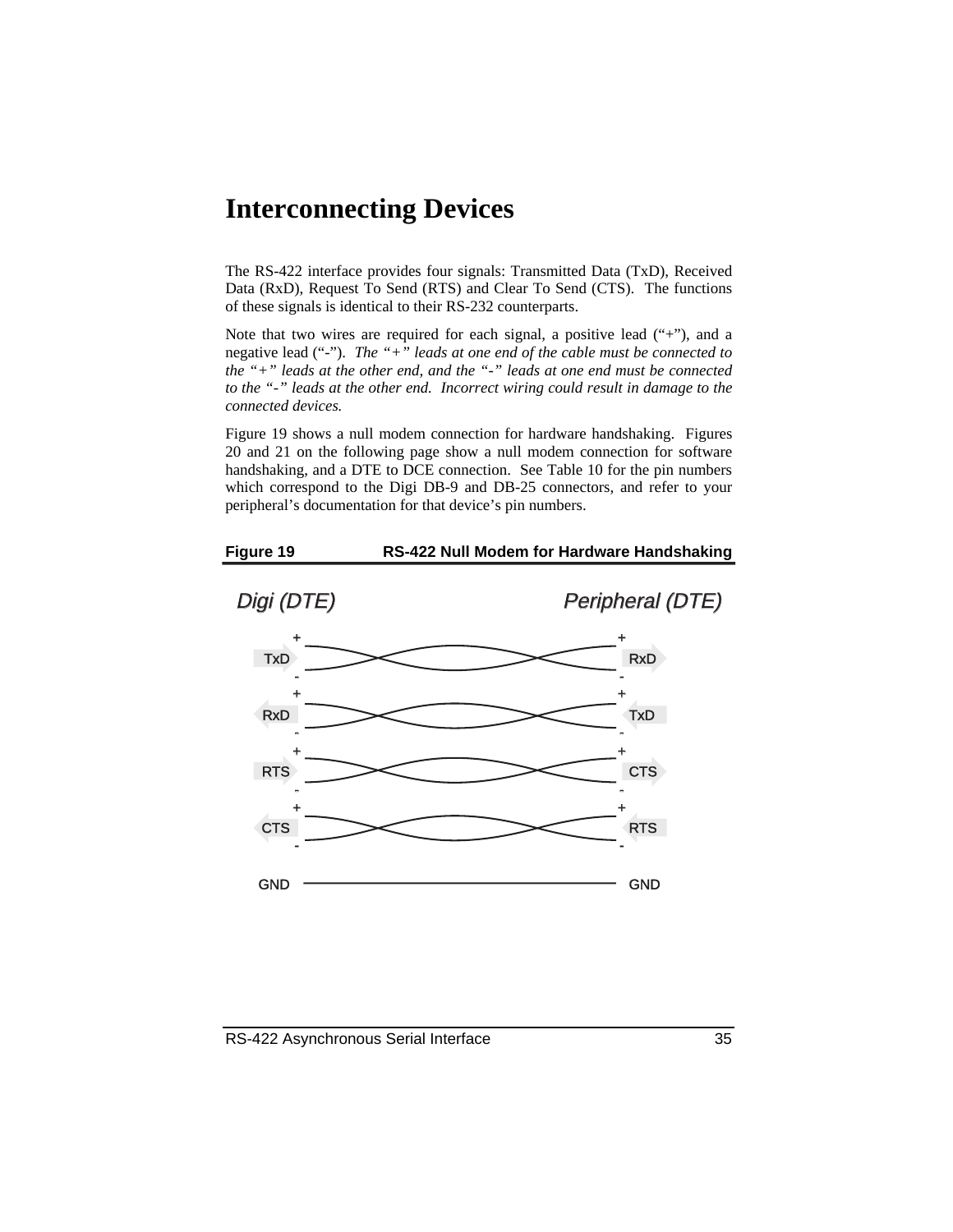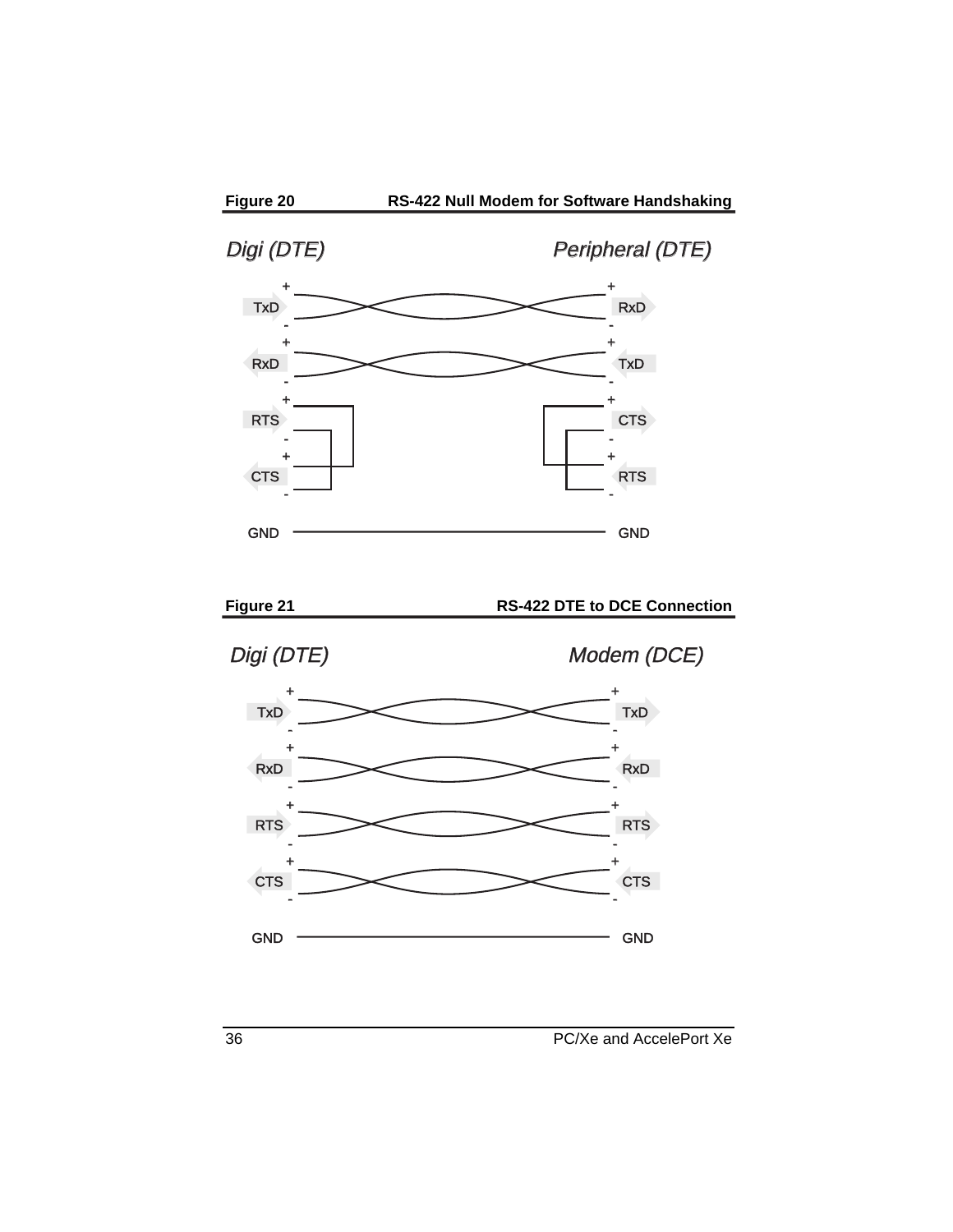## **Specifications**

## **PC/2e, AccelePort 2e**

#### • **Power Requirements**

| $+5$ Volts $\pm 5\%$  | 1.33 Amps max.    |
|-----------------------|-------------------|
| $+12$ Volts $\pm 5\%$ | $0.032$ Amps max. |
| $-12$ Volts $\pm 5\%$ | 0.050 Amps max.   |

#### • **Board Dimensions**

| Length: | 6.68 inches (overall) |
|---------|-----------------------|
| Width:  | $0.5$ inches          |
| Height: | 4.8 inches            |
| Weight: | 3.25 ounces           |

#### • **Operating Environment**

| Ambient temperature: | $0^{\circ}$ C to 55 $^{\circ}$ C |
|----------------------|----------------------------------|
| Relative humidity:   | 5% to 90%                        |
| Air movement:        | 30 CFM forced                    |
| Altitude:            | 0 to 12,000 feet                 |

#### • **Serial Interface Surge Suppression**

| Threshold Voltage    | 13 Volts                  |
|----------------------|---------------------------|
| <b>Response Time</b> | Less that $10 \text{ nS}$ |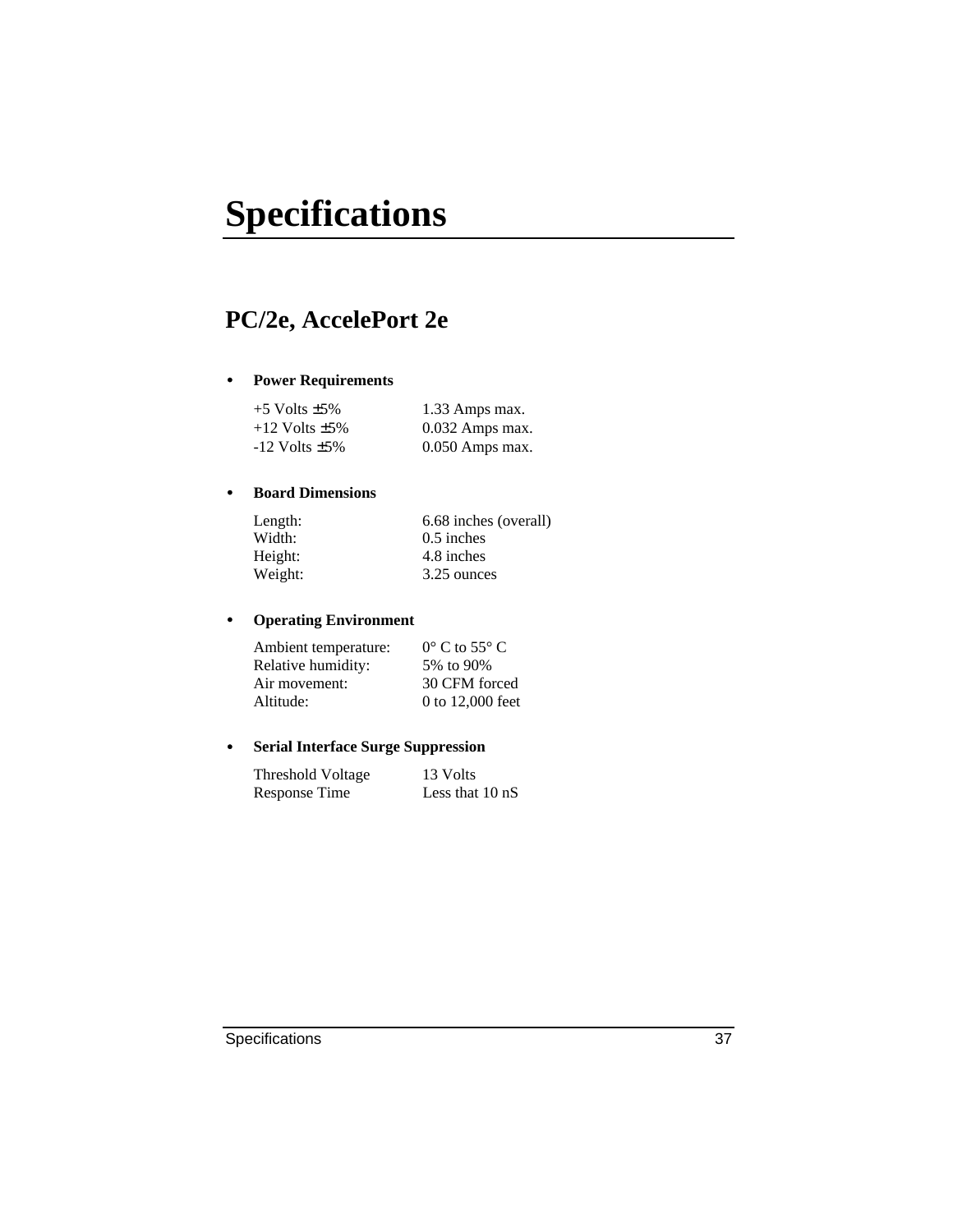## **PC/4e, AccelePort 4e**

#### • **Power requirements**

#### *RS-232 version*

| $+5$ VDC $\pm 5\%$ :  | 2.0 Amps max.  |
|-----------------------|----------------|
| $+12$ VDC $+5\%$ :    | .185 Amps max. |
| $-12$ VDC $\pm 5\%$ : | .185 Amps max. |

#### *RS-422 version*

+5 VDC 2.0 Amps, plus 60 mA per channel under load.

#### • **Board dimensions**

| Length: | 8.52 inches  |
|---------|--------------|
| Width:  | $0.5$ inches |
| Height: | 4.8 inches   |
| Weight: | 4.5 ounces   |

#### • **Operating environment**

| Ambient temperature: | $0^{\circ}$ C to 55 $^{\circ}$ C |
|----------------------|----------------------------------|
| Relative humidity:   | 5% to 90%                        |
| Air movement:        | 30 CFM forced                    |
| Altitude:            | 0 to 12,000 feet                 |

#### • **Serial Interface Surge Suppression (Optional)**

| Threshold Voltage | 13 Volts                  |
|-------------------|---------------------------|
| Response Time     | Less that $10 \text{ nS}$ |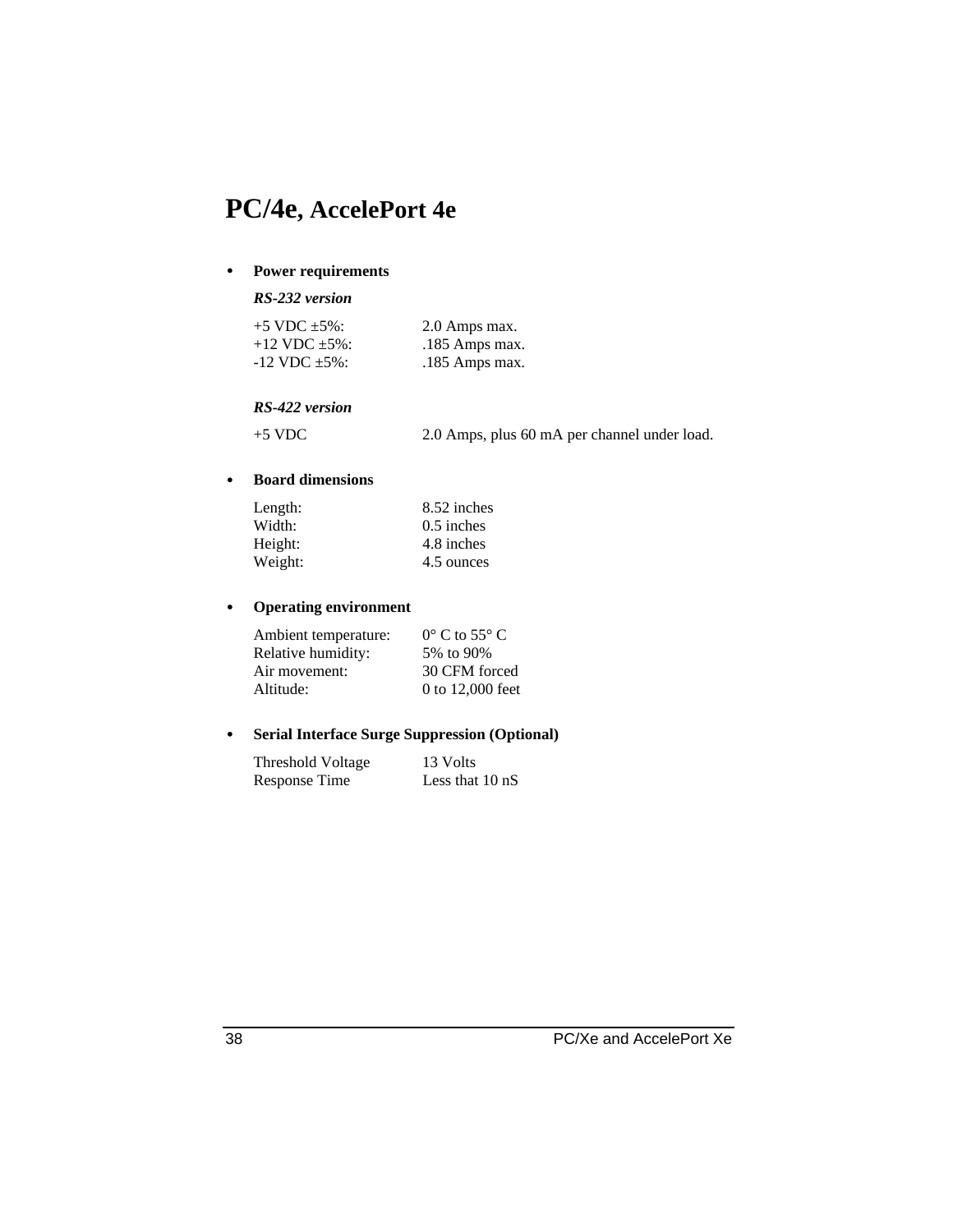## **PC/8e, AccelePort 8e**

#### • **Power requirements**

#### *RS-232 version*

| $+5$ VDC $+5\%$ :     | 2.11 Amps max. |
|-----------------------|----------------|
| $+12$ VDC $+5\%$ :    | .438 Amps max. |
| $-12$ VDC $\pm 5\%$ : | .450 Amps max. |

#### *RS-422 version*

+5 VDC 2.11 Amps, plus 60 mA per channel under load.

#### • **Board dimensions**

| Length: | 8.52 inches  |
|---------|--------------|
| Width:  | $0.5$ inches |
| Height: | 4.8 inches   |
| Weight: | 4.5 ounces   |

#### • **Operating environment**

| Ambient temperature: | $0^{\circ}$ C to 55 $^{\circ}$ C |
|----------------------|----------------------------------|
| Relative humidity:   | 5% to 90%                        |
| Air movement:        | 30 CFM forced                    |
| Altitude:            | 0 to 12,000 feet                 |

#### • **Serial Interface Surge Suppression (Optional)**

| Threshold Voltage | 13 Volts                  |
|-------------------|---------------------------|
| Response Time     | Less that $10 \text{ nS}$ |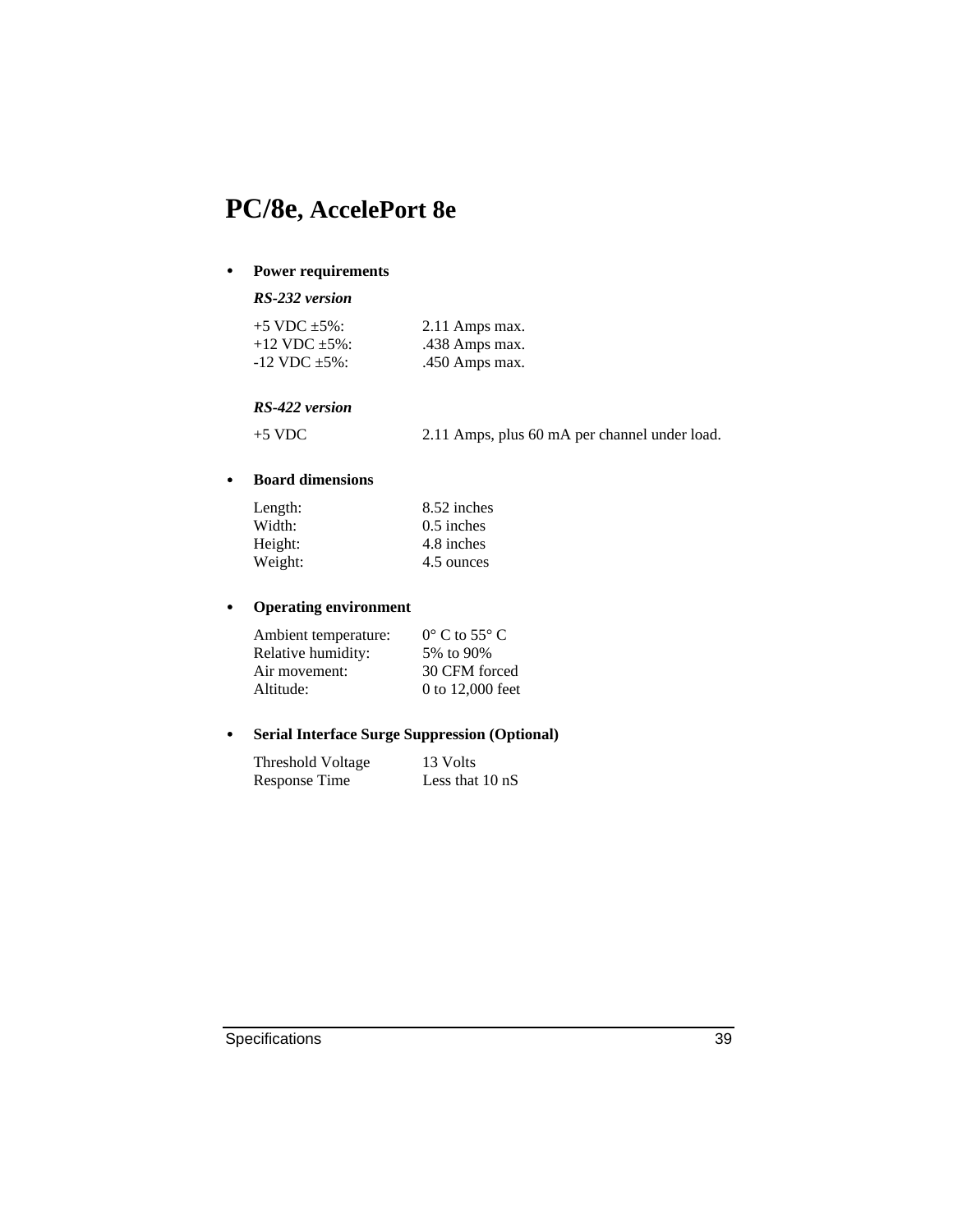## **The Digi Bulletin Board System**

Digi provides an electronic bulletin board service (BBS) for our customers. This bulletin board provides general and technical information about Digi's products.

The Digi BBS allows users to download software drivers as soon as they become available. There is also a feature to allow users with problems or questions about Digi products to leave messages to Digi Technical Support.

Using the Digi BBS is easy. Simply dial **(612) 943-0550**. In Europe, dial **+49 221 9205211**; in Asia, dial **+65 735 2460**. The bulletin board accepts calls at 1200, 2400, 9600 and 14.4K baud. V.32, HST 14.4, V.42 and V.42*bis* standards are supported, with full MNP class 1-5 error correction and data compression.

The recommended modem communications parameters are 8 bits, no parity and one stop bit (**8 N 1**). Other settings may also work.

Download protocols include Zmodem, Xmodem, Ymodem, Kermit and others.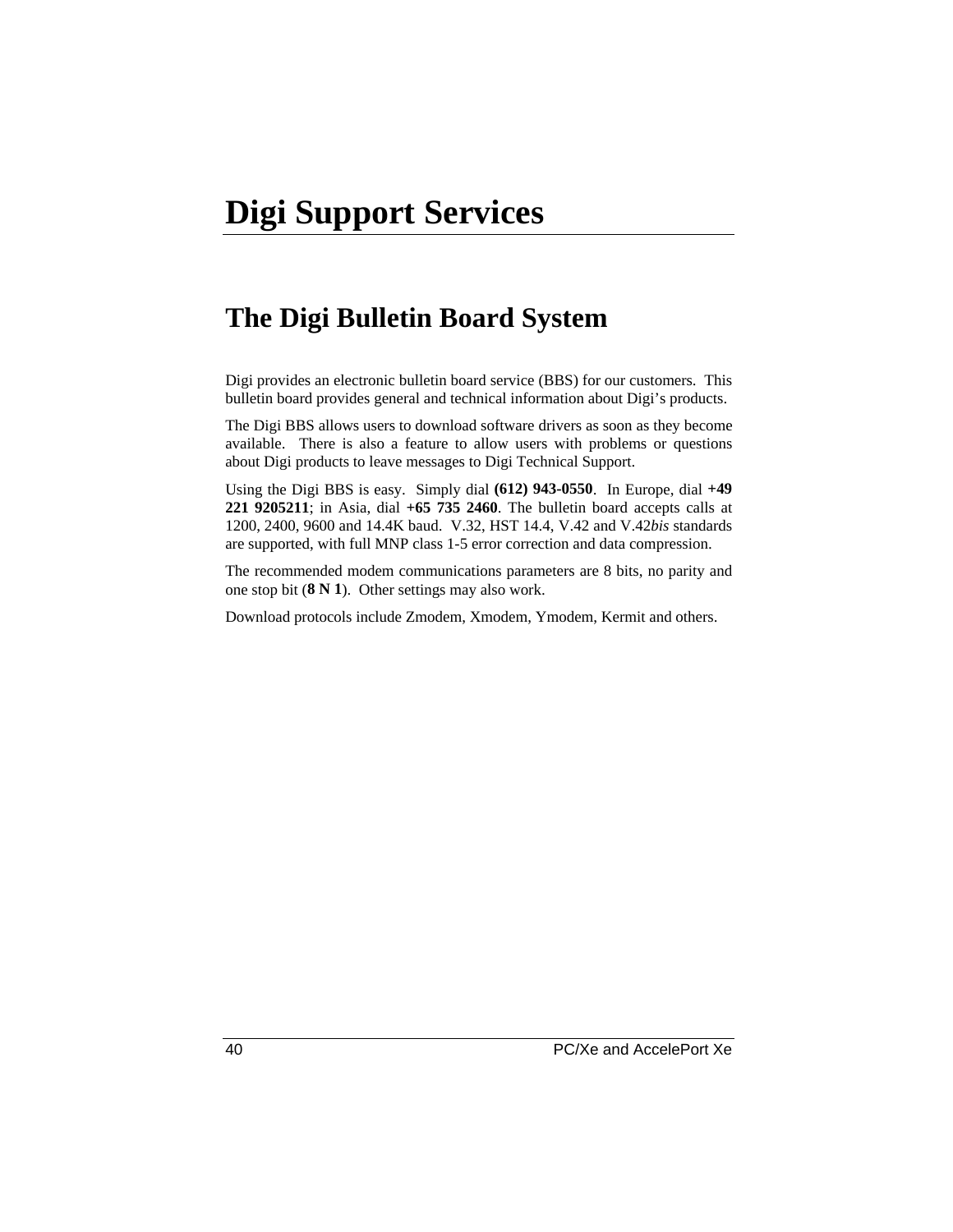## **Internet FTP Server**

Digi has set up an Anonymous FTP server for those with access to the Internet network. The address is ftp.digibd.com. Log in as anonymous, and enter your E-mail address when asked for a password. Drivers and installation tips are located in the /drivers directory. A text file, download.doc, gives information on uncompressing the files after downloading. Tip: Be sure to enter "bin" before downloading, to ensure binary transfer of files.

## **World Wide Web Server**

Product information, manuals, new product announcements, programs, application stories and more can be obtained through the World Wide Web. Our address is http://www.digibd.com.

## **DigiFACTs FaxBack Server**

Manuals and technical information can also be obtained by FAX. To use the FaxBack server, simply call (612) 943-0573 on a touch tone phone.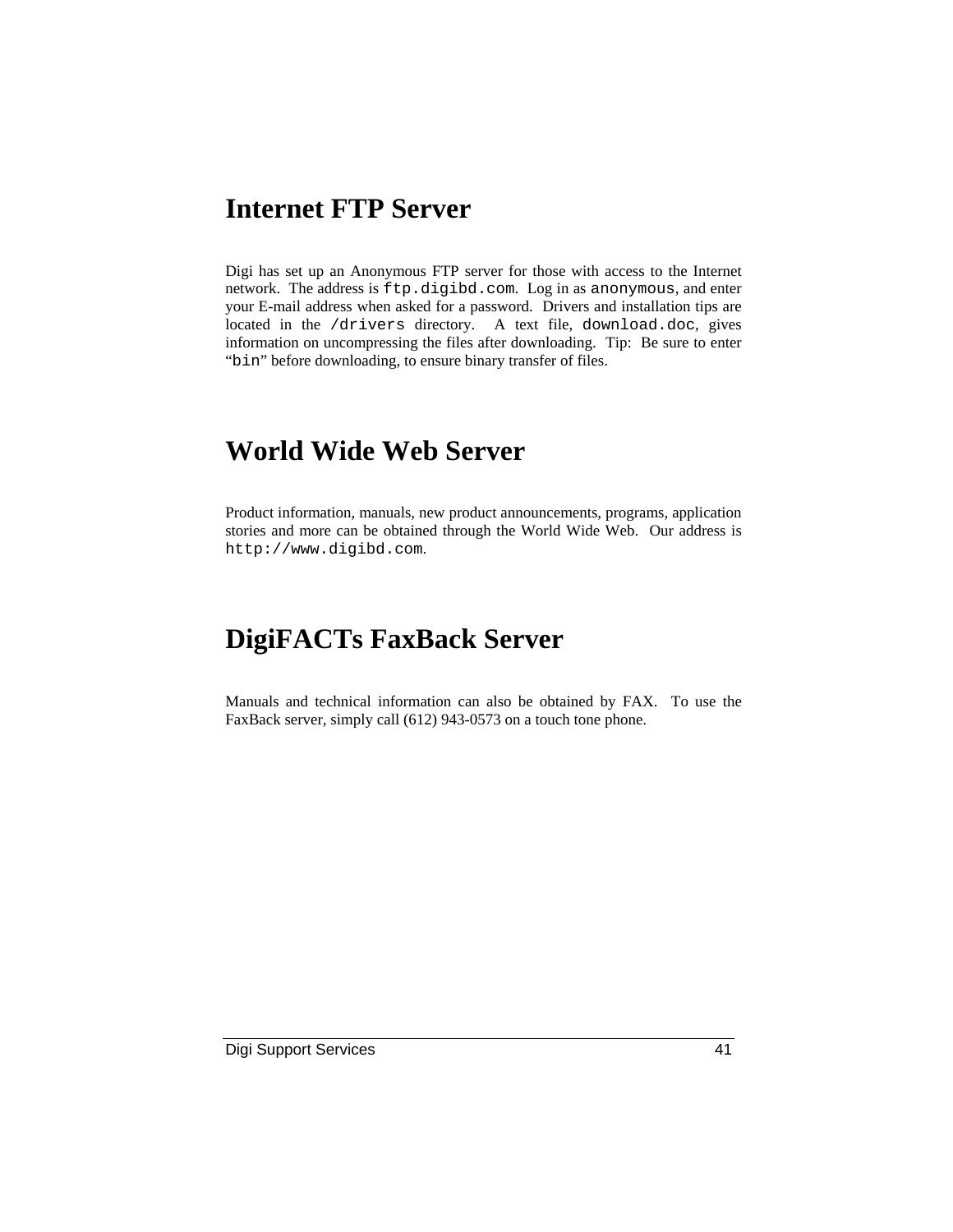## **Information About Your System**

| Make, model and clock speed of your computer:<br><u>Letting and the speed of your computer:</u> |  |                                      |  |  |
|-------------------------------------------------------------------------------------------------|--|--------------------------------------|--|--|
| How much RAM does your computer have?<br><u> </u>                                               |  |                                      |  |  |
| <b>Hard disk</b><br>controller:                                                                 |  | Type: Memory addressed at:           |  |  |
|                                                                                                 |  | $I/O$ port used: $IRQ$ :             |  |  |
|                                                                                                 |  | LAN card: Type: Memory addressed at: |  |  |
|                                                                                                 |  | I/O port used: IRQ: IRQ:             |  |  |
|                                                                                                 |  | Other: Type: Memory addressed at:    |  |  |
|                                                                                                 |  | I/O port used: IRQ: IRQ:             |  |  |
|                                                                                                 |  | Operating system: Version: Version:  |  |  |
| Digi device driver version:                                                                     |  |                                      |  |  |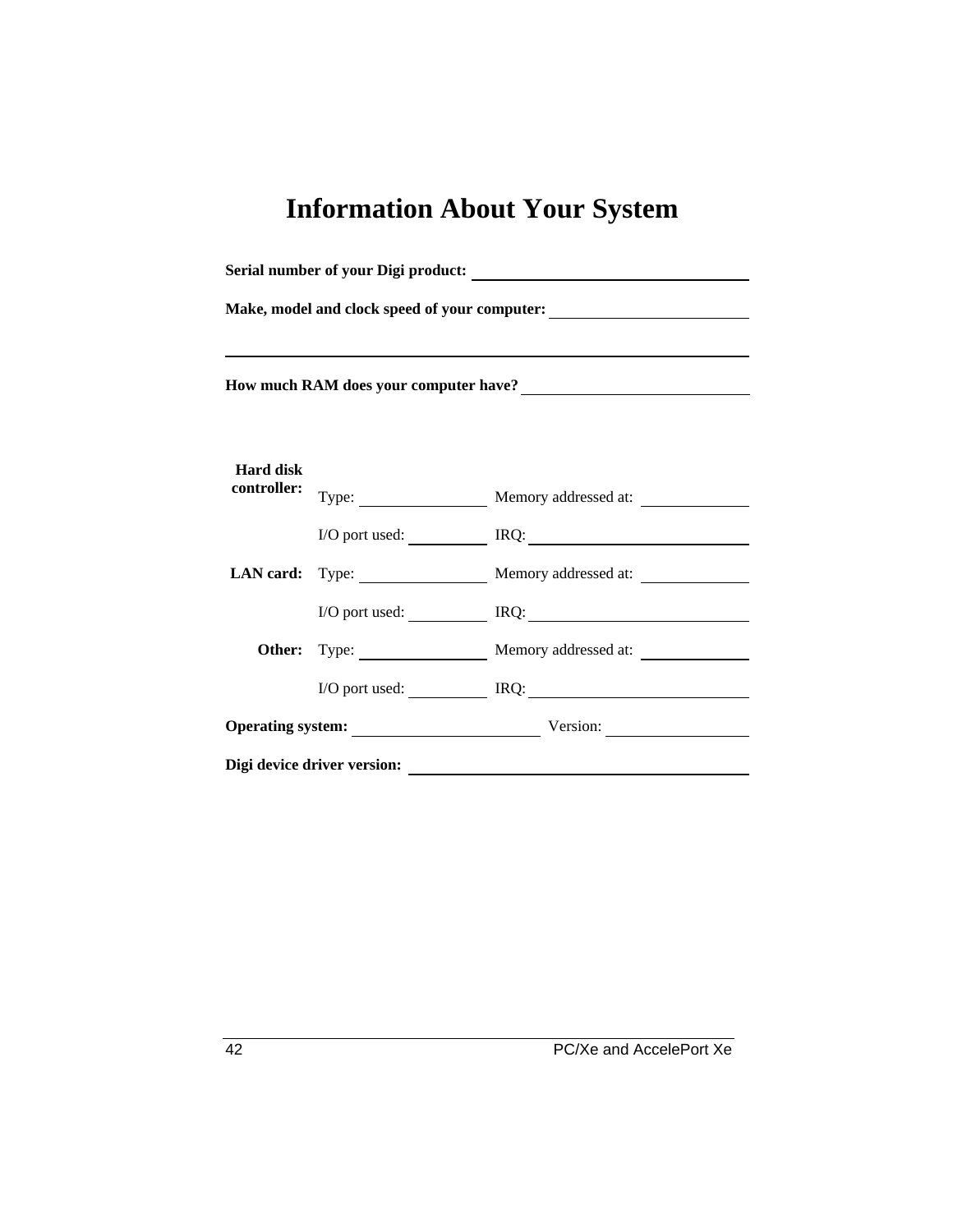## **Technical Support**

At Digi, we are proud of our products, and support them. Our dealers and distributors are fully trained on our product line, so that they can help you on a technical level should assistance be needed.

Your first level of support is your Digi dealer, the place where you purchased your Digi product. Your dealer has the training to help you with any installation questions or difficulties you might have.

If you still experience difficulties (after contacting your first level of support), Digi has a staff of Technical Support Specialists that can assist you. They can be reached at **(612) 943-0578**. In Europe, call **+49 221 920520**, and in Asia, call **+65 732 1318**. FAX numbers are: (612) 943-0579 (USA), +49 221 9205210 (Europe) and +65 732 1312 (Asia).

When you call Digi Technical Support, please call from a position where you can operate your system. Also, please fill out the form on the facing page before calling, so your Technical Support representative can have a clear picture of your system and any potential conflicts between devices.

Digi Technical Support can also be reached via Internet E-mail. Please send correspondences to support@digibd.com, and include your voice and FAX phone numbers.

## **Customer Service**

Digi also has a staff of Customer Service representatives to help you with software and documentation update requests, as well as Returned Merchandise Authorizations (RMAs) in case you need to return your board to Digi for repair (see page *44*). They can be reached at **(612) 943-0577**.

Digi Customer Service can also be reached via Internet E-mail. Please send correspondences to cust\_serv@digibd.com, and include your voice and FAX phone numbers.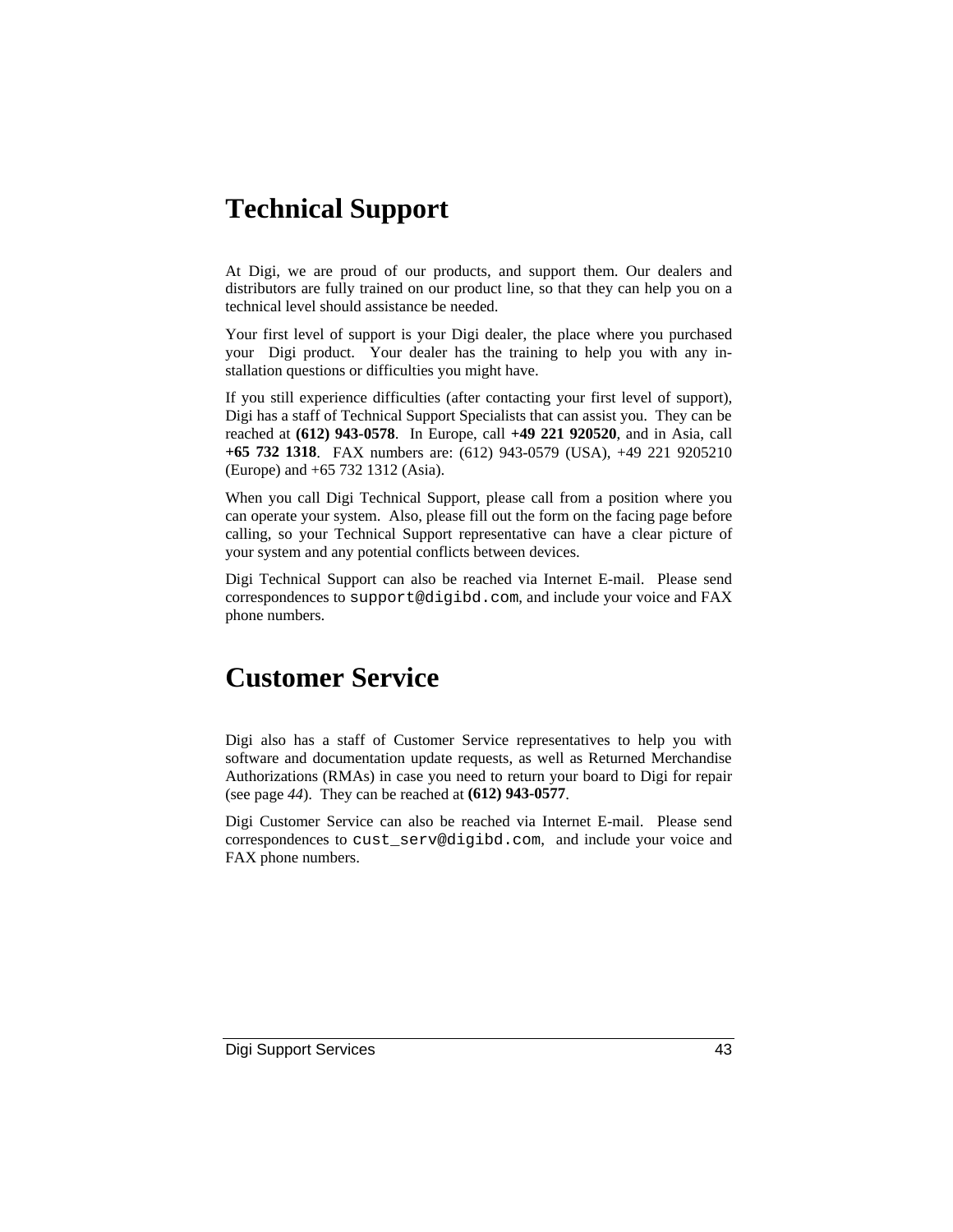## **Return Procedures**

All Digi products have a five-year parts and labor warranty, and we are ultimately responsible for any defective parts, according to the limits specified in the warranty. However, many of the reported problems are due to factors other than defects in the product itself. To save you time and possibly additional cost, Digi asks that you *first* try to resolve any difficulties by contacting our Technical Support representatives at **(612) 943-0578.**



#### *Be sure to have the serial number of your board at hand before calling Technical Support.*

Returns should be directed to the dealer or distributor from whom you purchased the product. If you need to return your Digi product for repair, it is first necessary to obtain an RMA (Returned Merchandise Authorization) number from Digi, by speaking to a Digi Customer Service representative. Authorized returns should be shipped to Digi International, 10000 West 76th Street, Eden Prairie, MN 55344. The RMA number should appear on the shipping carton, on or near the address label.



*Products received without an RMA number clearly marked on the outside of the package will be returned, unopened, to the sender*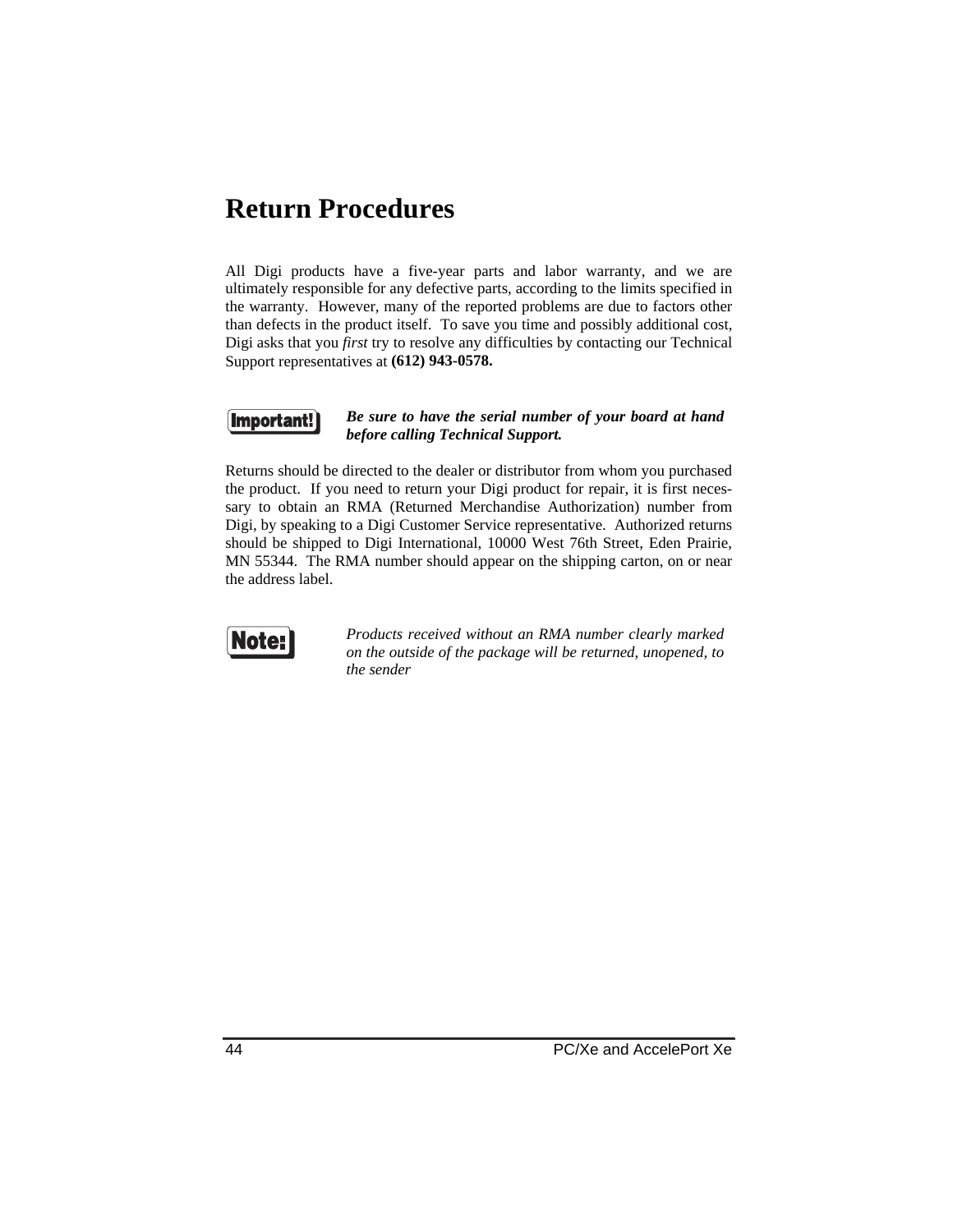## **Index**

ALTPIN, 17 BBS, 40 Bulletin Board, 40 Cable configuration RS-232 peripherals, 16, 20, 21, 22, 23 Cable leg RJ-45 to DB-25, 31 Part numbers, 31 Cables, 24 Capacitance, 24 DTE to DCE RS-422, 36 DTE to DTE RS-422, 35, 36 Environment, 24 Grounding, 24 RS-422, 33 RS-422, 33 Connector box DB-25, 27 Part numbers, 27 Connector options, 25–32 DB-25, 25–27 DB-9, 28 RJ-45, 29 **Connectors** RJ-11 4 pin, 30 6 pin, 30 RJ-45 10 pin, 30 8 pin, 30 RS-422, 34 Converting RJ-45 to DB-25, 31 Customer Assistance, 43 Customer Service, 43 DB-25 connectors, 20, 21 Diagnostics, 3, 6 Digi BBS, 40 DIP switches, 11

DTE connections, 18 E-Mail addresses, 43 FaxBack, 41 Flow control, 20, 21, 22, 23 DTR, 21, 23 Hardware, 21, 23 Ready/Busy, 21, 23 Software, 20, 22 FTP server, 41 Handshaking, 20, 21, 22, 23 DTR, 21, 23 Hardware, 21, 23 Ready/Busy, 21, 23 Software, 20, 22 I/O port address, 10 Installation tips, 3 Internet, 41 Memory map utility, 3, 5 Memory window Size, 12 Starting address, 12 Modem eliminator RS-422, 35, 36 Modems, 14, 16 RS-422 asynchronous, 36 Modular plugs, 30 Null modem, 18 RS-422, 35, 36 Octa cable DB-25, 26 Part numbers, 26 DB-9, 28 Part numbers, 28 Pin assignments DB-25, 25 DB-9, 28 RS-422, 34 Quad cable DB-25, 26 Part numbers, 26 DB-9, 28